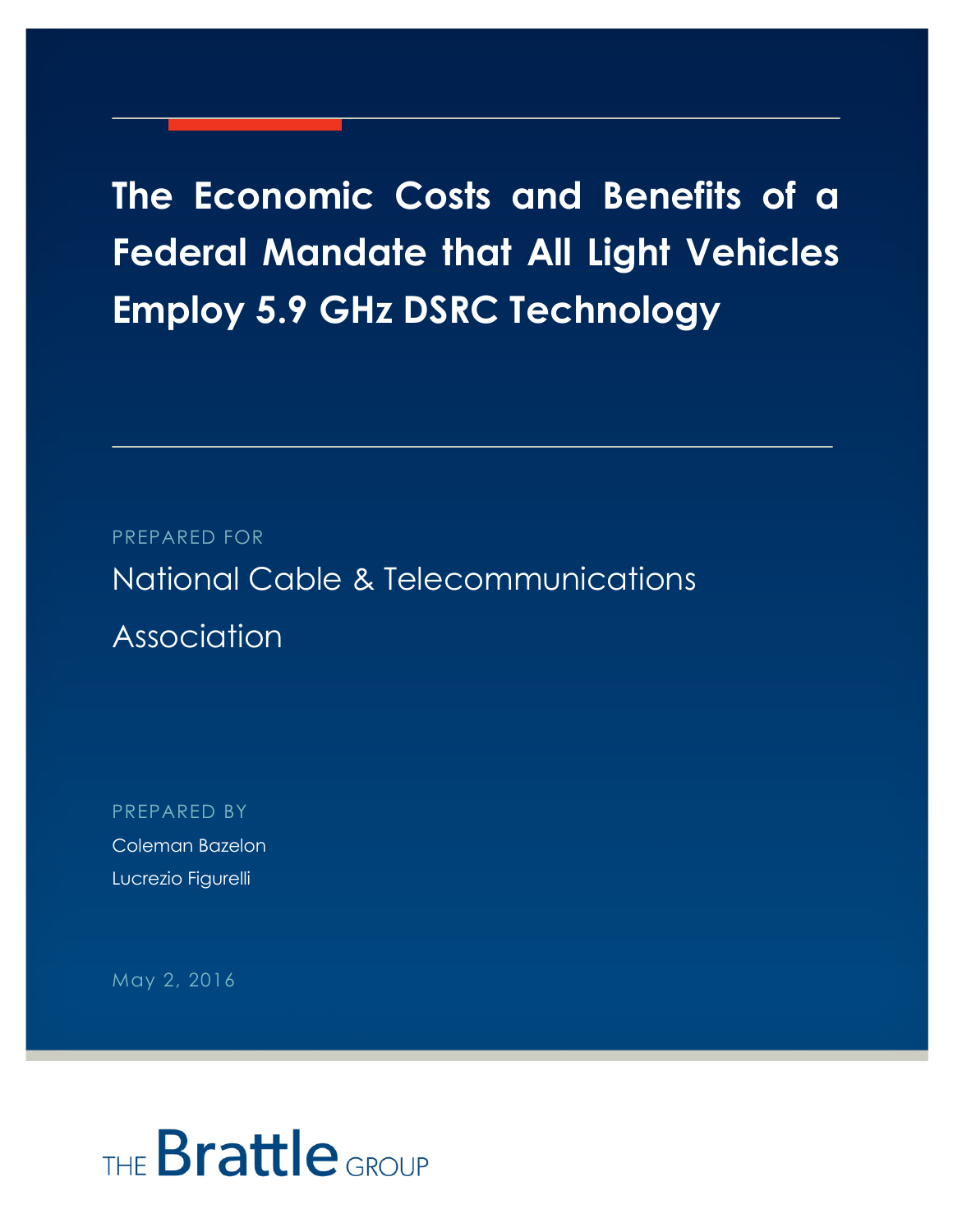This report was prepared for the National Cable & Telecommunications Association, with support from Comcast. All results and any errors are the responsibility of the authors and do not represent the opinion of The Brattle Group, Inc. or its clients.

Acknowledgement: We acknowledge the valuable contributions of many individuals to this report and to the underlying analysis, including members of The Brattle Group for peer review.

Copyright © 2016 The Brattle Group, Inc.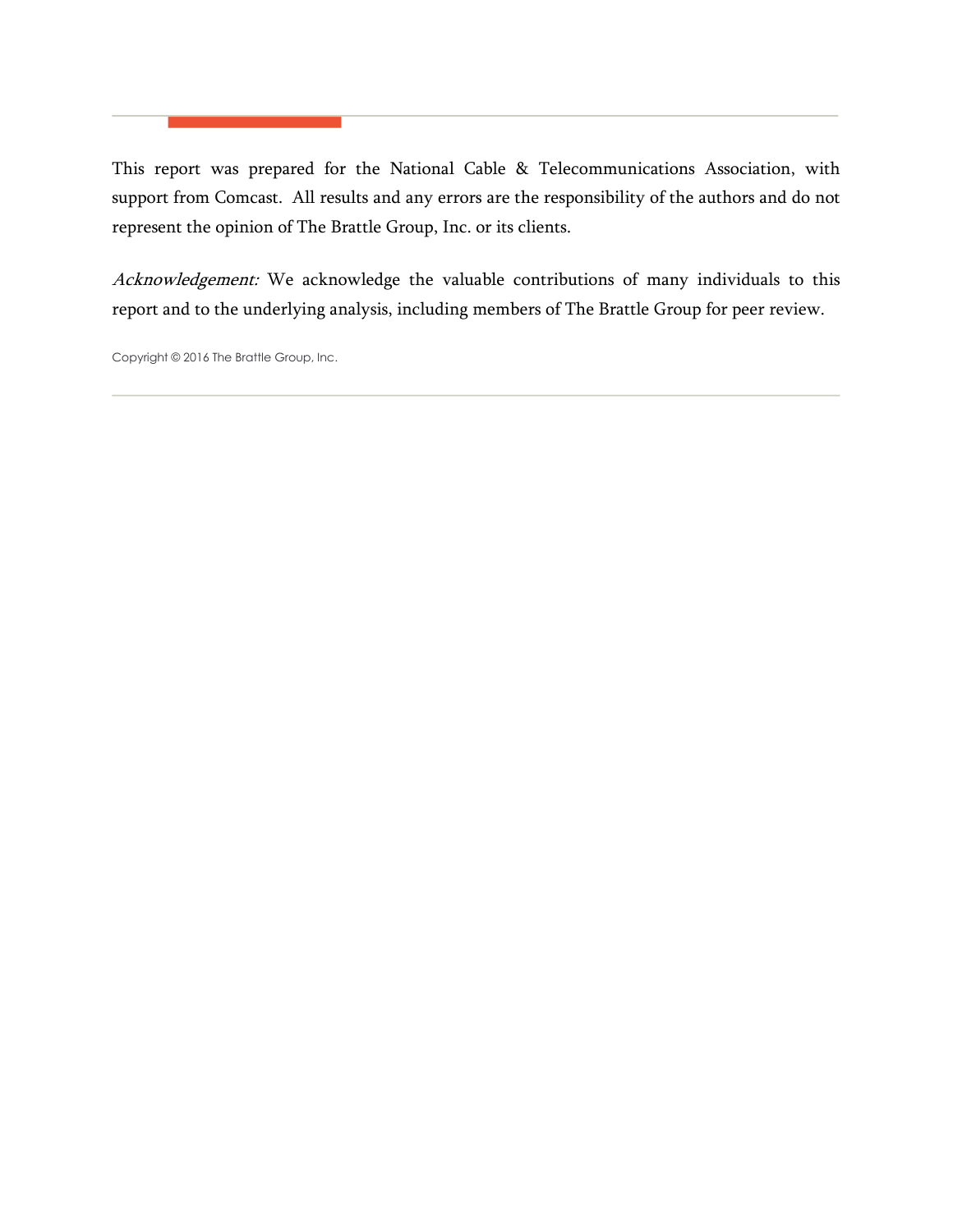## **Table of Contents**

| Ι.   |           |                                                                                    |
|------|-----------|------------------------------------------------------------------------------------|
| П.   |           | Overview of the NHTSA's Analysis of Costs and Benefits of a V2V Mandate 5          |
|      | A.        |                                                                                    |
|      | <b>B.</b> |                                                                                    |
| III. |           |                                                                                    |
| IV.  |           | NHTSA's Preliminary Analysis Does Not Constitute a CBA and Contains Major Flaws 16 |
|      | A.        |                                                                                    |
|      | <b>B.</b> |                                                                                    |
|      | C.        |                                                                                    |
|      | D.        |                                                                                    |
|      | Ε.        |                                                                                    |
| V.   |           | Efficient Sharing and Opportunity Cost of the Spectrum in the 5.9 GHz Band 22      |
|      | A.        |                                                                                    |
|      | <b>B.</b> | Value and Opportunity Cost of the Spectrum in the 5.9 GHz Band25                   |
| VI.  |           |                                                                                    |
|      | A.        |                                                                                    |
|      | <b>B.</b> | Monetizing Benefits: VSL and the Value of MAIS Injuries and PDOV35                 |
|      | C.        |                                                                                    |
|      | D.        | Miscommunication Probability and Replacement Costs of V2V Devices37                |
|      | Ε.        |                                                                                    |
|      | F.        |                                                                                    |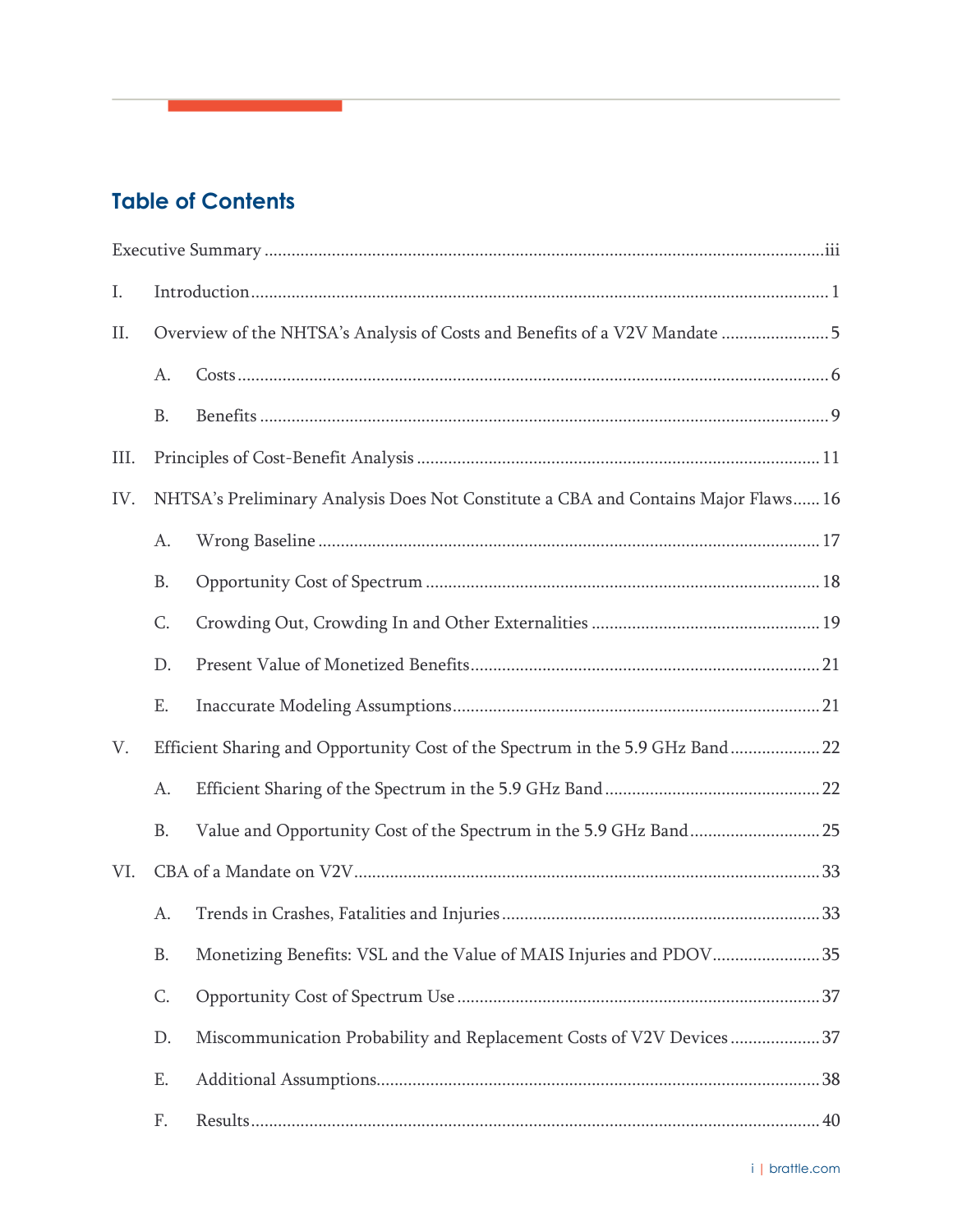| B1. 5 GHz Wi-Fi: Capacity and Maximum Number of Simultaneous Applications 46 |  |
|------------------------------------------------------------------------------|--|
|                                                                              |  |
|                                                                              |  |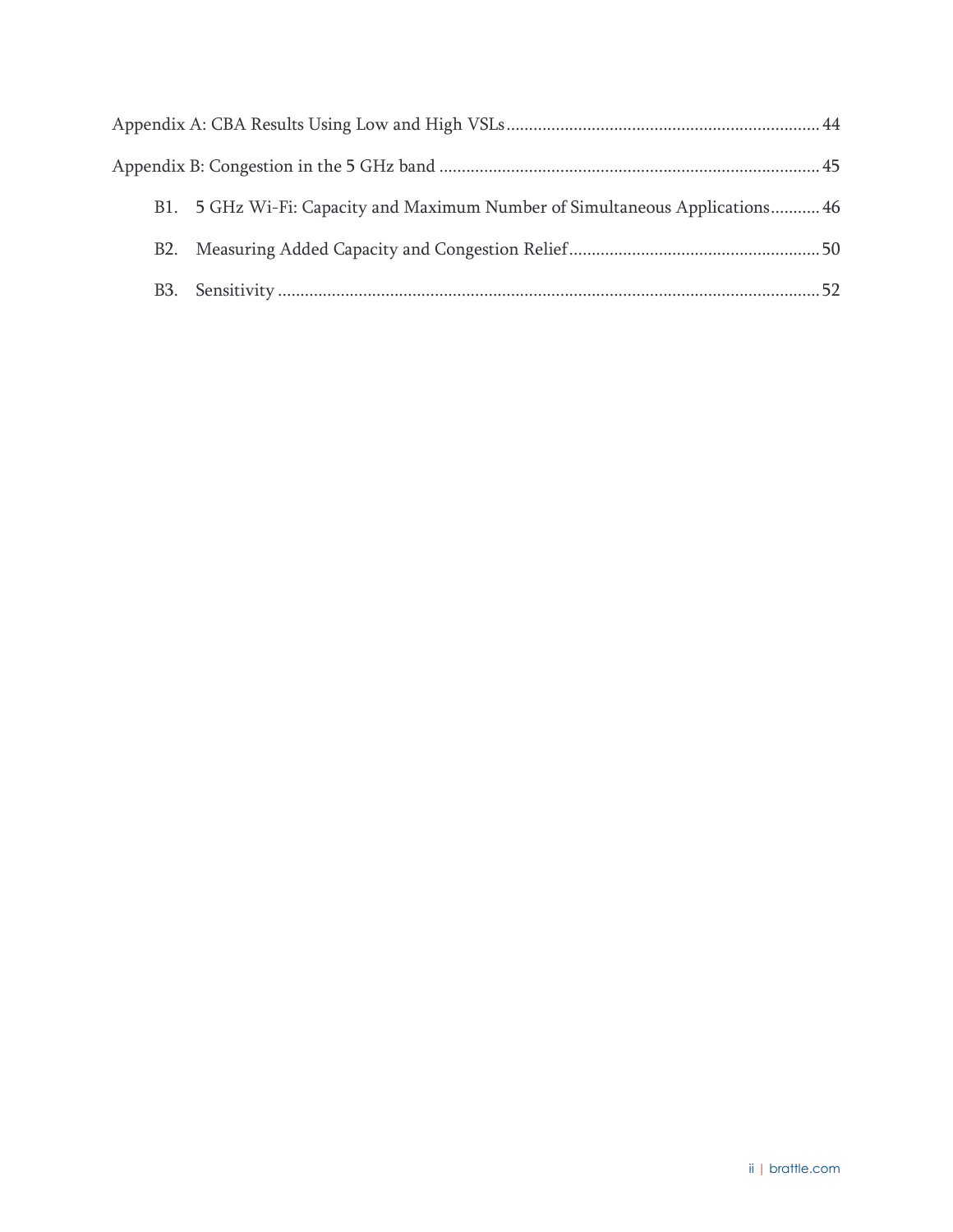## <span id="page-4-0"></span>**Executive Summary**

On August 20, 2014, the National Highway Traffic Safety Administration ("NHTSA") announced its proposal to mandate a vehicle-to-vehicle ("V2V") communication standard in the 5.9 GHz band known as dedicated short range communications ("DSRC"). In the report accompanying the proposal ("V2V Technology Report"), the NHTSA presented preliminary estimates of the direct monetary costs of a potential V2V DSRC mandate and of the benefits in terms of reduced crash rates, fatality rates and crash severity under three different implementation scenarios. However, while highlighting the economic practicability and the potential safety benefits of a mandate, the NHTSA's analysis has several limitations and ultimately does not constitute a suitable analytical framework to evaluate the full set of benefits and costs of a mandate. Most importantly, the NHTSA's analysis:

- 1. Only measures the incremental costs and benefits of the technology relative to the current state of vehicle-safety technologies, and not relative to an appropriate baseline that includes other expected safety improvements.
- 2. Does not consider the opportunity costs of the spectrum or whether alternative spectrum sharing scenarios could meet the technology's objectives and requirements and promote its efficient use.
- 3. Does not consider the plausible externalities—positive or negative—that a mandate on V2V would have on investment in, and development of, substitute and complementary vehicle-safety technologies.
- 4. Does not attempt to monetize the welfare benefits of a mandate.

In addition to these major limitations, the NHTSA's analysis suffers from many potential inaccuracies. The overall effect of these limitations and inaccuracies is to paint an overly optimistic picture of the current DSRC proposal and to fail to maximize total benefits by ignoring the opportunity cost of not sharing spectrum in the 5.9 GHz band with unlicensed uses when spectrum sharing has the potential to maximize consumer welfare while still permitting the NHTSA to accomplish V2V safety of life objectives.

In this paper, we review and adjust the NHTSA's analysis, and extend it to analyze the welfare effect of a V2V DSRC mandate under alternative policy configurations, relative to an alternative scenario in which V2V is not mandated. Building on the NHTSA's analysis, we develop a preliminary cost benefit analysis ("CBA") that accounts for the likely trends in safety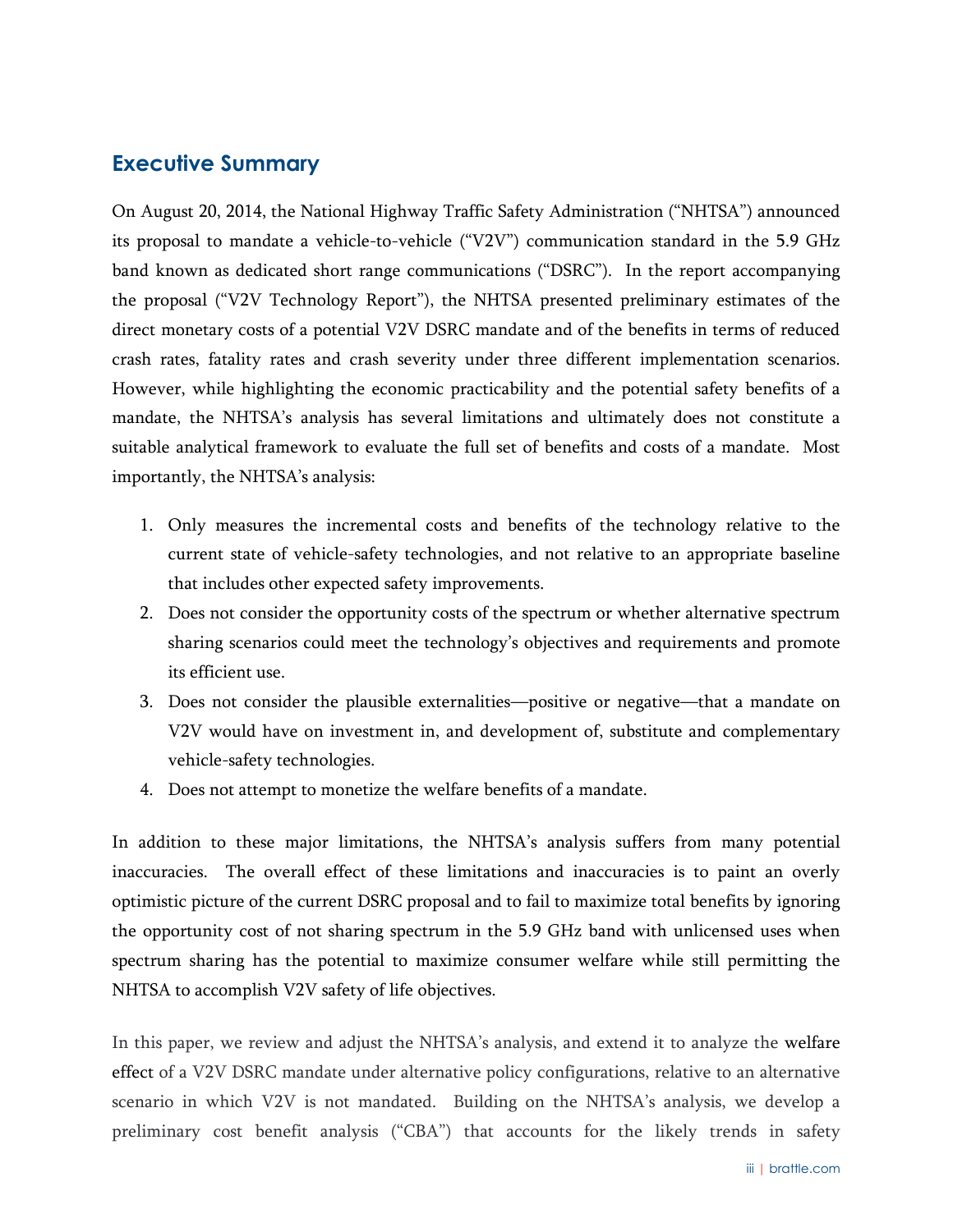technologies, allows for some possibility of failure and miscommunication among DSRC devices, and monetizes the safety benefits in accordance with the Office of Management and Budget ("OMB") guidelines. To highlight the opportunity costs associated with spectrum use, we compare a mandate assigning the full 75 MHz of spectrum for exclusive DSRC use to an alternative scenario that conservatively provides for exclusive DSRC use of the upper 30 MHz of the 5.9 GHz band. Under the plan, originally proposed by Qualcomm, unlicensed Wi-Fi would only share the lower 45 MHz of the 5.9 GHz band. The proposal would capture the full safety benefits of V2V technology and at the same time promote efficient use of the scarce spectrum resource.

We estimate the welfare effects of a V2V DSRC mandate as of 2015, both under the NHTSA original assumptions and under appropriately revised assumptions, and account for the opportunity cost of the scarce spectrum resource. We conclude that:

- 1. NHTSA's inappropriate application of assumptions and baseline overstates the net benefit of a V2V DSRC mandate by hundreds of billions of dollars. Once the NHTSA's assumptions are properly adjusted, the net benefits of a V2V DSRC mandate are dramatically reduced and, under some parameter assumptions, become negative.
- 2. The net benefits of a V2V DSRC mandate without spectrum sharing range between a net loss of \$140 billion and a benefit of \$442 billion, depending on the parameter assumptions. Conversely, the net benefits of a mandate allowing for shared use of the lower portion of the 5.9 GHz band would always produce large, positive benefits ranging between \$191 and \$744 billion.
- 3. Shared use of the lower portion of the 5.9 GHz band would both achieve the full safety benefits of V2V communications and maximize the value of the spectrum regardless of the parameter assumptions used. Shared use would produce a surplus ranging between \$166 and \$603 billion.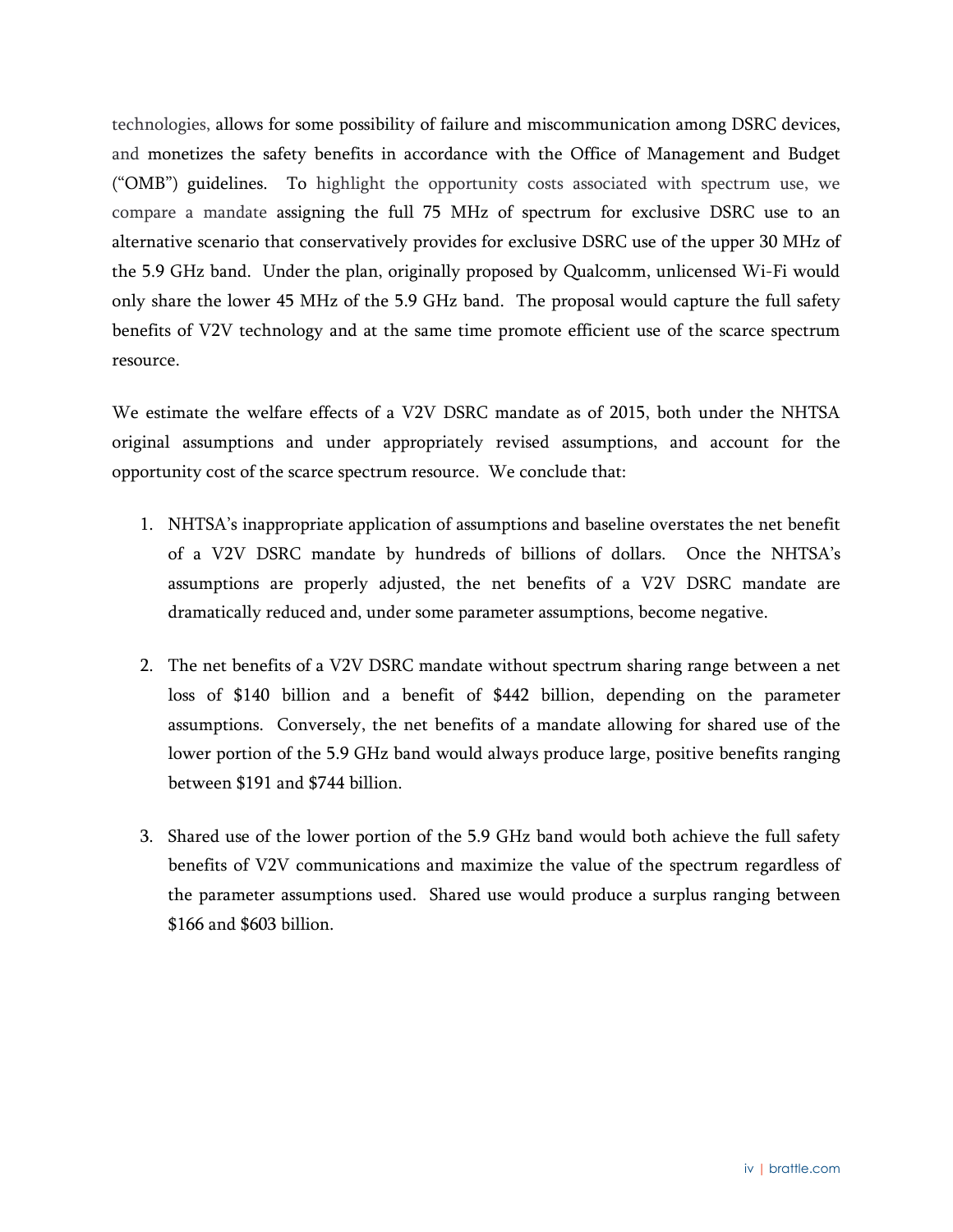## <span id="page-6-0"></span>**I. Introduction**

On August 20, 2014, the NHTSA published an Advance Notice of Proposed Rulemaking  $("ANPRM")<sup>1</sup>$  $("ANPRM")<sup>1</sup>$  $("ANPRM")<sup>1</sup>$  in which it announced a proposal to mandate "vehicle-to-vehicle  $(V2V)$ communication capability for light vehicles […] and to create minimum performance requirements for V[2](#page-6-2)V devices and messages."<sup>2</sup> Specifically, NHTSA proposed to mandate a type of V2V communications called DSRC.<sup>[3](#page-6-3)</sup> The proposal was accompanied by an extensive report on the readiness of V2V technology ("V2V Technology Report")[4](#page-6-4) and invited commenters to submit—no later than October 20, 2014—their research, comments, additional information and data to inform the agency in the development of an effective proposal.

V2V is a technology "designed to transmit basic safety information between vehicles to facilitate warnings to drivers concerning impending crashes"<sup>[5](#page-6-5)</sup> through DSRC devices using wireless communication channels in the 5850-5925 MHz band (the "5.9 GHz" band, also known as the U-NII 4 band)<sup>[6](#page-6-6)</sup> that the Federal Communications Commission ("FCC") made available for automotive use in 1999, on a shared basis with existing incumbents. [7](#page-6-7) Although none of the driver assistance applications that exist today rely on DSRC or the 5.9 GHz spectrum and other non-DSRC warning and crash-avoidance applications are in development, the NHTSA argues that DSRC "will either be the sole enabler of some safety applications or present a possible

 $\overline{a}$ 

<span id="page-6-5"></span><sup>5</sup> V2V Technology Report, p. xiii.

<span id="page-6-1"></span><sup>&</sup>lt;sup>1</sup> Department of Transportation, NHTSA, 49 CFR Part 571, Federal Motor Vehicle Safety Standards: Vehicle-to-Vehicle (V2V) Communications. Hereinafter, "ANPRM."

<span id="page-6-2"></span><sup>2</sup> ANPRM at 49270.

<span id="page-6-3"></span><sup>&</sup>lt;sup>3</sup> NHTSA's ANPRM proposes a "technology mandate" rather than an "outcome-based" rule leaving more flexibility to car manufacturers. The NHTSA believes that V2V capability would not develop absent a technology mandate since early adopters have no immediate safety benefits from the technology. See ANPRM at 49270.

<span id="page-6-4"></span><sup>4</sup> NHTSA, "Vehicle-to-Vehicle Communications: Readiness of V2V Technology for Application," August 2014. Hereinafter, "V2V Technology Report."

<span id="page-6-6"></span><sup>6</sup> The 5.85-5.925 GHz band is also referred to as U-NII 4. FCC 03-324, Report and Order, In the Matter of ET Docket No. 98-95 and RM-9096, adopted December 17, 2003 and Released February 10, 2004, p. 6.

<span id="page-6-7"></span><sup>7</sup> V2V Technology Report, p. 63. Also, FCC 99-305, Report and Order, In the Matter of ET Docket No. 98-95 and RM-9096, adopted October 21, 1999 and Released October 22, 1999 (hereinafter, "Report and Order (1999)").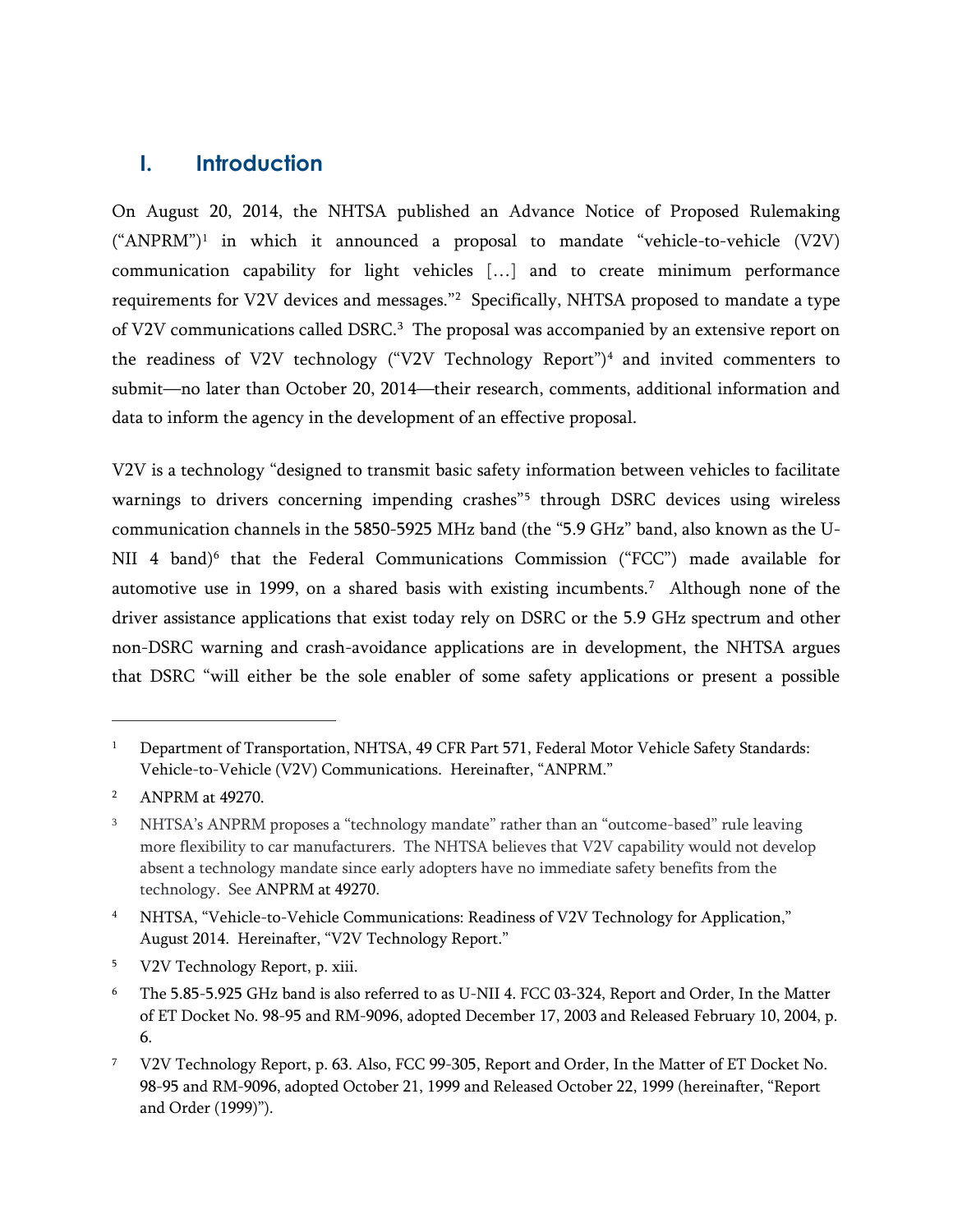<span id="page-7-7"></span>enhancement to on-board systems.["8](#page-7-0) In particular, the agency states that "DSRC is the only technology that can enable Intersection Movement Assist, Left Turn Assist, and Electronic Emergency Brake Light" functions.<sup>[9](#page-7-1)</sup> NHTSA's ANPRM, however, does not explicitly propose to mandate these particular warnings, but only states that it would create minimum performance requirements for V2V devices and messages. [10](#page-7-2)

DSRC relies on radio spectrum. However, sixteen years after the FCC made 75 MHz of spectrum available to intelligent transportation systems  $("ITS"),<sup>11</sup>$  $("ITS"),<sup>11</sup>$  $("ITS"),<sup>11</sup>$  laying the groundwork for the current DSRC proposal, the 5.9 GHz band remains virtually unused for ITS purposes.<sup>12</sup> As demand for finite spectrum has reached unprecedented levels and is expected to continue to grow, the President and the Office of Management and Budget ("OMB") have directed federal agencies to promote efficient use and sharing of the spectrum and to conduct cost-benefit analyses to evaluate the use of spectrum resources.<sup>[13](#page-7-5)</sup> In addition, in 2013 the FCC opened a proceeding to establish rules that would allow sharing of the 5.9 GHz band between DSRC and unlicensed Wi-Fi technologies.<sup>[14](#page-7-6)</sup>

<span id="page-7-1"></span><sup>9</sup> V2V Technology Report, p. 56.

<span id="page-7-0"></span><sup>&</sup>lt;sup>8</sup> More generally, the agency claims that V2V DSRC technology has advantages over vehicle-resident sensor technologies both in terms of latency and range (V2V Technology Report, pp. xiv, 25 and 56). Results from extensive field trials in real world situations, however, evidenced how the reliable communication range—defined as the maximum distance with a communication error at or below 10 percent—might be well below NHTSA's stated goal of 300 meters. In fact when testing a 400 byte basic safety message ("BSM") transmitted at 6 Mbps the trials indicated a maximum reliable range of 51 meters for conventional DSRC. See Paul Alexander, David Haley, and Alex Grant, "Cooperative Intelligent Transportation Systems: 5.9-GHz Field Trials," Proceedings of the IEEE, 2011, Figure 12, p. 1226. Note that the BSMs are likely to be transmitted at 6 Mbps with an average size of 375 bytes (V2V Technology Report, p. 96).

<span id="page-7-2"></span><sup>&</sup>lt;sup>10</sup> See ANPRM at 49270. It is worth noting, however, that measuring the safety benefits of the technology, the NHTSA assumes that V2V devices are equipped with the Intersection Movement Assist ("IMA") and Left Turn Assist ("LTA") applications. It is not clear, however, that auto manufacturers will universally enable them absent an explicit mandate.

<span id="page-7-3"></span><sup>&</sup>lt;sup>11</sup> V2V Technology Report, p. 87. See also Report and Order (1999).

<span id="page-7-4"></span><sup>&</sup>lt;sup>12</sup> See, for example, Spector, Mike. "Will a Scramble for Airwaves Dent Talking Cars?," May 18, 2015, available at http://www.wsj.com/articles/will-a-scramble-for-airwaves-dent-talking-cars-1431984106 (accessed November 30, 2015).

<span id="page-7-5"></span><sup>&</sup>lt;sup>13</sup> Comments from Rick Chessen at the National Cable & Telecommunications Association, "Re: Federal Motor Vehicle Safety Standards: Vehicle-to-Vehicle (V2V) Communications, Docket No. NHTSA-2014-0022," October 20, 2014, p. 2.

<span id="page-7-6"></span><sup>14</sup> 78 Fed. Reg. 21320, at 21321 (Apr. 10, 2013).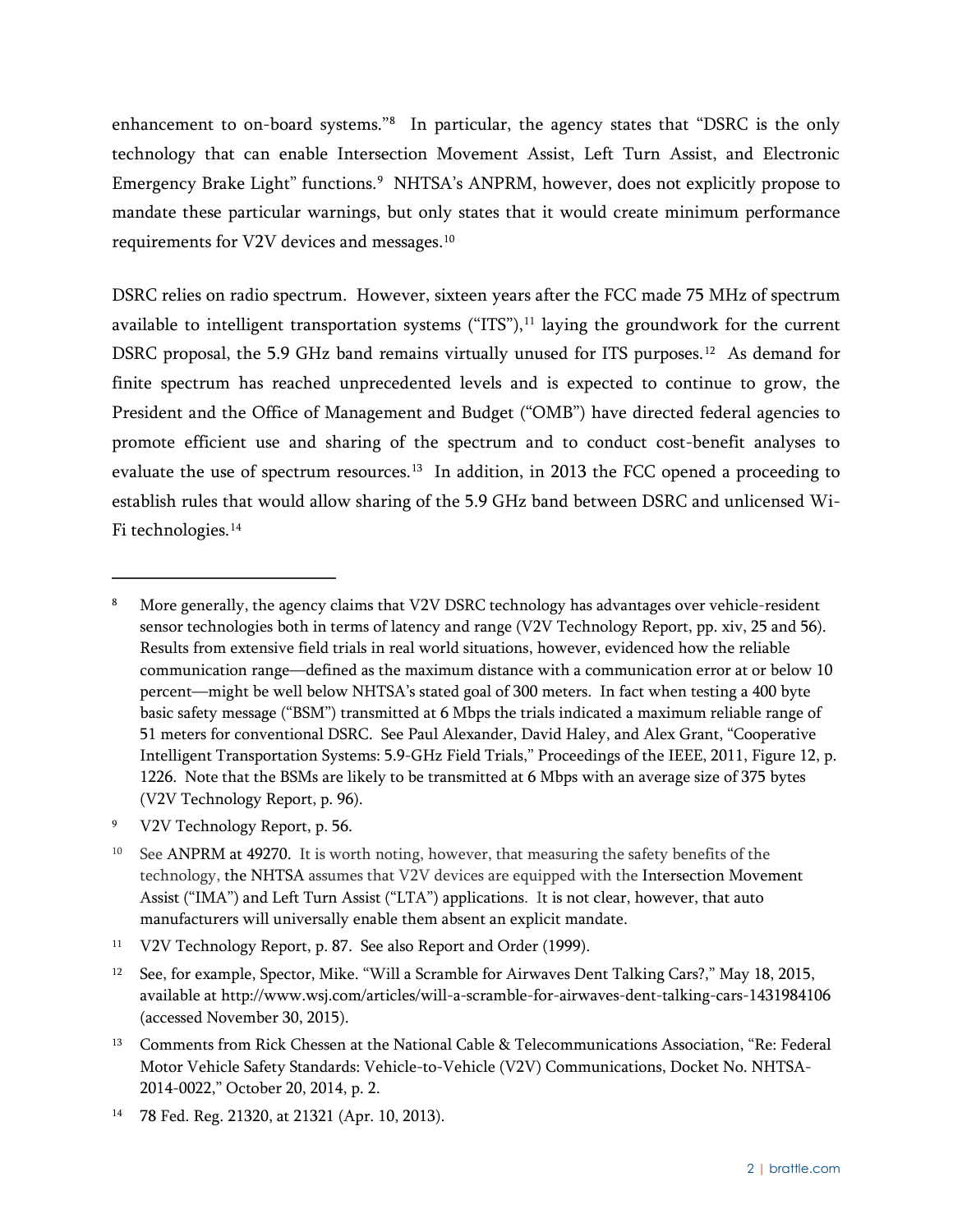Acknowledging the current FCC proceeding, NHTSA's ANPRM invited commenters to provide additional research and evidence in support of or against sharing of the spectrum in the 5.9 GHz band, and asked whether unlicensed Wi-Fi technologies would interfere with V2V communications. NHTSA also requested advice on "how might NHTSA evaluate opportunity cost associated with […] forgone alternative uses of the spectrum."[15](#page-8-0)

In the accompanying V2V Technology Report, the NHTSA presented preliminary estimates of the direct monetary costs of a V2V mandate and of the benefits in terms of reduced crash rates, fatality rates and crash severity under three different implementation scenarios.<sup>16</sup> However, while highlighting the economic practicability and the potential safety benefits of a mandate, the NHTSA's analysis has several limitations, fails to consider alternative uses of the 5.9 GHz band, and ultimately does not constitute a suitable analytical framework to evaluate the full set of benefits and costs of a mandate. In particular, the NHTSA's analysis:

- 1. Only measures the incremental costs and benefits of the technology relative to the current state of vehicle-safety technologies, and not relative to an appropriate baseline that includes other expected safety improvements.
- 2. Does not consider the opportunity costs of the spectrum or whether alternative spectrum sharing scenarios could meet the technology's objectives and requirements and promote its more efficient use.
- 3. Does not consider the plausible externalities—positive or negative—that a mandate on V2V would have on investment in, and development of, substitute and complementary vehicle-safety technologies.
- 4. Does not attempt to monetize the welfare benefits of a mandate.

In addition to these major limitations, the NHTSA's analysis suffers from many potential inaccuracies. The analysis uses overly simplistic assumptions in the calculation of benefits and ignores the costs necessary to keep V2V devices current. Furthermore, the analysis does not provide support for the chosen implementation scenarios, and does not present reasonable sensitivity analysis with respect to most inputs, including discount rates, equipment costs, fuel

<span id="page-8-0"></span><sup>15</sup> ANPRM, Section II.18.

<span id="page-8-1"></span><sup>16</sup> V2V Technology Report, Sections XI and XII.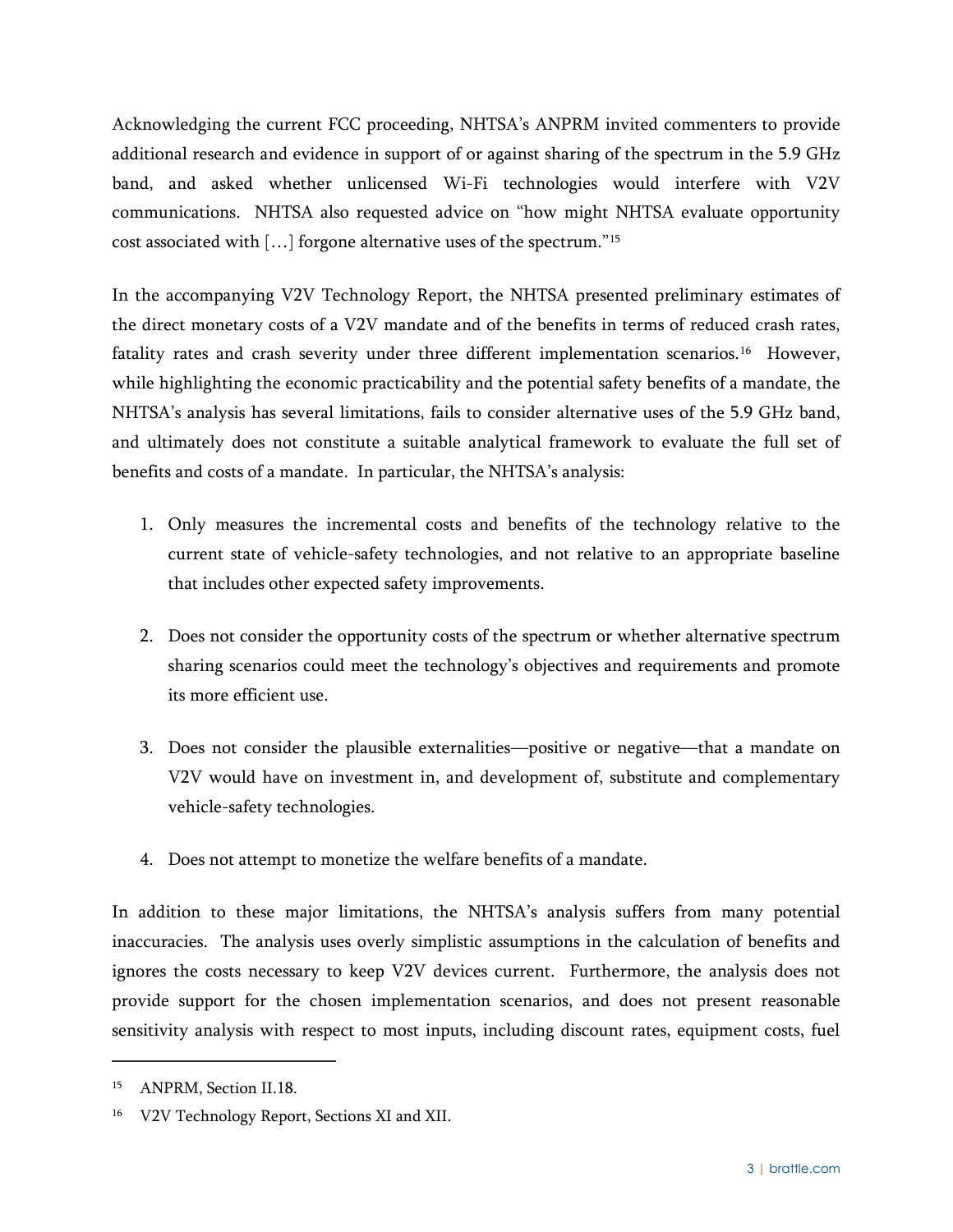economy, and simulation results. The overall effect of the limitations of the NHTSA's analysis is to paint an overly optimistic picture of its DSRC proposal and to fail to maximize total benefits by ignoring the opportunity cost of not sharing its spectrum with unlicensed uses.

In this paper, we review and adjust the NHTSA's analysis, and extend it to analyze the welfare effect of a V2V DSRC mandate from an economic perspective, highlighting the opportunity costs associated with spectrum use and the benefits arising from the mandate under alternative policy configurations, relative to an alternative scenario in which V2V is not mandated. Building on the NHTSA's analysis,<sup>[17](#page-9-0)</sup> we develop a CBA that accounts for the likely trends in safety technologies, allows for the possibility of failure and miscommunication among DSRC devices, and monetizes the safety benefits in accordance with the OMB guidelines. Such analysis is required to perform a more accurate assessment of the costs and benefits of a mandate that will be useful to policy makers and comply with NHTSA's cost-benefit obligations.<sup>18</sup>

Critically, and in contrast to what NHTSA has done, such a cost-benefit analysis should seek to find the policy alternative that maximizes benefits relative to costs. Presenting an analysis, as NHTSA has done, that simply shows that one of many policy alternatives appears to have some benefits is incomplete, at best. Rather, the analysis should support choosing the policy alternative that creates the greatest benefits in excess of costs.

In the remainder of the paper, we start by providing an overview of the NHTSA's analysis in Section II. We then discuss the necessary elements of cost-benefit analysis as a decision procedure for regulatory action in Section [III,](#page-16-0) and highlight the limitations of the NHTSA's analysis in Section [IV.](#page-21-0) In Section [V,](#page-27-0) we provide a measure of the opportunity cost of spectrum use in the 5.9 GHz band and show that efficient sharing of the spectrum would increase overall utility and public benefit. In Section [VI,](#page-38-0) we extend and adjust the NHTSA's analysis to measure the net welfare effect of a mandate under both exclusive DSRC use and efficient sharing of the 5.9 GHz band.

<span id="page-9-0"></span><sup>&</sup>lt;sup>17</sup> Our economic analysis relies on NHTSA's estimates of the effectiveness of the IMA and LTA safety applications as critical inputs. While we acknowledge that such estimates are based on preliminary laboratory simulations, review of the NHTSA's simulations from a technical perspective goes beyond the scope of the current analysis.

<span id="page-9-1"></span><sup>18</sup> See Executive Order 12866, "Regulatory Planning and Review," September 30, 1993, hereinafter, "Executive Order 12866," and OMB, "Circular A-4, Subject: Regulatory Analysis," September 17, 2003, hereinafter, "OMB Circular A-4." The NHTSA obligation to perform a cost-benefit analysis is detailed in Section [III](#page-16-0) below.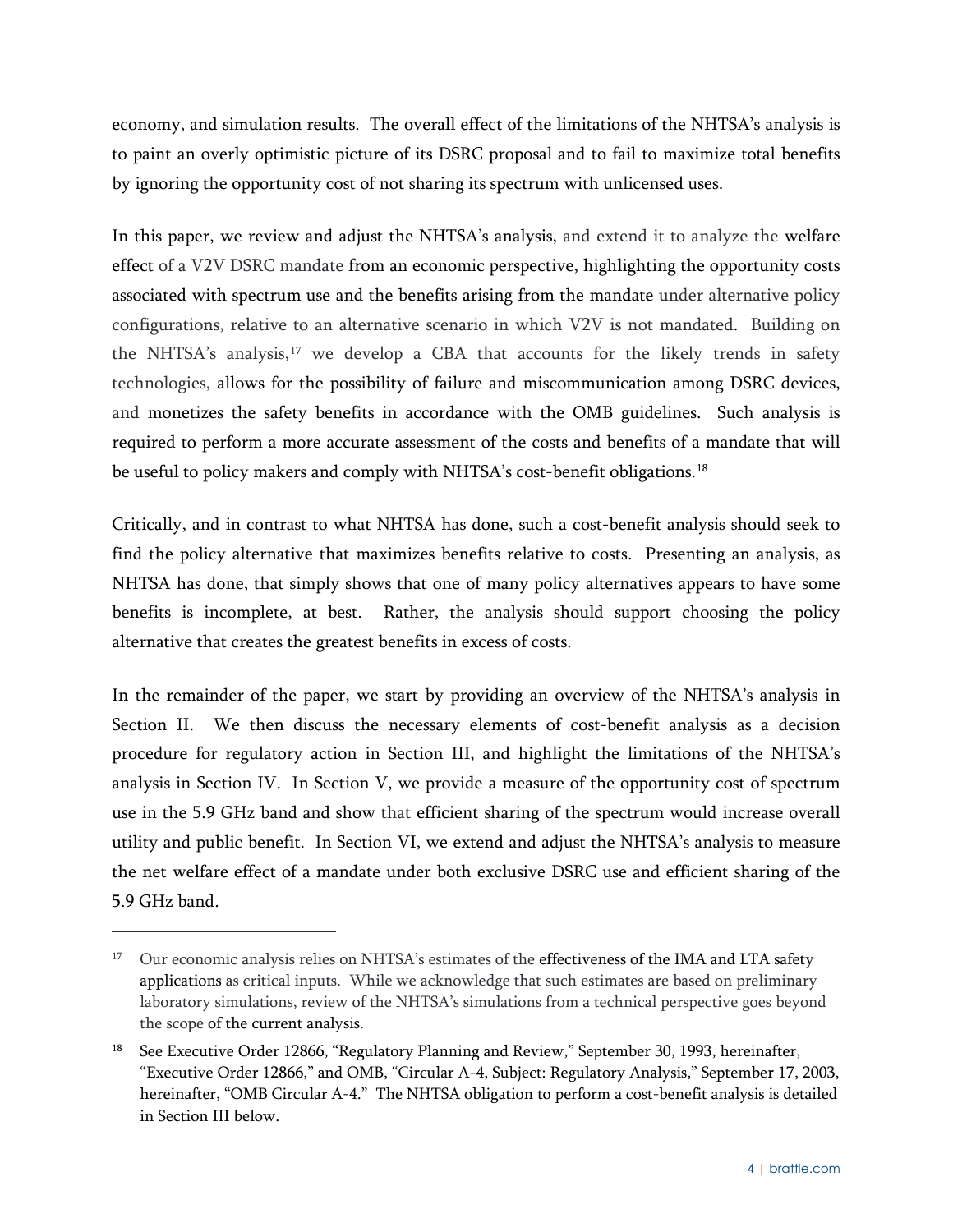The paper also contains two appendices. In Appendix A, we measure how the welfare effect of a mandate changes using alternative high and low values for a statistical life.<sup>19</sup> As a key component of our broader analysis of the opportunity cost of spectrum use in the 5.9 GHz band, in Appendix B, we analyze the likelihood of congestion in residential Wi-Fi use with and without sharing of the band. Throughout the report, we interchangeably use 5.9 GHz and U-NII 4 to refer to the 5850-5925 MHz band.

## <span id="page-10-6"></span><span id="page-10-5"></span><span id="page-10-0"></span>**II. Overview of the NHTSA's Analysis of Costs and Benefits of a V2V Mandate**

The NHTSA estimates costs and benefits of mandating V2V DSRC technology under three different implementation scenarios.<sup>20</sup> The analysis focuses on the benefits associated with the Intersection Movement Assist ("IMA") and Left Turn Assist ("LTA")<sup>[21](#page-10-3)</sup> applications—which the agency believes will be exclusively enabled by V2V technology.<sup>[22](#page-10-4)</sup> The three different implementation scenarios use 2020 as the base year for implementation and differ in the adoption rate of V2V devices on both new and used vehicles.

<span id="page-10-1"></span><sup>&</sup>lt;sup>19</sup> As discussed in Section IV.D below, the DOT requires that the benefit of preventing a fatality should be "measured by what is conventionally called the Value of a Statistical Life (VSL) […]." The DOT further requires sensitivity analysis using recommended alternative high and low values. US Department of Transportation, Memorandum To: Secretarial Officers Modal Administrators, From: Polly Trottenberg and Robert Rivkin, Subject: Guidance on Treatment of the Economic Value of a Statistical Life (VSL) in U.S. Department of Transportation Analyses, February 28, 2013, p. 1. Hereinafter, "DOT VSL Memo."

<span id="page-10-2"></span><sup>&</sup>lt;sup>20</sup> Sections XI and XII of the NHTSA Report detail the underlying methodology employed by the agency to construct its preliminary estimates of the costs and benefits of the deployment of V2V technology. As we discuss throughout, the NHTSA does not attempt to construct a present value of the costs. Instead, the NHTSA includes two different discount rates that are only used to discount the fuel economy impact on passenger vehicles.

<span id="page-10-3"></span><sup>&</sup>lt;sup>21</sup> V2V Technology Report, p. 259. IMA "warns the driver of a vehicle when it is not safe to enter an intersection due to a high probability of colliding with one or more vehicles at intersections both where a signal is present (a "controlled" intersection) and those where only a stop or yield-sign is present (an "uncontrolled" intersection)." LTA "warns the driver of a vehicle, when they are entering an intersection, not to turn left in front of another vehicle traveling in the opposite direction." V2V Technology Report, p. 27.

<span id="page-10-4"></span><sup>&</sup>lt;sup>22</sup> V2V Technology Report, pp. xiv, 25 and 56, and footnot[e 8](#page-7-7) above. As stated in the report the agency also intends "to examine the benefits of other safety applications […] when sufficient data are available to estimate their effectiveness." V2V Technology Report, p. 260. The agency also acknowledges certain limitations of the system due to reliance on the GPS signal, urban canyons, tunnels, and heavy foliage. V2V Technology Report, pp. 26 and 105.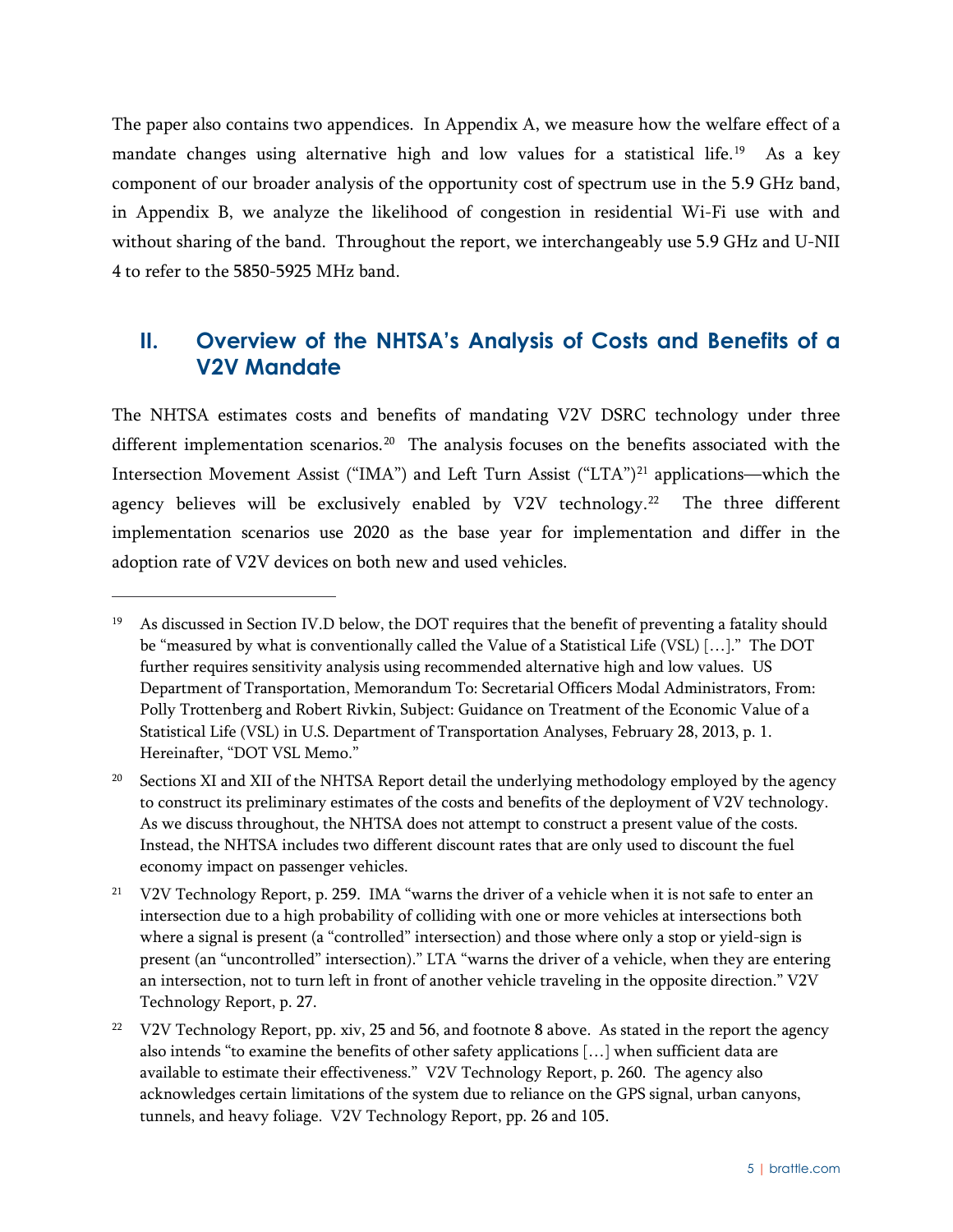- Scenario 1 involves an aggressive implementation schedule including the installation of aftermarket devices on used cars. The adoption rate for new cars is assumed to rapidly increase from 35 percent in 2020 to 70 percent in 2021 to 100 percent for the following years. Installation of aftermarket devices on used vehicles is assumed to start in 2022 and apply to model years 2015 through 2021. The installation rate on applicable vehicles is assumed to be 5 percent in 2022 and 2023 and 10 percent in 2024 through 2026. Each car with the technology installed is further assumed to have the two safety applications enabled.
- Scenario 2 involves the same adoption schedule of the technology on new cars as Scenario 1, but does not include the installation of aftermarket devices on used cars. Scenario 2 also involves a slower adoption rate of the two safety applications. Specifically, not all devices on new cars come with the two applications enabled. Rather, the installation rate of the safety applications would start at 50 percent for model years 2020-2022, and phase up to 100 percent for model year 2027.
- Scenario 3 presents the least aggressive schedule with low adoption rates and no aftermarket installations on used cars. The adoption rate for new cars is assumed to be 5 percent in 2020, 15 percent in 2021, and 25 percent for the following years.[23](#page-11-1) The installation rate of the safety applications is assumed at 100 percent.

## <span id="page-11-0"></span>**A. COSTS**

 $\overline{a}$ 

The NHTSA considers four categories of (direct) monetary costs arising from the implementation of V2V technology.

Vehicle Equipment Costs. The NHTSA estimates the vehicle equipment costs to consumers for both new and used vehicles under the three implementation scenarios using confidential information provided by two suppliers. V2V systems would be adopted at different rates across the three scenarios, and costs are assumed to decrease over time due to a learning curve that

<span id="page-11-1"></span><sup>&</sup>lt;sup>23</sup> V2V Technology Report, pp. 230-231. Note that Scenario 3 does not constitute a mandate and results in much lower safety benefits. The scenario was possibly considered by the NHTSA to provide evidence that the benefits of V2V communication can only be achieved if a vast majority of vehicles adopts the technology. In fact, as the report states, "[t]he disparity in benefits demonstrates that in order to realize the full potential of V2V technology, achieving full implementation over time is critical." V2V Technology Report, p. 259.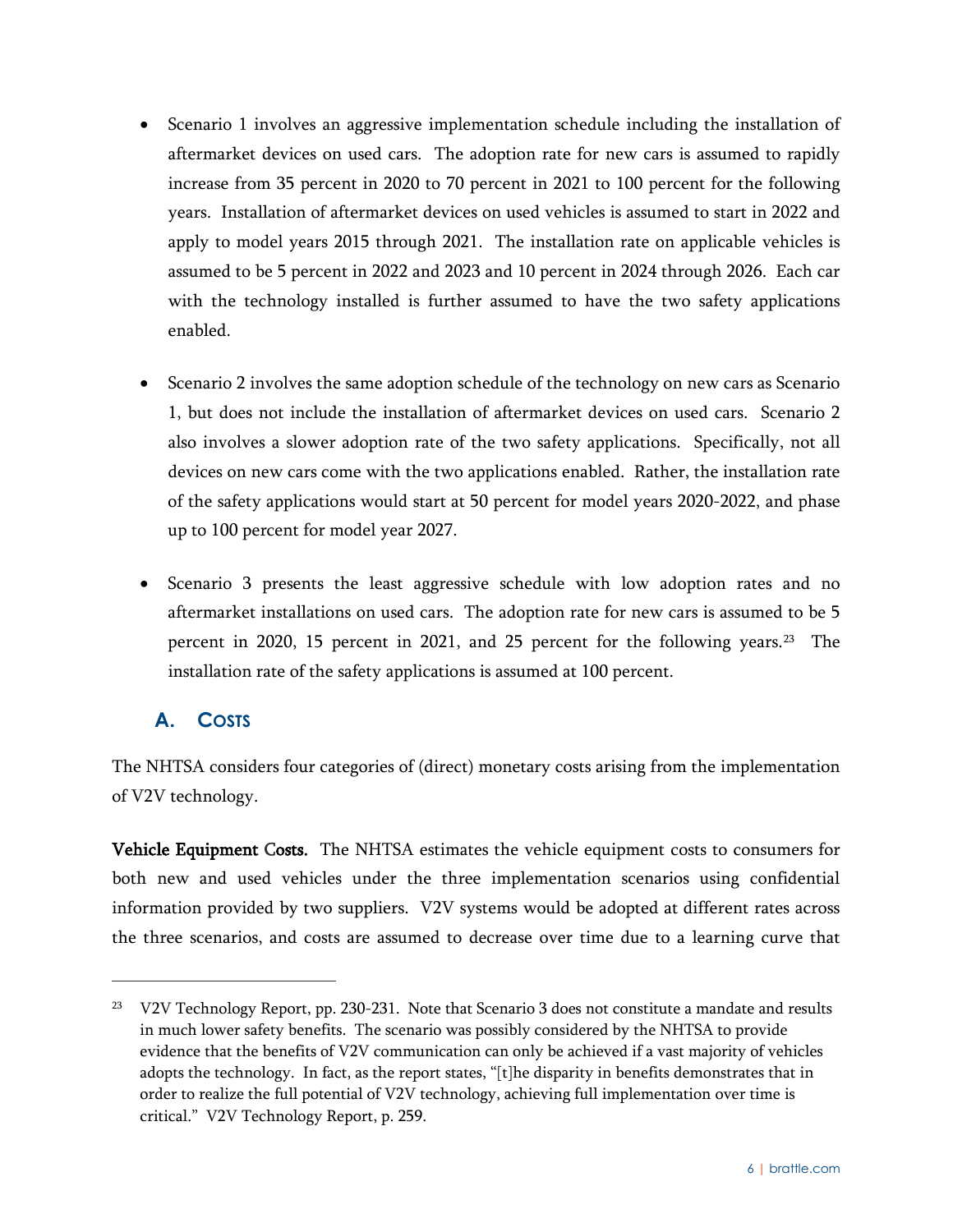improves the efficiency of the production process as more units are manufactured. [24](#page-12-0) While new vehicles would have V2V systems installed by the original manufacturer, used cars that adopted the technology would be required to install aftermarket devices.<sup>[25](#page-12-1)</sup> The NHTSA does not provide any sensitivity analysis for vehicle equipment costs.

Fuel Economy Impact. The fuel economy impact is estimated as the expected incremental cost of fuel over a vehicle's lifetime due to the increased weight of the vehicle as a result of the installation of the V2V device. The impact is measured as a function of mileage, survival probability, price of gasoline, change in vehicle fuel economy due to the added weight, and discount rate.[26](#page-12-2) The NHTSA estimates an increase in lifetime fuel costs for passenger cars ranging between \$9.51 and \$12.38 for model-year 2020 and between \$9.04 and \$11.76 for modelyear 2025 depending on the discount rate.<sup>27</sup> Similarly, the NHTSA estimates the increase in costs for light trucks to range between \$11.90 to \$18.56 for model-year 2020 and between \$11.36 and \$17.70 for model-year 2025.[28](#page-12-4) The NHTSA does not include any sensitivity analysis with respect to unit weight, fuel prices or vehicle fuel economy.[29](#page-12-5)

<span id="page-12-4"></span><sup>28</sup> V2V Technology Report, Table XI-16, p. 236.

<span id="page-12-0"></span><sup>&</sup>lt;sup>24</sup> The V2V Technology Report is not explicit about the learning curve used in the analysis. V2V Technology Report, p. 217.

<span id="page-12-1"></span><sup>&</sup>lt;sup>25</sup> The NHTSA considers three types of aftermarket devices: "Retrofit" and "Self-contained"—which would both send and receive BSMs and provide warnings to drivers—and "Vehicle Awareness" devices (VAD)—which would only send out BSM, but would not receive communications from other vehicles or provide warnings to the driver. V2V Technology Report, p. 218. It is worth noting that it is hard to imagine why a vehicle owner would install a VAD that would mostly benefit other vehicles absent an explicit obligation. While potential considerations might be compatibility and price, the NHTSA provides no justification as to why and how it would mandate (or even facilitate) the installation of such devices on 5 to 10 percent of used model years 2015-2021 vehicles.

<span id="page-12-2"></span><sup>&</sup>lt;sup>26</sup> The NHTSA used various sources to project these measures including the Information Administration Annual Energy Outlook 2013 early release for mileage and gasoline price projections, the National Vehicle Population Profile for survival probability, and confidential business information submissions by suppliers for change in vehicle fuel economy due to added weight. V2V Technology Report, pp.  $233 - 235$ .

<span id="page-12-3"></span><sup>&</sup>lt;sup>27</sup> V2V Technology Report, Table XI-16, p. 236. The decrease in cost from 2020 to 2025 model-year cars is due to the expected improvement in fuel economy assumed in the model.

<span id="page-12-5"></span><sup>&</sup>lt;sup>29</sup> Although fuel prices and vehicle fuel economy inevitably have significant uncertainty over the timeframe of this analysis, the relatively small estimated costs do not warrant additional sensitivity analysis.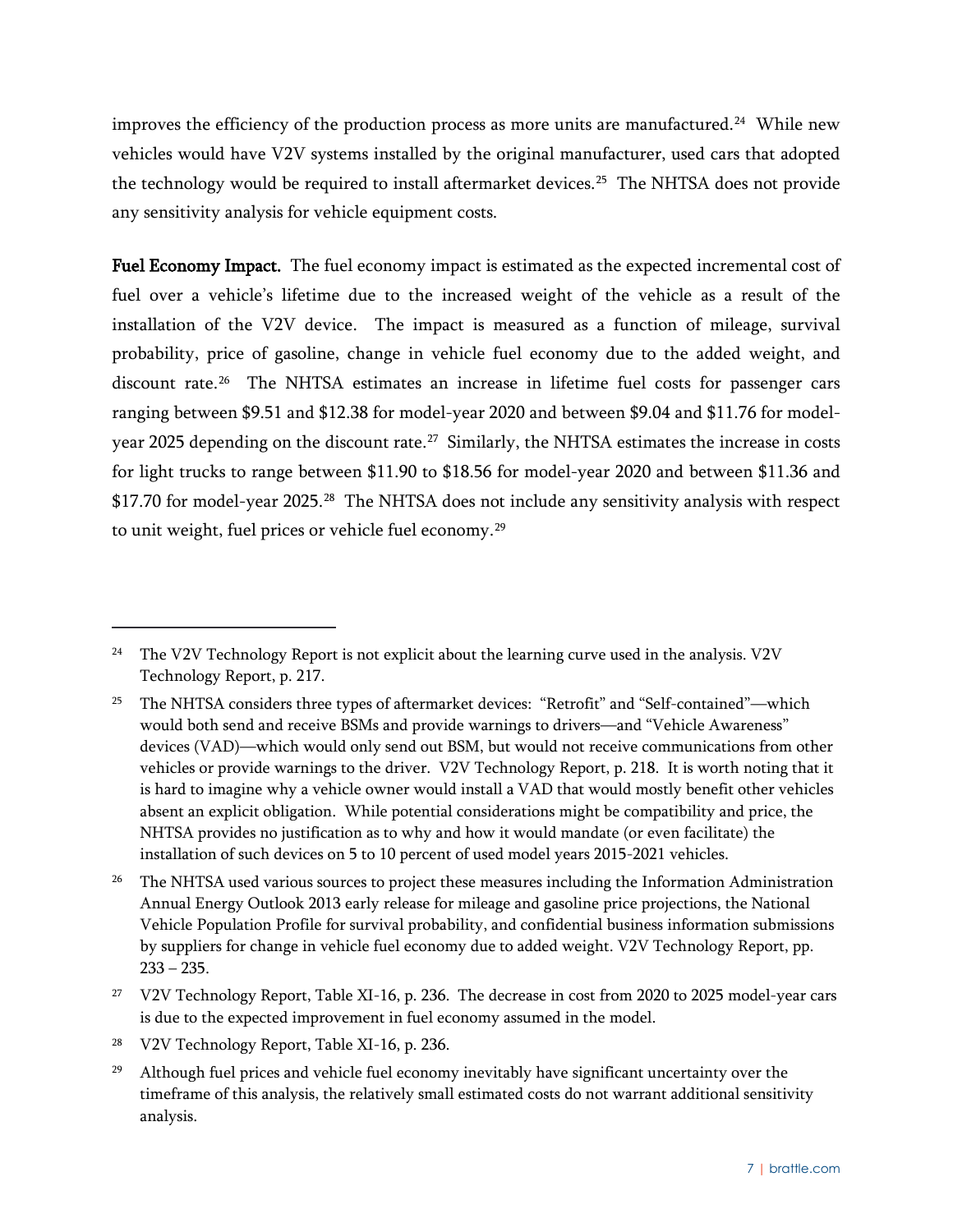System Communication Costs. Estimates of system communication costs are based on a study by Booz Allen Hamilton ("BAH") commissioned by the Department of Transportation ("DOT").<sup>[30](#page-13-0)</sup> Three protocols were considered for security system communications: 1) Cellular, 2) Cellular, Wi-Fi and DSRC hybrid, and 3) DSRC which requires the installation of DRSC enabled roadside equipment ("RSE")<sup>[31](#page-13-1)</sup> in order to facilitate communications between the on-board V2V units and the Securities Credentials Management System ("SCMS"). [32](#page-13-2) According to BAH, only DSRC would meet the necessary security requirements.<sup>[33](#page-13-3)</sup> Furthermore, according to NHTSA, "[o]f the three scenarios considered, the DSRC with RSE ended up being the most economically viable as well as allowing for the most security."[34](#page-13-4)

Security Credentials Management System Costs. According to the NHTSA, "the main function of the SCMS is to ensure that the communications from vehicles to other vehicles are authentic and can be trusted."[35](#page-13-5) The cost drivers for the SCMS are the hardware, software, facilities, and full

<span id="page-13-3"></span><sup>33</sup> See V2V Technology Report, p. 242.

 $\overline{a}$ 

<span id="page-13-5"></span>V2V Technology Report, p. 252.

<span id="page-13-0"></span><sup>30</sup> Booz Allen Hamilton, "Communications Data Delivery System Analysis for Connect Vehicles: Revision and Update to Modeling of Promising Network Options," May 29, 2013.

<span id="page-13-1"></span><sup>31</sup> The NHTSA Report distinguishes between RSE, "communication equipment on the side of the road designed to receive and send communications between vehicles and the SCMS regarding certificates, CRL, etc." and Infrastructure Equipment, "equipment on curves or at intersections designed to communicate information about the road or whether a light is green or red, etc. to a vehicle." V2V Technology Report, p. 241.

<span id="page-13-2"></span><sup>&</sup>lt;sup>32</sup> Note that the system communication costs do not include the costs of services that "ensure that the communications from vehicles to other vehicles are authentic and can be trusted," which are separately estimated as SCMS costs. Although it is unclear whether the NHTSA explicitly considered backhaul communication costs, these are likely included in the annual costs of the facilities of the "Pseudonym Certificate Authority" of the SCMS. See V2V Technology Report, pp. 252-256.

<span id="page-13-4"></span>See V2V Technology Report, p. 251. Note that the key difference in costs between the DSRC on the one hand and cellular and Wi-Fi on the other is the cost of communicating data, which is assumed to be zero under the DSRC option. As a result, the total estimated communication costs of the DSRC protocol are much lower than the costs of the other two protocol designs. Costs for the DSRC protocol are limited to the costs of installation and maintenance of RSE. BAH used the National Household Transportation Survey to determine that 19,749 sites on the National Highways System, with a daily coverage of 74 percent would best serve the requirements of the system, achieving greater coverage than installation of 8,880 sites on interstate roads, and requiring much fewer sites than the 149,434 required on secondary roads. Costs of RSE include an initial installation cost of \$8,839, annual maintenance cost of \$7,482, and replacement costs of \$22,719 after a life cycle of 15 years. A linear, 15-years implementation is assumed. See V2V Technology Report, pp. 243, 248, 250.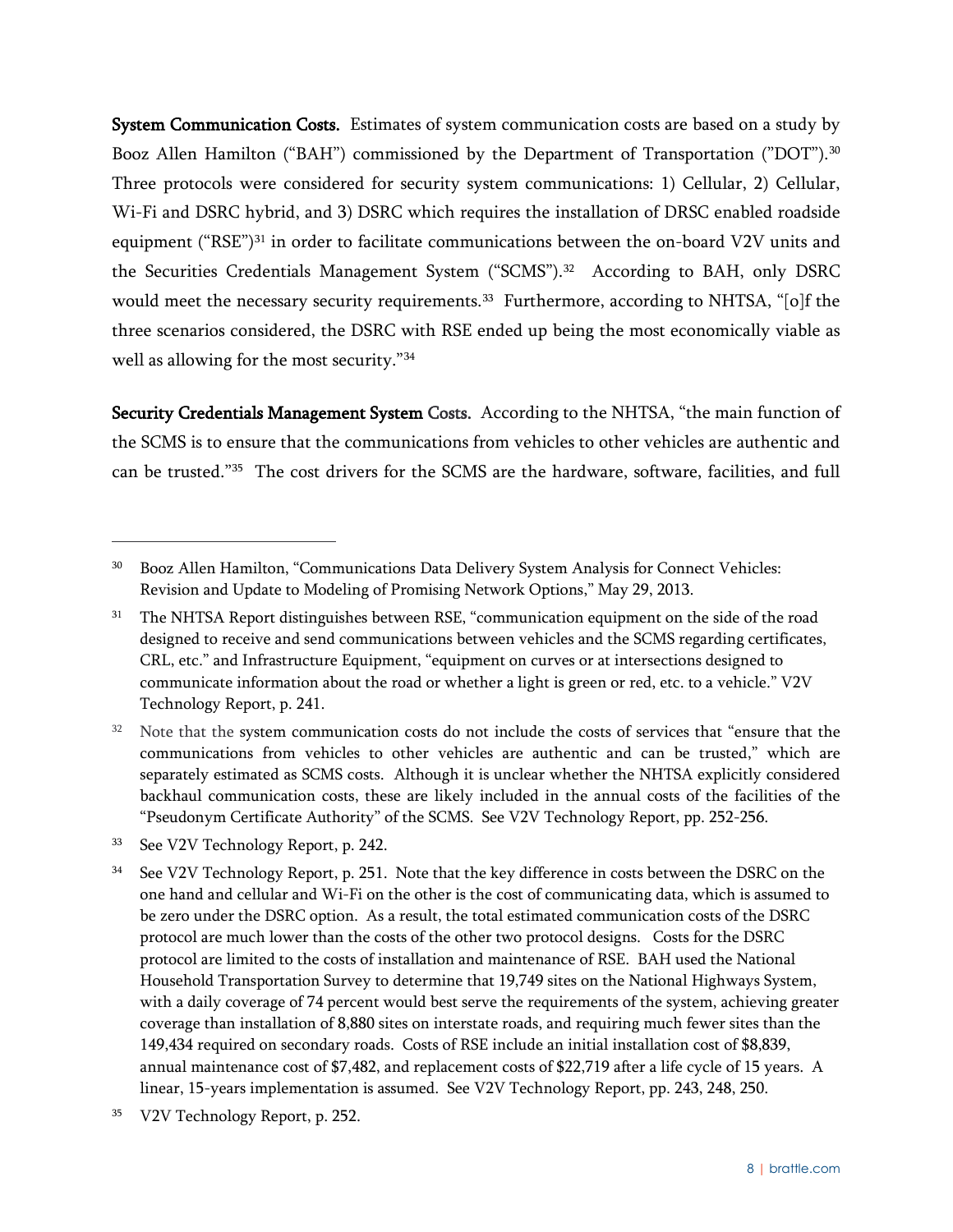time equivalent positions needed to support the certificates issuance. [36](#page-14-1) The agency estimates the yearly costs to range from \$5 to \$36 million in 2020, and from \$23 to \$93 million in 2058, with an average annual cost of \$60 million between 2020 to 2058.[37](#page-14-2) According to the NHTSA, these costs could be covered by a \$3.14 fee collected along with the purchase of each new vehicle or aftermarket equipment. [38](#page-14-3)

<span id="page-14-7"></span>Combining the four components of the cost analysis, the NHTSA estimates that "the total costs to the consumer for each new vehicle will be approximately \$341 - \$350 […] in 2020" and that "over time this amount will decrease to approximately \$209 - \$235 in 2058,"[39](#page-14-4) due in large part to the learning curve in manufacturing. Across the three scenarios considered, the estimated total costs would range between \$0.3 and \$2.1 billion in 2020, \$1.1 and \$6.4 billion in 2022, and then gradually decrease to an annual range between \$1.1 and \$4.6 billion.<sup>40</sup>

#### <span id="page-14-0"></span>**B. BENEFITS**

As mentioned above, the NHTSA estimates the benefits of mandating V2V DSRC technology in terms of reduced crash rates, fatality rates and crash severity. Specifically, the agency estimates the technology's "crash avoidance and crashworthiness effectiveness by comparing crash rates and injury probabilities of vehicles with and without V2V technology" under the three implementation scenarios considered.<sup>[41](#page-14-6)</sup> The benefit analysis focuses on estimating the benefits

 $\overline{a}$ 

<span id="page-14-6"></span><sup>41</sup> V2V Technology Report, p. 259.

<span id="page-14-1"></span><sup>36</sup> V2V Technology Report, p. 255.

<span id="page-14-2"></span><sup>37</sup> V2V Technology Report, p. 252.

<span id="page-14-3"></span><sup>38</sup> V2V Technology Report, p. 252. In order to estimate the cost per new vehicle sold, the NHTSA first estimates the yearly cost of the entire SCMS. This cost varies with the number of vehicles operating with V2V capabilities. In fact, as the number of V2V-equipped vehicles increases, the SCMS will need increased capacity to generate and issue security certificates for the additional vehicles. Averaging the cost of the system over a 40-year period resulted in an estimated annual cost of \$59 million (V2V Technology Report, p. 255). The estimated annual cost would be covered by a \$3.14 fee collected along with the purchase of each new vehicle or aftermarket device. Table XI-26 (V2V Technology Report, p. 255) summarizes the undiscounted total cost of the SCMS for selected years under the projected technology of Scenario 1.

<span id="page-14-4"></span><sup>39</sup> V2V Technology Report, p. 256.

<span id="page-14-5"></span><sup>40</sup> V2V Technology Report, p. 257. The report does not explain how these estimates were calculated. For example, the NHTSA reports the incremental cost of fuel at the individual vehicle level for cars and light trucks but does not report their relative incidence on total costs. Similarly, the agency does not indicate whether and how the fuel economy impact was applied to vehicles installing an aftermarket device.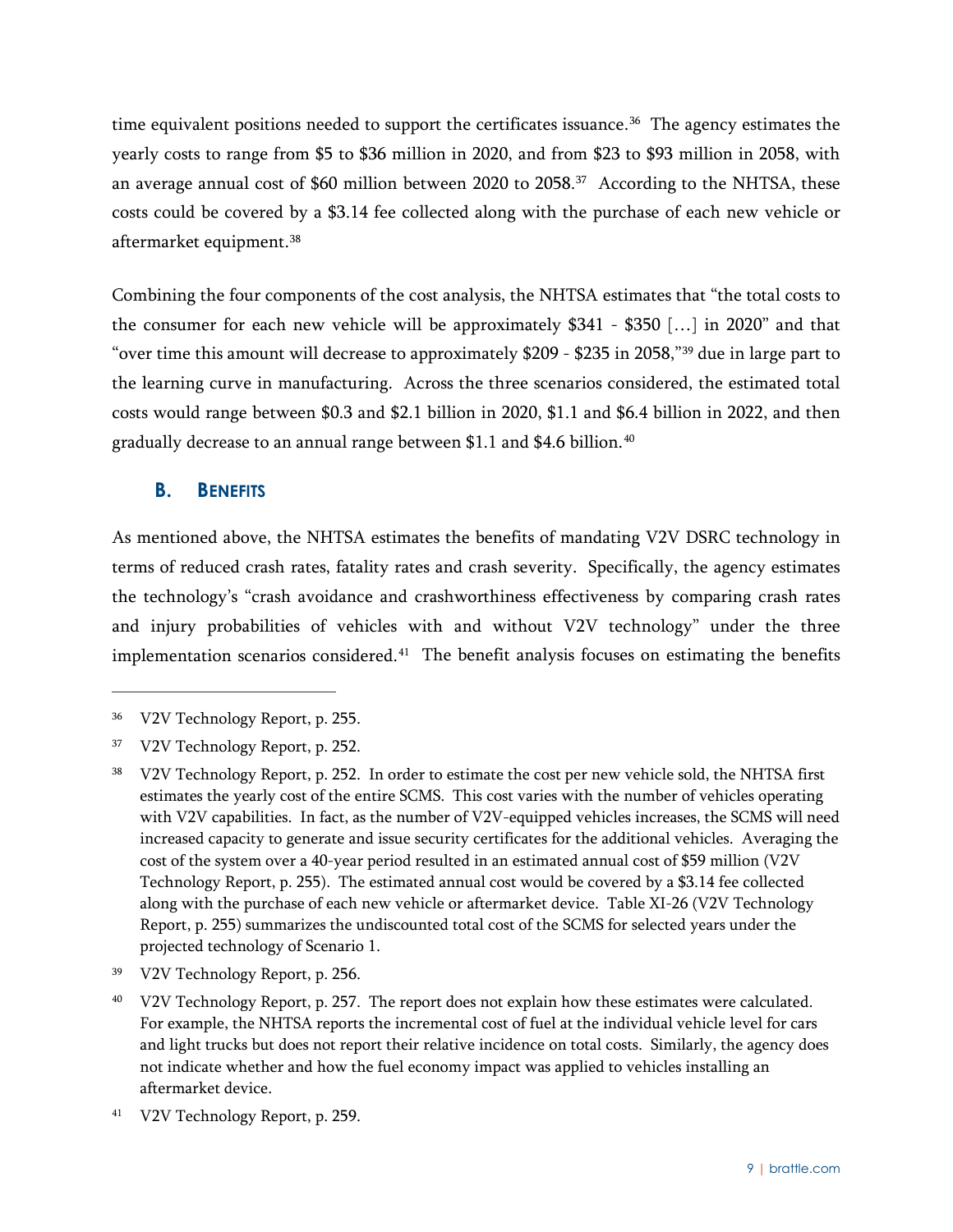associated with the IMA and LTA applications—which the agency believes will be exclusively enabled by V2V technology.<sup>[42](#page-15-0)</sup> The agency properly excluded consideration of benefits associated with other possible safety applications that can be enabled by other, non-radio spectrumdependent technologies. $^{43}\,$  $^{43}\,$  $^{43}\,$  The main inputs to the calculation of the benefit estimates are: $^{44}\,$  $^{44}\,$  $^{44}\,$ 

- Target Population. The target population of crashes considered includes fatalities, injuries, and property-damage-only crashes involving two or three passenger vehicles. [45](#page-15-3)
- Crash Avoidance and Crashworthiness Effectiveness. The NHTSA estimated the effectiveness of the IMA and LTA safety applications in avoiding or reducing the severity of crashes "by comparing crash rates and the injury probabilities of vehicles with and without V2V."[46](#page-15-4)
- Communication Probability. The probability that two vehicles will have DSRC devices and can communicate with each other in a crash situation depends on the number of V2V original and aftermarket awareness devices deployed and the total number of vehicles in operation.

The total annual benefits from the two safety applications are derived by summing the benefit from crash avoidance and the benefit from crashworthiness. The benefit from crash avoidance is obtained by multiplying the target population of crashes by the effectiveness in crash avoidance times the communication probability. The benefit from crashworthiness is obtained by multiplying crashes that could not be avoided—equal to the target population times one minus the crash-avoidance effectiveness—by the crashworthiness effectiveness times the communication probability.

<span id="page-15-0"></span><sup>&</sup>lt;sup>42</sup> V2V Technology Report, pp. xiv, 25 and 56, and footnotes [8,](#page-7-7) [21](#page-10-5) an[d 22](#page-10-6) above.

<span id="page-15-1"></span><sup>43</sup> V2V Technology Report, pp. 26, 259.

<span id="page-15-2"></span><sup>44</sup> V2V Technology Report, pp. 259-260.

<span id="page-15-3"></span><sup>&</sup>lt;sup>45</sup> The NHTSA used 2010 and 2011 CDS ("Crashworthiness Data System") and FARS ("Fatality Analysis Report System") data to determine that approximately 3.34 million crashes annually would be impacted by the V2V-based safety applications considered (V2V Technology report, p. 263). As we discuss below in more detail, using the 2010-2011 levels of crashes as the baseline target population through 2058 mischaracterizes and substantially overestimates the levels of crashes that would be expected without V2V technology deployed.

<span id="page-15-4"></span><sup>46</sup> V2V Technology Report, p. 259.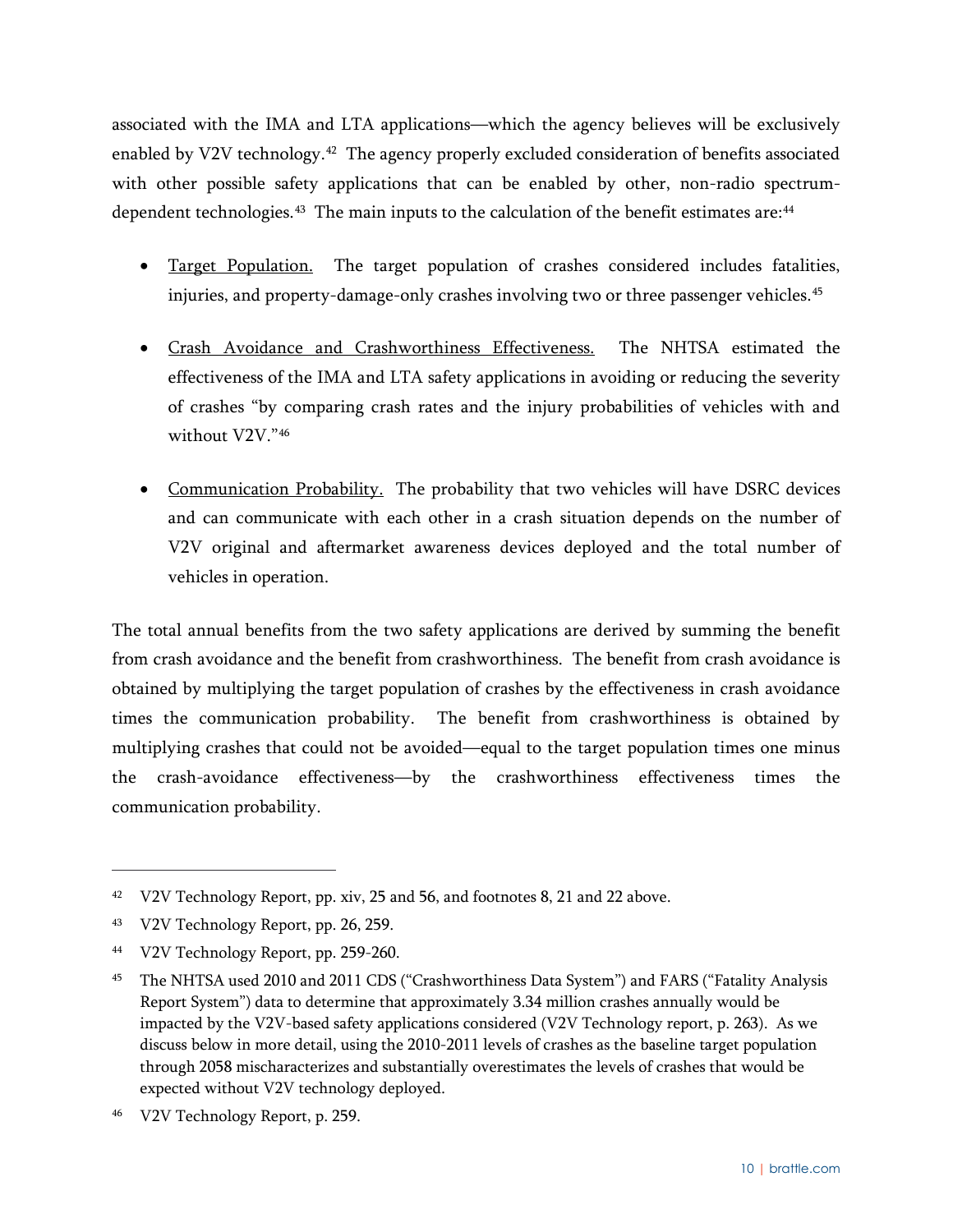The agency estimates the maximum annual benefit from the two safety applications if passenger vehicles were all equipped with a V2V device and could always communicate with each other. Using those assumptions, the NHTSA estimates that IMA and LTA combined would prevent between 412,512 to 592,230 crashes, save between 777 and 1,083 lives, avoid between 191,202 and 270,011 non-fatal injuries, and eliminate between 511,118 and 728,173 incidents of damage to property each year.<sup>[47](#page-16-1)</sup> The agency further estimates the undiscounted yearly benefits under the three different technology implementations. The maximum benefits would only be achieved under Scenarios 1 and 2, but achievement of the maximum benefits would occur later under Scenario 2 than under Scenario 1, due to a slower implementation pace. Under Scenario 3, the slowest implementation only reaching 25 percent penetration of the technology, the two safety applications would achieve approximately 6 percent of the maximum benefits.

The analysis does not attempt to compare costs to benefits. Costs are estimated in dollars, but are only estimated on a yearly basis, and are not discounted to their present value. Benefits are measured in terms of avoided crashes, fatalities, non-fatal injuries, and damages to property, but are not monetized. However, costs and benefits measured in different units are not sufficient to evaluate the welfare impact of a mandate. Ultimately, a policy maker must judge whether or not the benefits exceed the costs and, across different proposed policies, which policy benefits would exceed costs by the most. To do so, benefits and costs must be comparable. Consequently, we turn to the well-established principles of cost-benefit analysis that are designed to allow costs and benefits to be compared to each other.

## <span id="page-16-0"></span>**III. Principles of Cost-Benefit Analysis**

CBA is a primary tool for regulatory analysis that federal agencies are required to carry out, whenever possible, for all major rulemakings.<sup>48</sup> NHTSA's V2V Technology Report does not purport to be the full CBA required by law before the agency may impose new regulations. In anticipation of the execution of the full CBA, however, the V2V Technology Report contains much analysis that would be included in a CBA. With the goal of contributing to the development of a compliant CBA, this section describes, at a theoretical and analytical policy level, what a proper CBA does. Section [VI](#page-38-0) will later reconcile the theoretical principles with

<span id="page-16-1"></span><sup>47</sup> V2V Technology Report, p. 286.

<span id="page-16-2"></span><sup>48</sup> See Executive Order 12866 and OMB Circular A-4.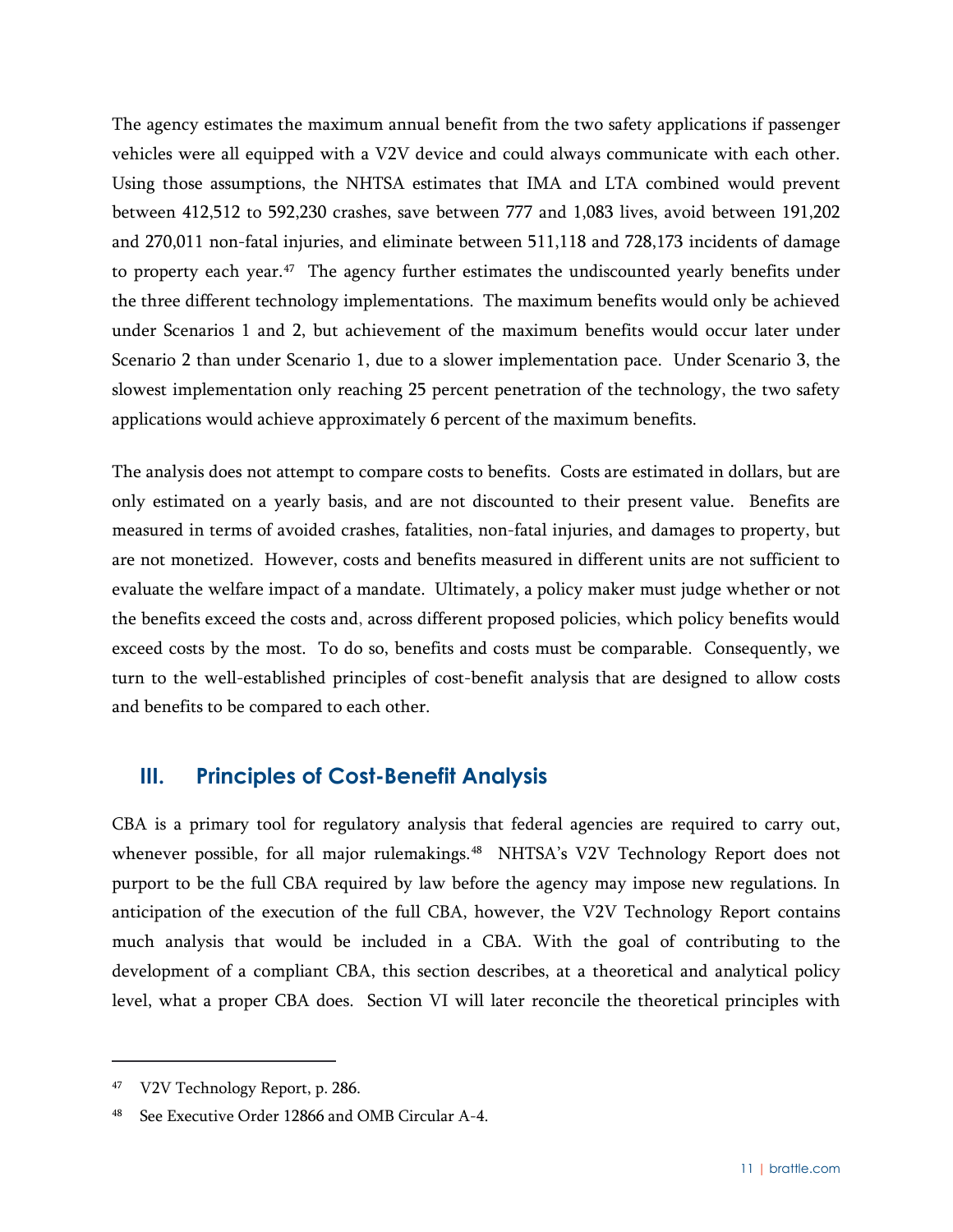what the NHTSA has done and has not yet accomplished in the V2V Technology Report in preparing to meet its CBA responsibilities.

Federal oversight of policy formation has several layers that provide guidance for the use of CBA in policy evaluation. Executive Order 12866 requires regulatory agencies to "assess both the costs and the benefits of the intended regulation and […] propose or adopt a regulation only upon a reasoned determination that the benefits of the intended regulation justify its costs."<sup>[49](#page-17-0)</sup> The executive order, which establishes and governs the regulatory process, assigns to the OMB the responsibility to provide guidance in regulatory planning and to review individual regulations, and establishes the Office of Information and Regulatory Affairs within the OMB as "the repository of expertise concerning regulatory issues, including methodologies and procedures."[50](#page-17-1) OMB Circular A-4 provides guidance for regulatory analysis, and indicates CBA as the systematic framework for evaluating regulatory choices that must be carried out for major health and safety rulemakings "to the extent that valid monetary values can be assigned to the primary expected health and safety outcomes."<sup>[51](#page-17-2)</sup> Specific DOT guidelines inform agencies on how to assign such valid monetary values to the reduction of fatalities and injuries expected to result from the adoption of health or safety regulations.<sup>[52](#page-17-3)</sup>

CBA is a systematic decision procedure typically used to evaluate whether a particular public project or government policy should be undertaken, or which one of multiple projects or policies should be selected. Classical examples of public projects include the construction of dams and highways and the enactment of environmental policies. The distinguishing feature of CBA relative to private investment decision procedures—is the inclusion of all the costs and benefits arising from the particular project or projects to be evaluated. Economists refer to these as externalities and CBA aims to account for (that is, internalize) all relevant externalities. In fact, while a private firm makes its investment decisions ultimately guided by (private) profitability criteria that require, at a minimum, that revenues exceed costs, when considering a project or policy of public interest, a decision maker should consider all the benefits and costs that accrue to the community as a whole.

<span id="page-17-0"></span><sup>&</sup>lt;sup>49</sup> Executive Order 12866, Section  $1(b)(6)$ .

<span id="page-17-1"></span><sup>50</sup> Executive Order 12866, Section 2(b).

<span id="page-17-2"></span><sup>51</sup> OMB Circular A-4, p. 9.

<span id="page-17-3"></span><sup>52</sup> DOT VSL Memo.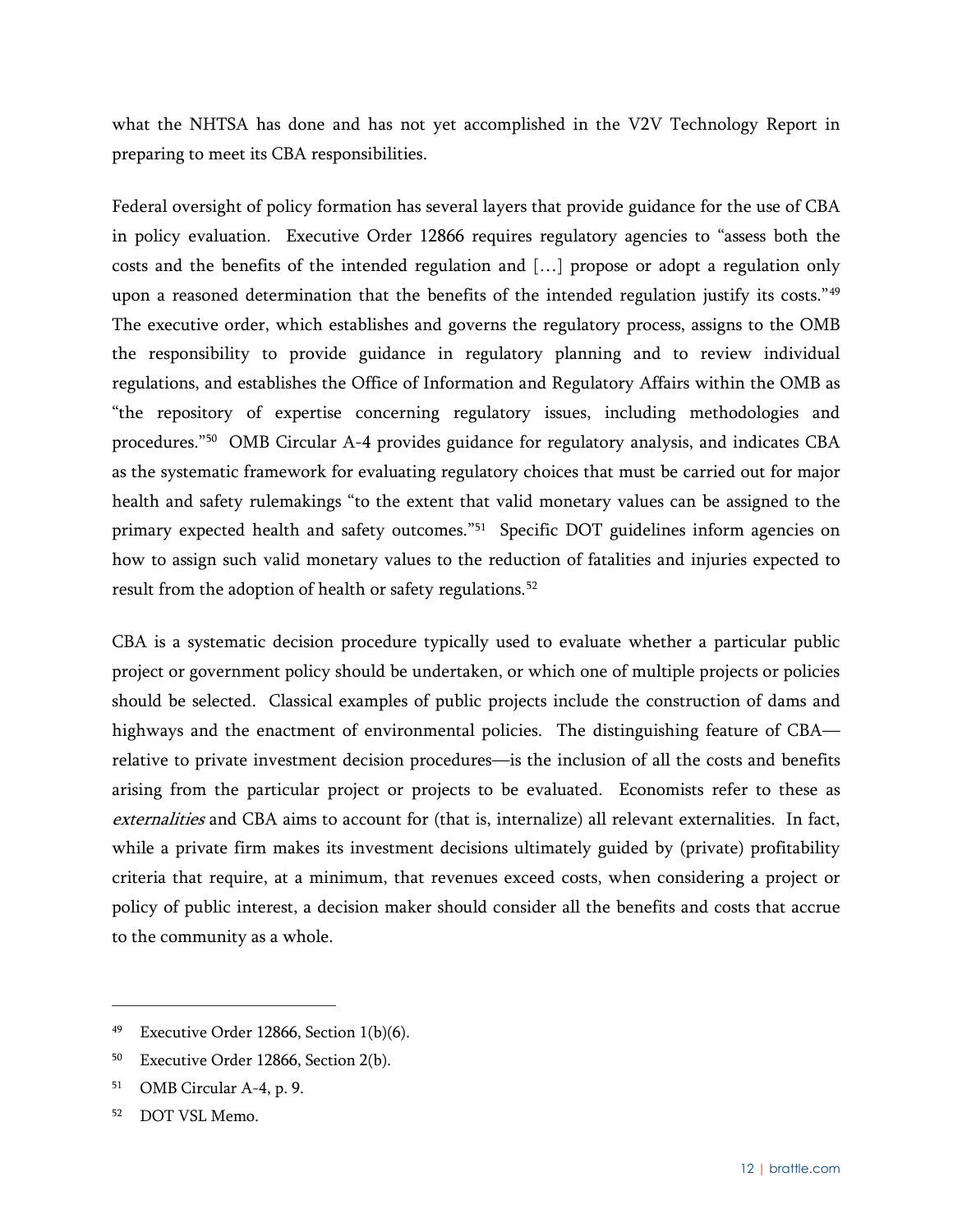CBA is intended to inform regulatory action by measuring the overall welfare impact of public projects and policies. Welfare impact is here intended in utilitarian terms, as the "economic surplus" generated by the regulatory action. Formally, a CBA measures the net benefit of a project as the compensating monetary value—in economic parlance, the "compensating variation"—that, absent the project, would make the community members as well off as they would be with the project. In other words, a CBA estimates the monetary value of costs and benefits of a project to determine whether pursuing the project increases (or, hopefully, maximizes) welfare—all the economic costs and benefits, not just those within the mission or regulatory jurisdiction of the agency composing the CBA. [53](#page-18-0)

The necessary elements of a CBA analysis to evaluate the welfare impact of a particular action or set of actions are the following:

- 1. Specify the set of alternative actions and select an appropriate baseline;
- 2. Properly measure all the *economic* costs and benefits relative to the baseline;
- 3. Express the undiscounted economic costs and benefits in a common monetary unit and discount them to a present value ("PV"); and
- 4. Model uncertainty and perform sensitivity analysis.<sup>[54](#page-18-1)</sup>

Specify alternatives and select baseline. Regulatory proposals typically consider multiple alternatives. CBA is used to find the alternative or set of alternatives that maximize social welfare. In doing so, selecting a common appropriate baseline is essential. In line with the economic principles of CBA, OMB regulatory guidelines require that "[t]his baseline should be the best assessment of the way the world would look absent the proposed action."[55](#page-18-2) Choosing an appropriate baseline requires more than simply assuming that the world absent the regulation would resemble the present. At a minimum, the baseline "should reflect the future effect of

<span id="page-18-0"></span><sup>&</sup>lt;sup>53</sup> For a comprehensive discussion about the foundations of CBA see, for example, Edward J. Mishan and Euston Quah. Cost-Benefit Analysis, Routledge, 2007; also, Matthew D. Adler and Eric A. Posner, New Foundations of Cost-Benefit Analysis, Harvard University Press, 2006.

<span id="page-18-1"></span><sup>&</sup>lt;sup>54</sup> See, for example, Edward J. Mishan and Euston Quah, *Cost-Benefit Analysis*, Routledge, 2007. Also, Anthony E. Boardman, David H. Greenberg, Aidan R. Vining, and David L. Weimer, Cost-Benefit Analysis: Concepts and Practice, 2006.

<span id="page-18-2"></span><sup>55</sup> OMB Circular A-4, p. 15.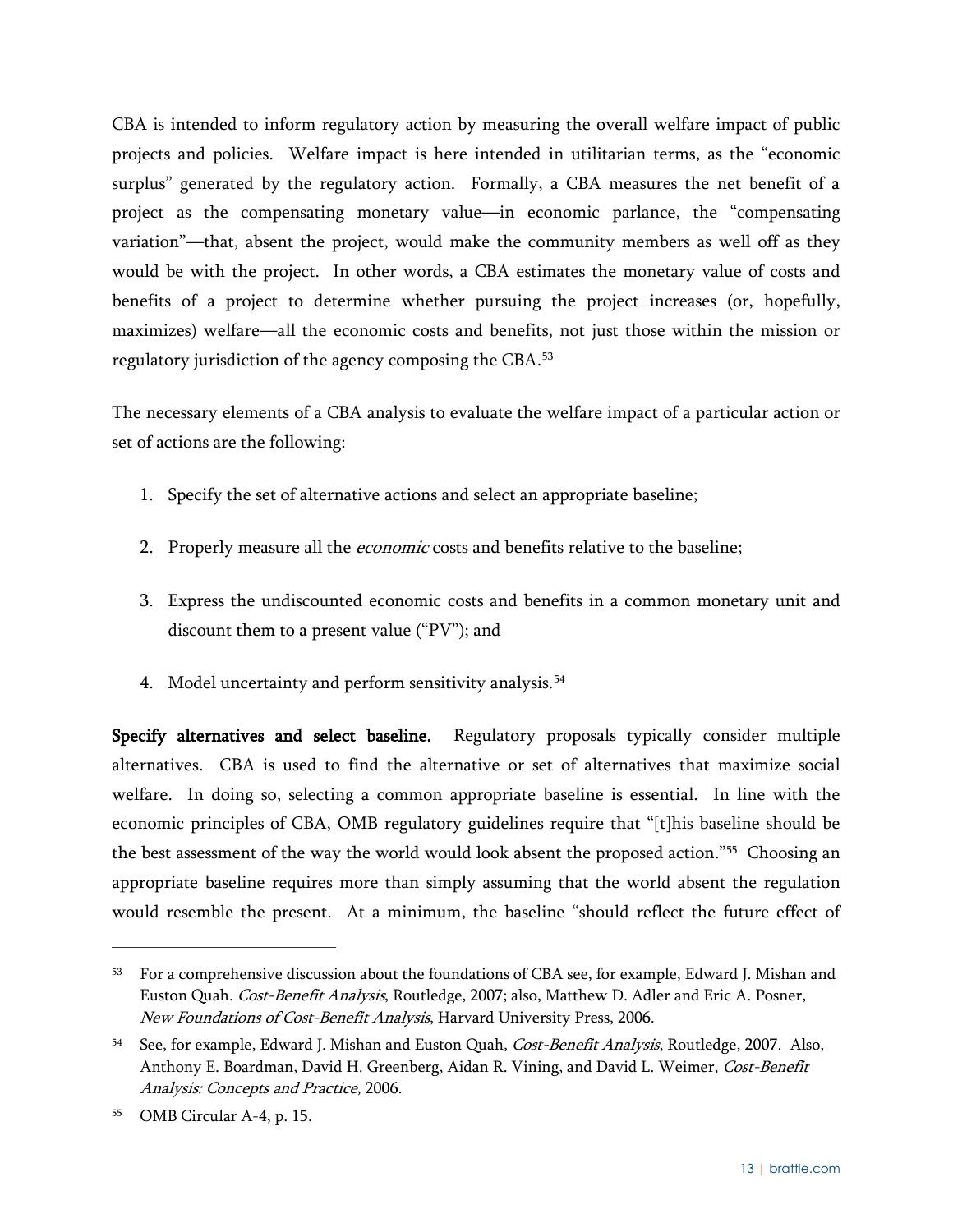current government programs and policies."[56](#page-19-0) For example, evaluations of proposals to reform many programs, such as Social Security, recognize that the program is likely to grow absent any intervention, and measure the proposed reforms against a growing baseline. Most relevant to the case of vehicle safety technologies, "[w]hen characterizing technology changes over time, you should assess the likely technology changes that would have occurred in the absence of the regulatory action. […] If you assume that technology will remain unchanged in the absence of regulation when technology changes are likely, then your analysis will over-state both the benefits and costs attributable to the regulation."[57](#page-19-1)

The choice of the appropriate alternatives is also crucial to identifying a welfare-maximizing policy. CBA should consider alternative approaches to achieve the same policy objectives to determine if the action being analyzed is likely to maximize net benefits, not merely create positive benefits.[58](#page-19-2) OMB recommends choosing reasonable alternatives and describing the reasons for choosing one alternative over another. [59](#page-19-3) According to the OMB, a CBA "should look beyond the direct benefits and direct costs of [a] rulemaking and consider any important ancillary benefits and countervailing risks," recognizing that "[in] some cases the mere consideration of these secondary effects may help in the generation of a superior regulatory alternative."<sup>60</sup> Critically, in the context of radio-spectrum, OMB explicitly requires regulatory agencies to present an analysis that "describes, compares, and evaluates the spectrum efficiency and effectiveness for various alternatives considered" and "certifies consideration of non-spectrum dependent or commercial alternatives to meet mission/operational requirements."<sup>[61](#page-19-5)</sup>

Specify economic costs and benefits. CBA must consider all of the relevant costs and benefits that accrue to society. For consumers, benefits are measured as their willingness to pay ("WTP") less the cost of the good or service being evaluated. This monetarily measures how much better off they are compared to the cost of providing the good or service. On the cost side, the regulatory agency should include all opportunity costs of the resources used, not just out-of-

- <span id="page-19-1"></span><sup>57</sup> OMB Circular A-4, p. 37.
- <span id="page-19-2"></span>58 OMB Circular A-4, pp. 10-11.
- <span id="page-19-3"></span><sup>59</sup> OMB Circular A-4, pp. 16-17.
- <span id="page-19-4"></span><sup>60</sup> OMB Circular A-4, p. 26.

<span id="page-19-0"></span><sup>56</sup> OMB Circular A-4, p. 15.

<span id="page-19-5"></span><sup>61</sup> OMB, "Circular A-11, Subject: Preparation, Submission, and Execution of the Budget," Revised November 2014, § 51.18.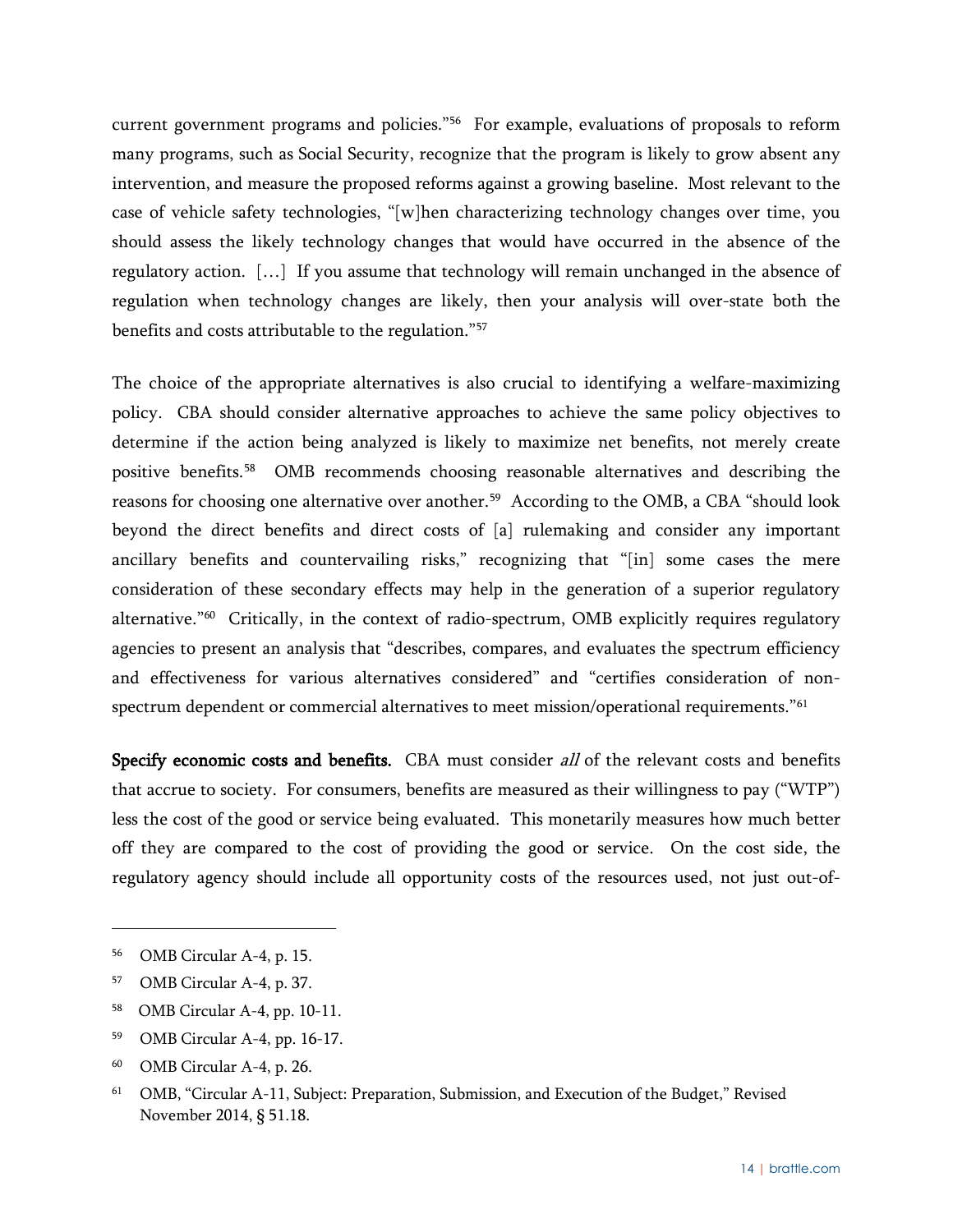pocket monetary costs. For example, if a policy will lead to increased pollution, the cost to society of that pollution should be included in a CBA, even if the pollution never generates any monetary payments. Regulatory rules recognize that the "[o]pportunity cost is the appropriate concept for valuing both benefits and costs," and that "[t]he opportunity cost of an alternative includes the value of the benefits forgone as a result of choosing that alternative."<sup>[62](#page-20-0)</sup>

Express costs and benefits in common monetary units and discount to present value. To make costs and benefits accruing in different time periods and across different projects comparable, they must be translated to a common money metric and discounted to present value. Furthermore, to properly express the societal benefit of a project, the discounting procedure must reflect the opportunity cost of capital and the social rate of time preference. Together, these measure how much society values a dollar today versus a dollar tomorrow. In line with the economic principles of CBA, the OMB recognizes that "the analytically preferred method of handling temporal differences between benefits and costs is to adjust all the benefits and costs to reflect their value in equivalent units of consumption and to discount them at the rate consumers and savers would normally use in discounting future consumption benefits."[63](#page-20-1) OMB requires that real discount rates of 3 and 7 percent should be used as a base-case for regulatory analysis. The 7 percent rate is "an estimate of the average before-tax rate of return to private capital in the U.S. economy," while the lower 3 percent rate is used to approximate the social rate of time preference for consumption.<sup>[64](#page-20-2)</sup>

Public regulation often affects the health and safety of individuals. CBA requires that costs and benefits in terms of improved safety, reduced risks and avoided fatalities are measured in monetary units to reflect the public's willingness to pay for improvements in health and safety. OMB requires regulators to provide "a benefit-cost analysis of major health and safety rulemakings" and recognizes—in accordance with the economic principles of CBA—that, "[i]n monetizing health benefits, a WTP measure is the conceptually appropriate measure as compared to other alternatives […]. Using the WTP measure for health and safety allows you to directly compare your results to the other benefits and costs in your analysis, which will typically be

<span id="page-20-0"></span><sup>62</sup> OMB Circular A-4, pp. 18-19.

<span id="page-20-1"></span><sup>63</sup> OMB Circular A-4, p. 33.

<span id="page-20-2"></span><sup>64</sup> OMB Circular A-4, p. 33. OMB further suggests using discount rates higher than 7 percent "if there is reason to expect that the regulation will cause resources to be reallocated away from private investment in the corporate sector," and recommends "using other discount rates to show the sensitivity of the estimates to the discount rate assumption." OMB Circular A-4, pp. 33-34.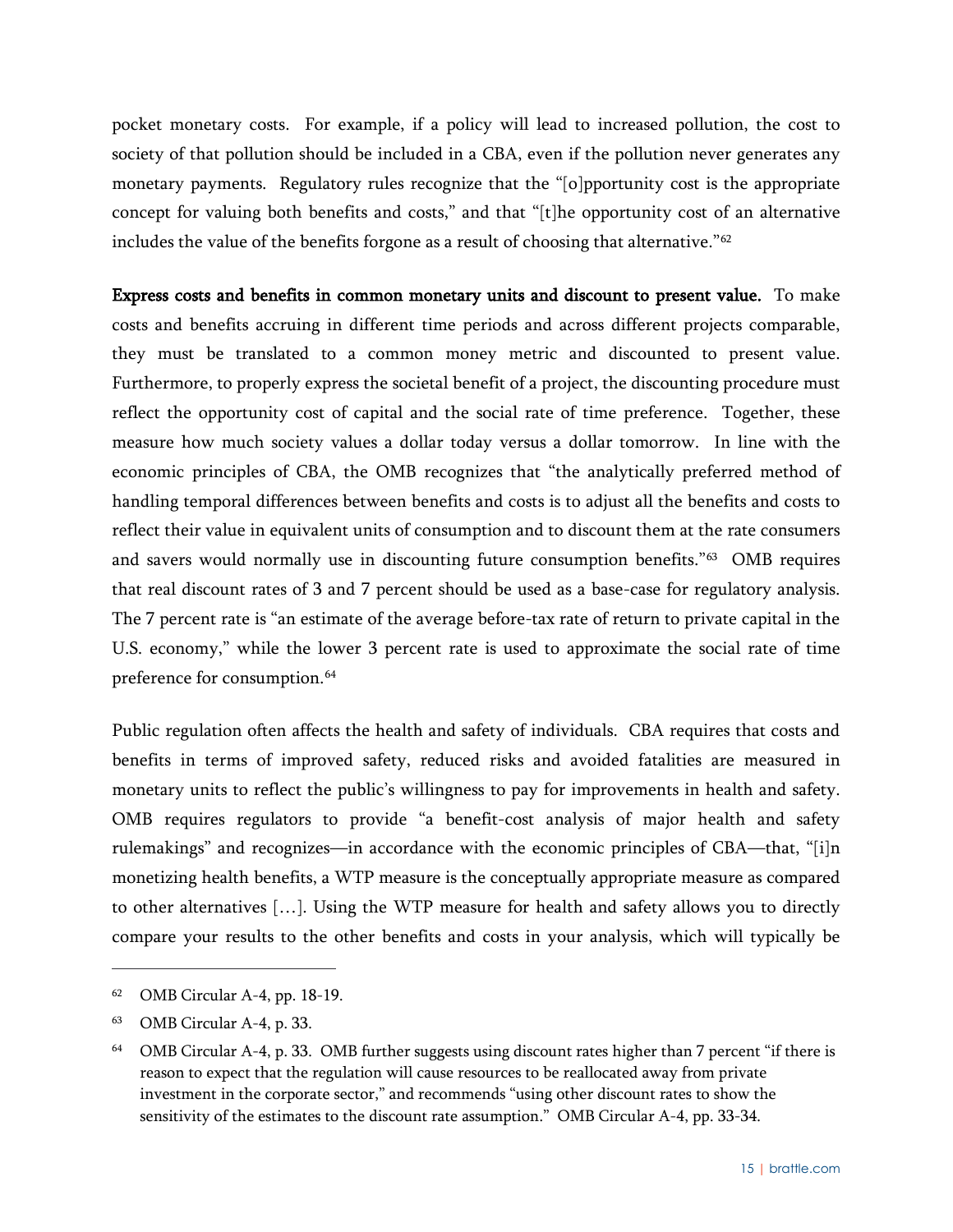based on WTP."[65](#page-21-1) Specific DOT guidelines regarding the calculation of health and safety benefits arising from vehicles safety technologies and regulations will be discussed below.

Address uncertainties. The precise costs and benefits of regulatory options are not always known for certain, and a proper CBA must reflect this uncertainty. When probability distributions are available or can be developed, these should be incorporated in the analysis. Furthermore, when cost and benefit estimates depend heavily on certain assumptions, sensitivity analyses should be carried out using plausible alternative assumptions. The OMB indicates that "[m]ajor assumptions should be varied and net present value and other outcomes recomputed to determine how sensitive outcomes are to changes in the assumptions."<sup>[66](#page-21-2)</sup>

## <span id="page-21-0"></span>**IV. NHTSA's Preliminary Analysis Does Not Constitute a CBA and Contains Major Flaws**

The NHTSA's preliminary estimates of the direct monetary costs and safety benefits of implementing a V2V technology mandate for passenger vehicles attempt to highlight the economic practicability of a mandate <sup>[67](#page-21-3)</sup> and its potential for saving lives and reducing injuries. In light of this, while recognizing that "various aspects of the technology still need further investigation,"[68](#page-21-4) and that "[m]ore research needs to be done on whether […] Wi-Fi enabled devices can share the spectrum successfully with V2V,"<sup>[69](#page-21-5)</sup> the NHTSA concluded that the agency has "substantially completed the work necessary to reaching"<sup>[70](#page-21-6)</sup> a decision regarding a mandate

<span id="page-21-1"></span><sup>65</sup> OMB Circular A-4, p. 28. Note that the OMB Circular provides that a CBA must be prepared in addition to a cost effectiveness analysis (CEA), which focuses on measuring the costs associated with a given proposal. Specifically, both CBA and CEA "provide a systematic framework for identifying and evaluating the likely outcomes of alternative regulatory choices," and "[a] major rulemaking should be supported by both types of analysis wherever possible" (OMB Circular A-4, p. 9).

<span id="page-21-2"></span><sup>66</sup> OMB, "Circular A-94, Subject: Guidelines and Discount Rates for Benefit-Cost Analysis of Federal Programs," October 29, 1992, §9.c.

<span id="page-21-3"></span><sup>67</sup> As noted in the report, "[u]nder the Safety Act, standards set by NHTSA must be practicable." Practicability here refers to the requirement of economic practicability – that is, "compliance with the standard is not so burdensome [costly] so as to create a significant harm to a well-established industry." V2V Technology Report, p. 257.

<span id="page-21-4"></span><sup>68</sup> V2V Technology Report, Executive Summary, p. xix. See also Appendix B, p. 300, for a detailed list of the "Research Needs" identified by the agency.

<span id="page-21-5"></span><sup>69</sup> V2V Technology Report, Executive Summary, p. xvii.

<span id="page-21-6"></span><sup>70</sup> V2V Technology Report, Executive Summary, p. xiv.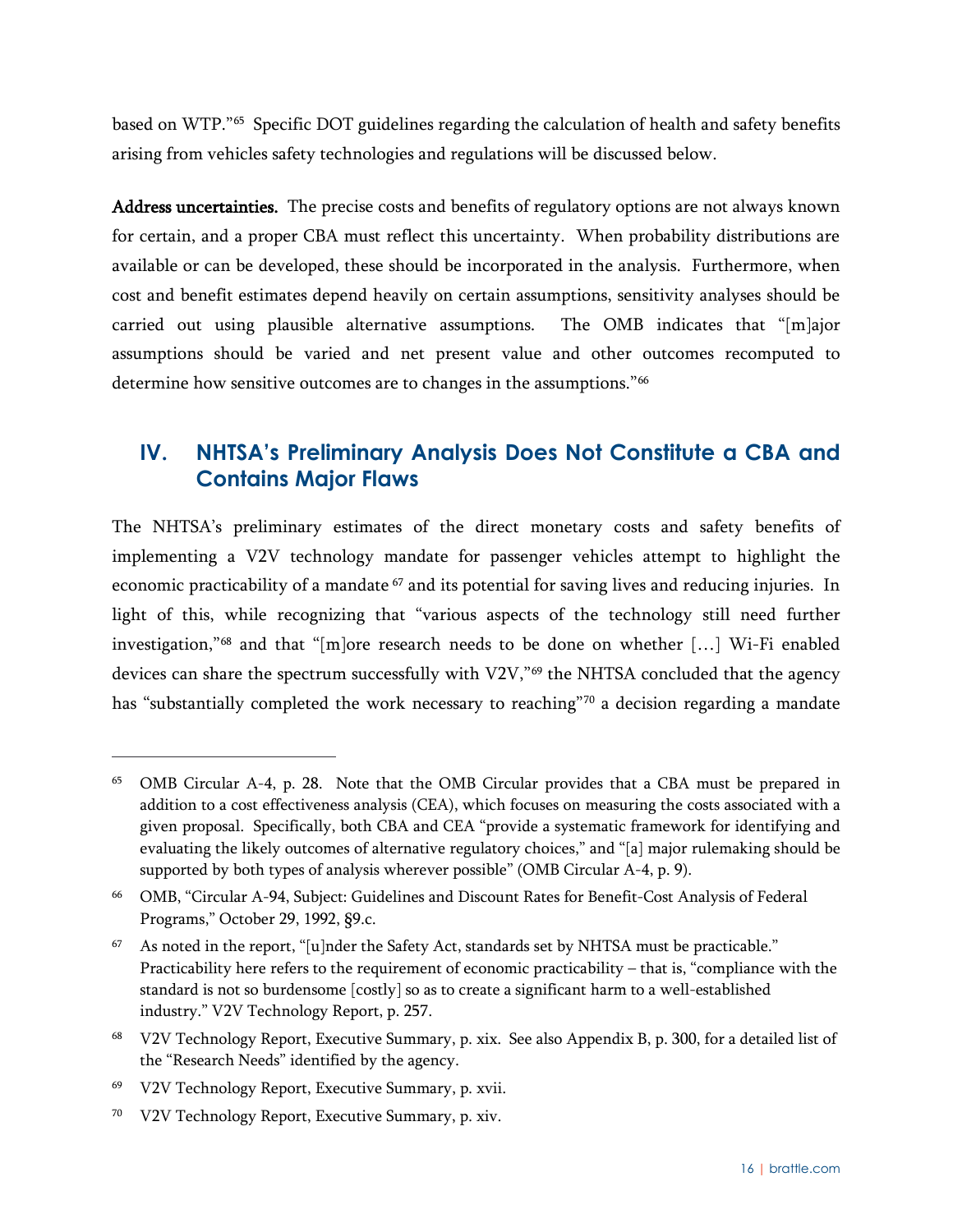for light-duty V2V communication systems. However, as we discuss below, the economic analysis is still very preliminary, and presents several limitations which make it unsuitable to evaluate the full set of benefits and costs of a mandate under alternative uses of the 5.9 GHz band and to develop an effective proposal.

The NHTSA's analysis needs to address five major limitations before it can be used to support a proper CBA, such as required by law.

#### <span id="page-22-0"></span>**A. WRONG BASELINE**

 $\overline{a}$ 

The first major limitation of the NHTSA's analysis is that it only measures the incremental costs and benefits of the technology relative to the current state of vehicle-safety technologies, regulations and outcomes, and not relative to what they would be expected to be absent a V2V mandate—which results in a substantial overstatement of the benefits from the technology. By not recognizing the improvements in vehicle safety expected absent any V2V mandates, the benefits of mandating V2V DSRC technologies are severely overstated. For example, by measuring the benefits using the 2010-2011 levels of crashes instead of recognizing expected continuing safety improvements, the NHTSA overstates the expected number of fatalities eliminated in 2058 by up to 226 percent.<sup>[71](#page-22-1)</sup>

The safety of vehicles and roads should be expected to increase and many non-DSRC based driver assistance applications—existing and in development—are expected to emerge, therefore reducing the number and severity of crashes even absent V2V deployment. The NHTSA reports that between 1992 and 2010 the fatality and injury rates have declined, respectively, by 30.3 and 40.2 percent.<sup>72</sup> Also, the NHTSA estimates that the implementation of electronic stability control ("ESC") technology alone resulted in "a total of 1,144 lives saved among passenger vehicle (PV) occupants" in 2012,[73](#page-22-3) and that if all passengers involved in fatal crashes had worn their seat

<span id="page-22-1"></span><sup>71</sup> As we discuss in Section VI.A below, between 1992 and 2010, fatalities have declined by 30.3 percent—equivalent to an annualized rate of 1.99 percent. Simply adjusting the NHTSA baseline to reflect this annualized rate of decline in fatalities substantially reduces the expected benefit of mandating the technology.

<span id="page-22-2"></span><sup>72</sup> http://www-fars.nhtsa.dot.gov/Main/DidYouKnow.aspx (accessed December 9, 2014). Occupant fatality and injury rates include motorcyclists and are computed per 100,000 population.

<span id="page-22-3"></span><sup>73</sup> NHTSA, "Traffic Safety Facts – Estimating Lives Saved by Electronic Stability Control, 2008–2012," June 2014, p. 1.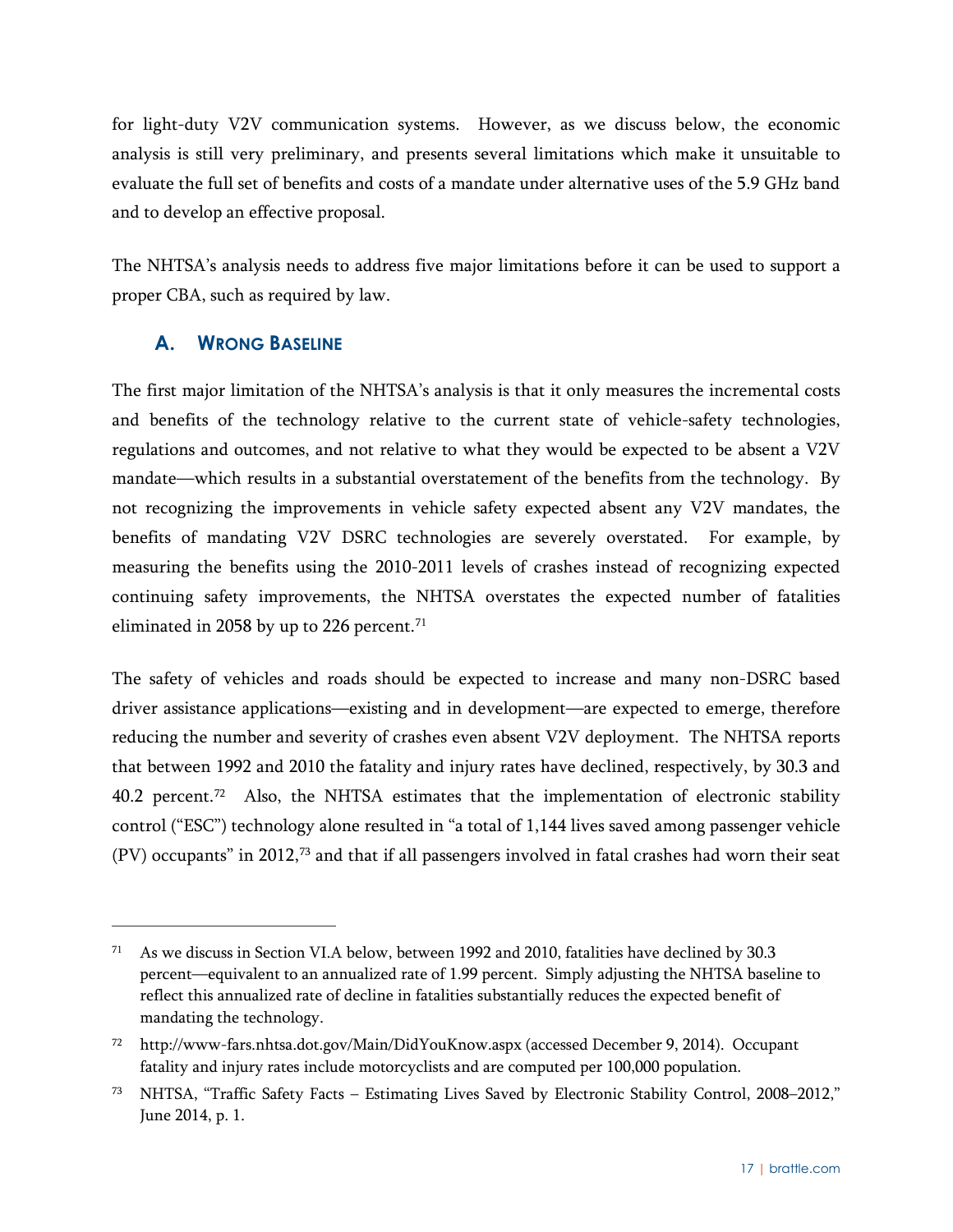belts "[a]n additional 3,384 lives would have been saved in 2011."<sup>74</sup> In contrast, mandating V2V technology would save an expected maximum of 1,083 lives over forty years from now (and assuming no further improvements to safety technologies and regulations). [75](#page-23-2)

These trends in safety improvements are expected to continue in the future with the implementation of new regulations and the deployment of new technologies.<sup>76</sup> For example, there is no reason to believe, as is implicit in the NHTSA V2V analysis, that after decades of improvements in seat-belt use no improvements after 2011 will be forthcoming.<sup>[77](#page-23-4)</sup> Furthermore, a wide array of new, sensor-based safety technologies such as blind spot monitors, forward collision and lane departure warnings, night vision, active steering and suspension, automatic emergency braking, electronic braking assistance and stability control, and numerous other technologies are dramatically improving driving safety.[78](#page-23-5) A meaningful CBA should embed these considerations into a quantitative projection to accurately predict the incremental benefits resulting from V2V technology.

#### <span id="page-23-0"></span>**B. OPPORTUNITY COST OF SPECTRUM**

Another major limitation in the NHTSA's analysis of the costs of a V2V DSRC mandate is that the NHTSA explicitly recognized that the FCC has opened a formal proceeding to consider sharing of the 5.9 GHz band between ITS and consumer wireless broadband, but then failed to consider the opportunity costs that an ITS mandate could create by depressing or preventing the use of consumer wireless broadband in this frequency range. A CBA must take into account the

<span id="page-23-1"></span><sup>74</sup> NHTSA, "Traffic Safety Facts – Lives Saved in 2011 by Restraint Use and Minimum Drinking Age Laws," December 2012, p. 1.

<span id="page-23-2"></span><sup>75</sup> V2V Technology Report, Table XII-19, p. 287.

<span id="page-23-3"></span><sup>76</sup> For example, the NHTSA projected a year-over-year 4.9 percent decline in fatalities during the first quarter of 2014 ("Early Estimate of Motor Vehicle Traffic Fatalities for the First Quarter of 2014," NHTSA NCSA (DOT HS 812 055)). Similarly, Delphi Automotive Systems notes that existing sensorbased technologies could reduce traffic fatalities by more than 10,000 per year according to a study from the Insurance Institute of Highway Safety. See Comment of Delphi Automotive Systems to the NHTSA, pp. 1-2.

<span id="page-23-4"></span><sup>77</sup> In fact, according to the NHTSA seat belt use has shown an increasing trend from 60 percent in 1995 to 87 percent in 2013. Furthermore, seat belt use still varies significantly by State, and continues to be higher in the States with stricter seatbelt enforcement laws, leaving large room for regulatory improvements. NHTSA, "Traffic Safety Facts – Seat Belt Use in 2013 – Overall Results," January 2014.

<span id="page-23-5"></span><sup>78</sup> For a comprehensive list of the latest safety technologies see<https://mycardoeswhat.org/> (accessed September 24, 2015), a website launched in 2015 by the National Safety Council and the University of Iowa.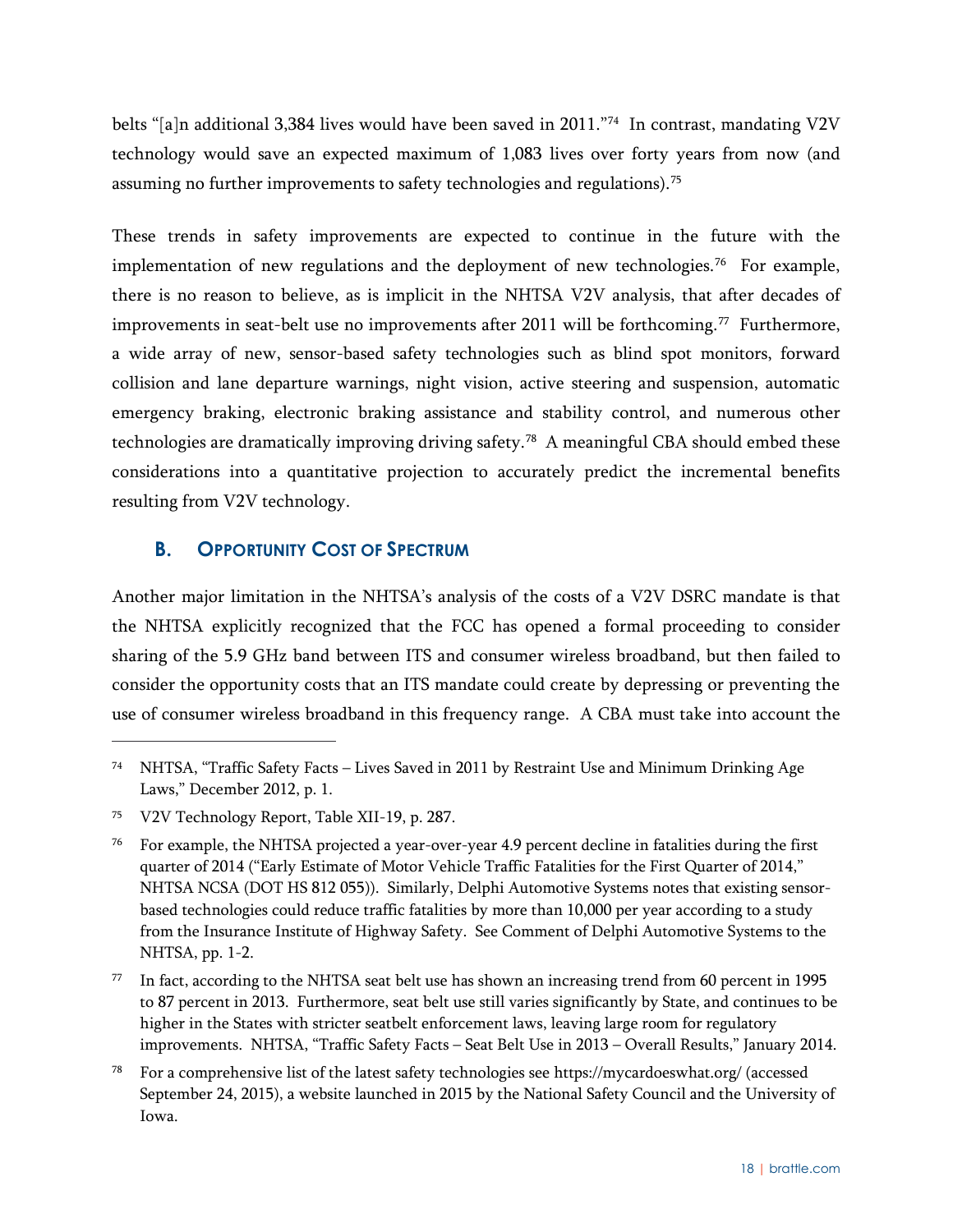economic cost of all resources used for a project. Since DSRC would use this scarce spectrum resource for communication among vehicles, the legal requirements of a CBA mean that the cost analysis must consider the value of the resource under its best alternative use. The fact that the FCC is considering permitting consumer broadband on an unlicensed basis rather than auctioning this band does not excuse the NHTSA from the need to consider the above-described opportunity cost. Whether or not an explicit payment for spectrum is made to support the V2V mandate, the spectrum is being consumed in a manner that partially or entirely excludes other uses and from a societal perspective a CBA must account for that cost. Furthermore, to determine an effective and welfare-maximizing mandate, the CBA should consider and evaluate alternative sharing scenarios for the 5.9 GHz band and the cost of foregone unlicensed use if there is no sharing at all.

More generally, a CBA should consider whether alternative, more efficient, uses of the scarce spectrum resource or even non-spectrum dependent alternatives to the technology could meet the technology's objectives and requirements. Technology companies have made several proposals to the FCC that would enable unlicensed devices to share the 5.9 GHz band with V2V applications, which would result in much more efficient and intensive use of this scarce spectrum resource. Similarly, many of the vehicle-resident sensor-based technologies on the market today already enable vehicle systems to detect threats in the environment surrounding the vehicle and warn the driver. These systems rely on radar, lidar, and cameras and do not rely at all on 5.9 GHz spectrum. Although the agency claims that V2V communication would be the sole enabler of some safety applications, the claim is not sufficiently supported.<sup>[79](#page-24-1)</sup>

#### <span id="page-24-0"></span>**C. CROWDING OUT, CROWDING IN AND OTHER EXTERNALITIES**

 $\overline{a}$ 

Besides the likely improvement in the safety of cars, roads and regulations, the NHTSA's analysis does not consider the plausible externalities that the implementation of a V2V technology mandate would impose on investments in, and developments and implementation of, substitute

<span id="page-24-1"></span><sup>79</sup> According to the NHTSA, V2V communications offer a longer range, 360 degrees of coverage, the ability to see around corners and through other vehicles, and are not subject to the same weather, light, or cleanliness constraints associated with vehicle-resident sensors. V2V Technology Report at pp. xiv, 25-29, and 56. However, existing field trials have provided evidence that the effective range of DRSC technology might be well below the NHTSA's stated goal of 300 meters (see discussion at footnot[e 8\)](#page-7-7), and the safety benefits arising from the two V2V applications analyzed may be achievable through existing vehicle-resident technologies augmented with wireless technologies alternative to DRSC.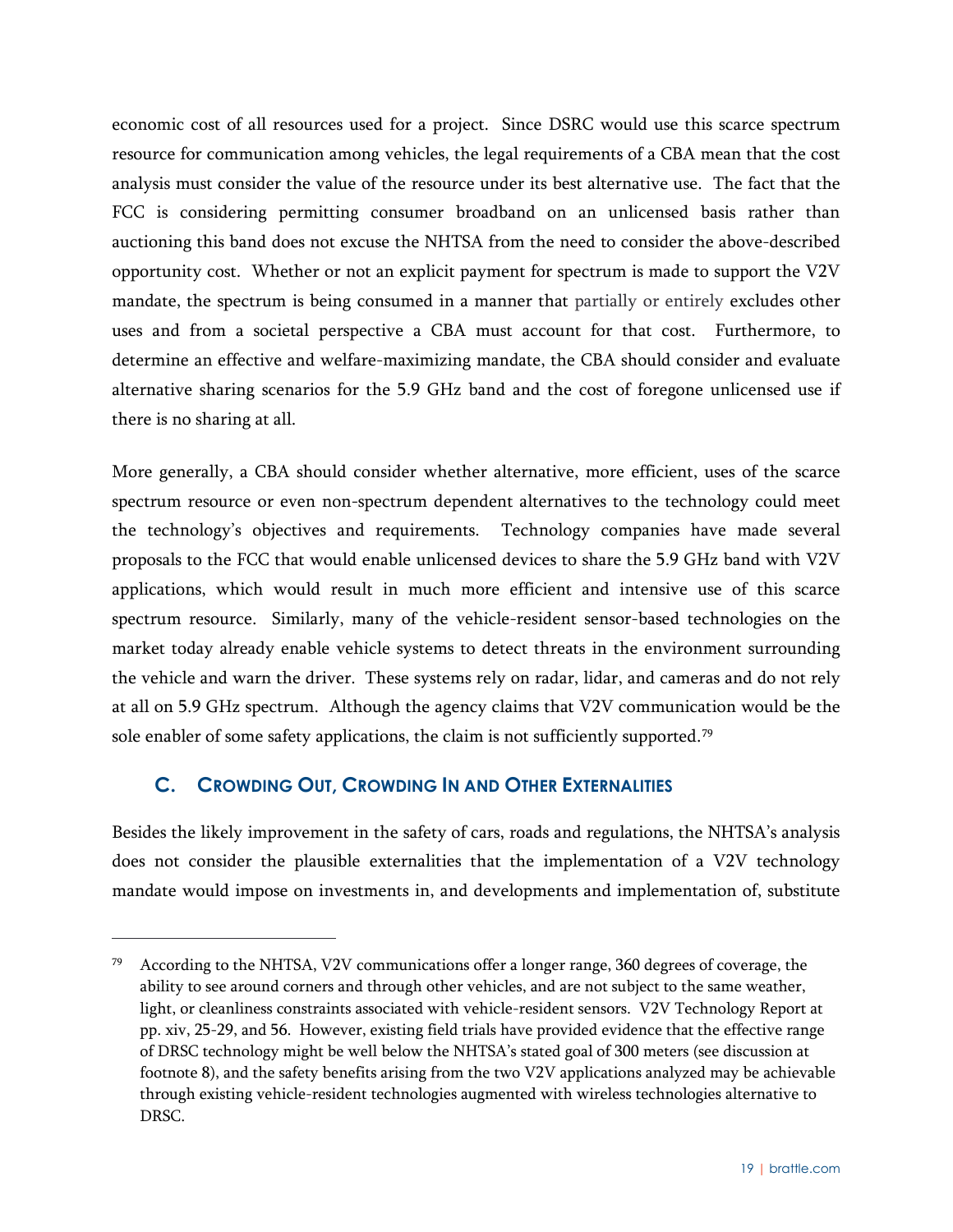and complementary vehicle-safety technologies. In fact, mandating V2V devices on new cars is likely to disincentivize car manufactures from investing in vehicle-resident technologies alternative to (and potentially more effective than) V2V safety applications, or otherwise result in the implementation of V2V applications that are already available or expected to be available through more mature vehicle-resident technologies (negative externalities).<sup>80</sup> Conversely, a mandate might also complement the effectiveness of existing or new features of sensor-based technologies and create incentives for car manufacturers to invest in complementary technologies that would benefit from the information made available by the basic safety messages ("BSMs") (positive externalities).<sup>[81](#page-25-1)</sup> We acknowledge that the car and on-board equipment manufacturers have expressed conflicting opinions on whether positive or negative externalities would prevail,<sup>[82](#page-25-2)</sup> and that an accurate CBA should try to assess—and support with relevant facts and analyses—which one of the two impacts is more likely to emerge, or at a minimum provide sensitivity to the outcome of the CBA. The feedback effects from these externalities on innovation and patterns of redundancy, substitutability and complementarity with alternative safety technologies should be monetized—to the extent possible—as additional costs or benefits.

Trying to quantify the impact of positive and negative externalities of a mandate requires additional research, and goes beyond the scope of the current analysis. We recognize, however, that such analysis is not necessary to compare the welfare effects of a mandate under alternative

<span id="page-25-0"></span><sup>80</sup> The Information Technology Industry Council—an advocacy and policy organization for the world's leading innovation companies—argues that the marketplace should decide which technologies will be most beneficial and that NHTSA should not limit innovation or crowd out other promising technologies by adopting a technology-specific mandate. According to the organization, in fact, 4G/LTE, Wi-Fi, and 5G "provide similar capabilities, which could offer many of the same features as DSRC, as well as the potential for broader and faster commercial deployment." See Comment of Information Technology Industry Council to the NHTSA, pp. 1-3.

<span id="page-25-1"></span><sup>&</sup>lt;sup>81</sup> The NHTSA, for example, argues that a combined or fused system using other sensors—such as radar, lidar, and cameras—along with V2V "would be able to use multiple sensors to augment accuracy, and could lead to improved warning timing and a reduction in the number of false positives." V2V Technology Report, p. 28.

<span id="page-25-2"></span><sup>82</sup> Mercedes Benz, for example, recognizes that DSRC might be complementary to existing on-board devices, but if prematurely mandated it could disrupt the implementation of safety systems that utilize existing on-board sensors. See Comment of Mercedes Benz to the NHTSA, p. 11. Conversely, Delphi Automotive Systems—a global supplier of passenger vehicle safety equipment—asserts that V2V is a complement to existing technologies and will not hinder the development of autonomous driving. See Comment of Delphi Automotive Systems to the NHTSA, p. 11.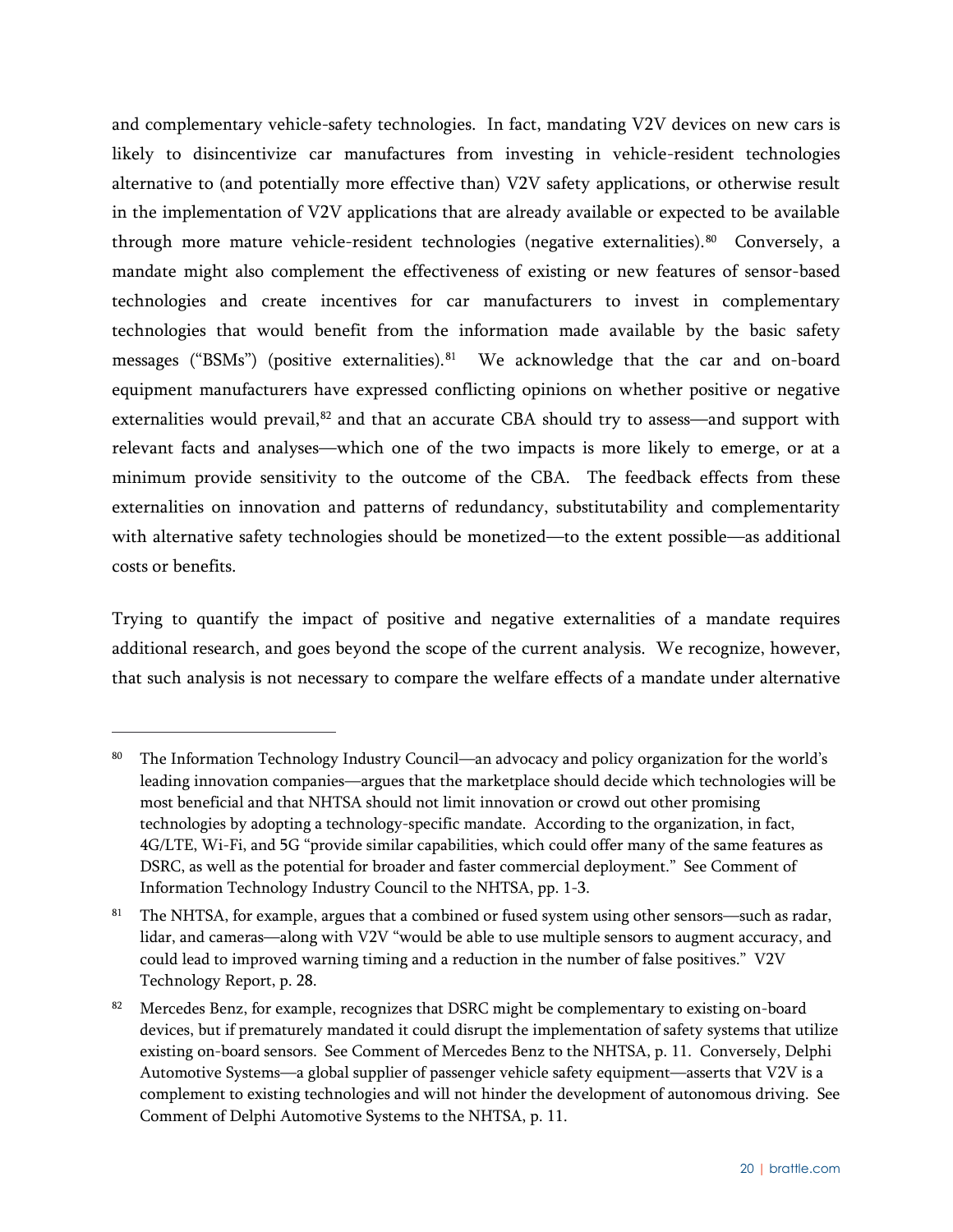scenarios if the externalities do not vary with the alternative considered or one of the alternatives dominates the others. In our analysis presented below we do not explicitly account for externalities and compare exclusive DSRC use of the 5.9 GHz band to an alternative sharing scenario in which Wi-Fi and DSRC would share the first 45 MHz of the band. Since both alternatives include mandated DSRC, the externalities identified here would be largely the same.

#### <span id="page-26-0"></span>**D. PRESENT VALUE OF MONETIZED BENEFITS**

Another major limitation of the NHTSA's analysis is that in measuring the benefits of the proposed mandate, the NHTSA only computes the undiscounted annual benefits from the technology in terms of crashes avoided, lives saved, and injuries and damages avoided without attempting to monetize these benefits. However, the benefits from a mandate must be monetized and discounted to present value in a meaningful CBA. Although it might seem controversial to include the "value of lives" in a monetary calculation, it is an issue that must be addressed in a CBA.<sup>83</sup> The DOT has provided "guidance on valuing reduction of fatalities and injuries by regulations" since 1993.<sup>[84](#page-26-3)</sup> According to the DOT, the benefit of preventing a fatality should be "measured by what is conventionally called the Value of a Statistical Life (VSL), defined as the additional cost that individuals would be willing to bear for improvements in safety (that is, reductions in risks) that, in the aggregate, reduce the expected number of fatalities by one."[85](#page-26-4)

#### <span id="page-26-1"></span>**E. INACCURATE MODELING ASSUMPTIONS**

In addition to the major limitations discussed above, we believe that the NHTSA's analysis is still very preliminary and suffers from many additional potential inaccuracies. For example, the benefit analysis assumes that two vehicles equipped with a V2V device communicate with 100 percent probability and ignores the possibility of failure or miscommunication among vehicles.[86](#page-26-5)

<span id="page-26-2"></span><sup>&</sup>lt;sup>83</sup> The controversy typically disappears when we recognize that the value that is being measured is the value of an improvement to safety that is expected to reduce the number of fatalities by one, and not the worth of a human life.

<span id="page-26-3"></span><sup>84</sup> DOT VSL Memo.

<span id="page-26-4"></span><sup>85</sup> DOT VSL Memo, p. 1.

<span id="page-26-5"></span><sup>86</sup> As the NHTSA has recognized, this is a very real concern. The NHTSA has noted the need for further testing of the accuracy of GPS information, for example, to ensure that "the DSRC unit itself is able to receive and transmit the needed messages as timely as needed and without being compromised" (V2V Technology Report, p. 56). NHTSA has also noted the need for further research and testing regarding Continued on next page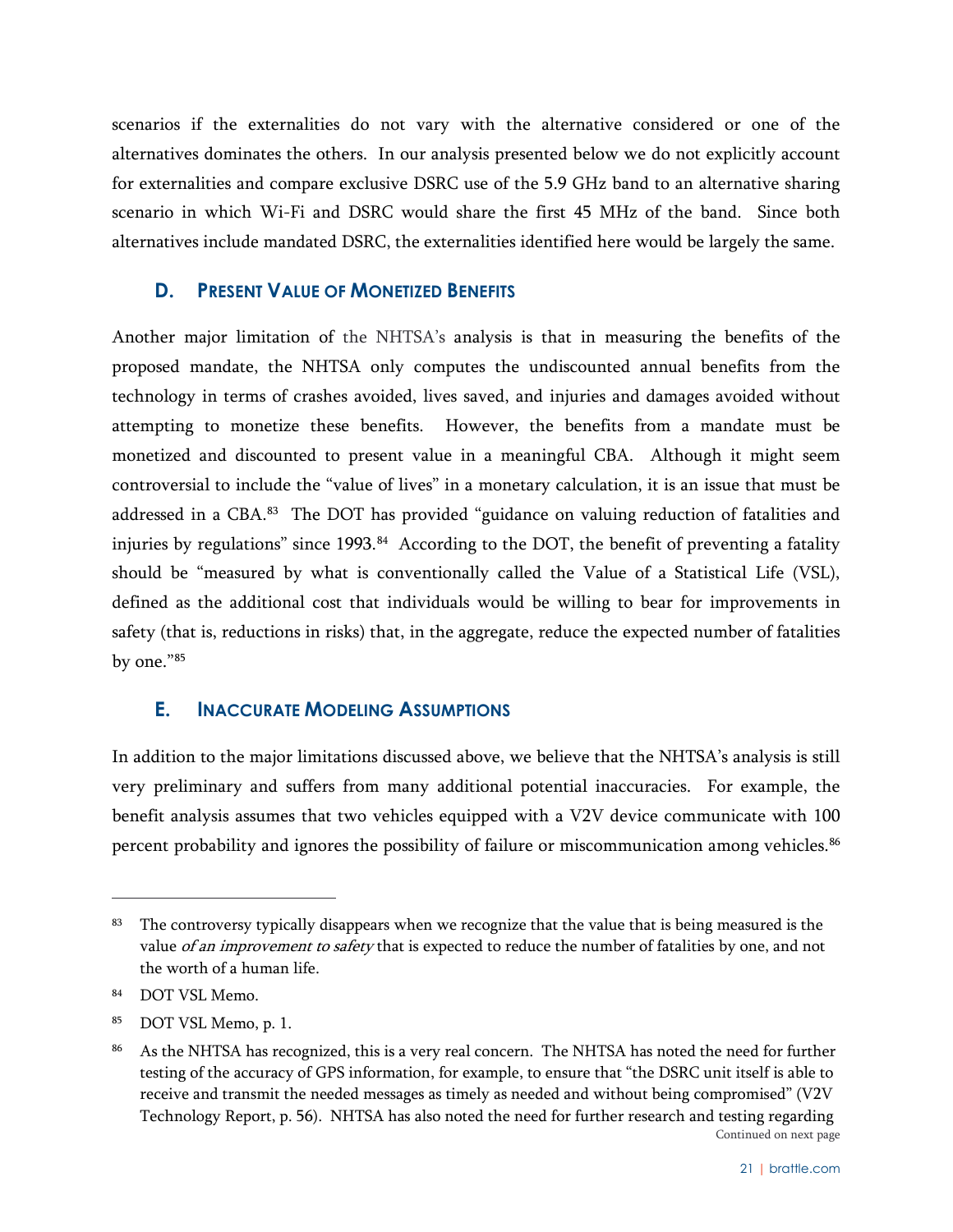The benefit analysis also uses an overly simplistic pattern for the diffusion of the technology benefits. The benefits are in fact estimated without taking into account the age of vehicles, and the geographic and demographic diffusion of the technology.<sup>87</sup> Additionally, the cost analysis does not consider the replacement costs for broken or defective devices out of warranty, or the costs associated with software updates necessary to keep the devices current. Finally, the analysis does not provide support for the chosen implementation scenarios, and does not present reasonable sensitivity analysis with respect to most inputs, including discount rates, equipment costs, fuel economy, and simulation results.

## <span id="page-27-0"></span>**V. Efficient Sharing and Opportunity Cost of the Spectrum in the 5.9 GHz Band**

In its ANPRM, the NHTSA invited comments on whether unlicensed Wi-Fi technologies would interfere with V2V communications and asked advice on how to evaluate the opportunity cost associated with forgone alternative uses of the spectrum.<sup>[88](#page-27-3)</sup> As a key component of the larger CBA, this section answers that invitation, focusing on the benefits and costs associated with sharing a portion of the 5.9 GHz band with unlicensed users, including Wi-Fi.

#### <span id="page-27-1"></span>**A. EFFICIENT SHARING OF THE SPECTRUM IN THE 5.9 GHZ BAND**

The following analysis is designed to contrast and compare an implementation of the technology assigning the full 75 MHz of spectrum for exclusive DSRC use as currently envisioned by the NHTSA, to an alternative scenario that shares the spectrum resource. In fact, the available information is sufficient to establish that an efficient sharing of the spectrum, one that would maximize the value of the spectrum and at the same time achieve the full benefits of the mandate, is possible.

V2V safety applications such as the IMA and LTA require low latency and rely on the transmission of BSMs across vehicles to activate vehicle safety warnings in potential crash

Continued from previous page

message congestion among DSRC messages that might prevent basic safety messages from being received (V2V Technology Report, p. 55).

<span id="page-27-2"></span><sup>&</sup>lt;sup>87</sup> Note that car safety, crash probabilities and the severity of crashes likely correlate with age of vehicles, income, geography and other demographics. Data are available to estimate such correlations and embed them into a more comprehensive analysis of the benefits.

<span id="page-27-3"></span><sup>88</sup> ANPRM, Section II.18.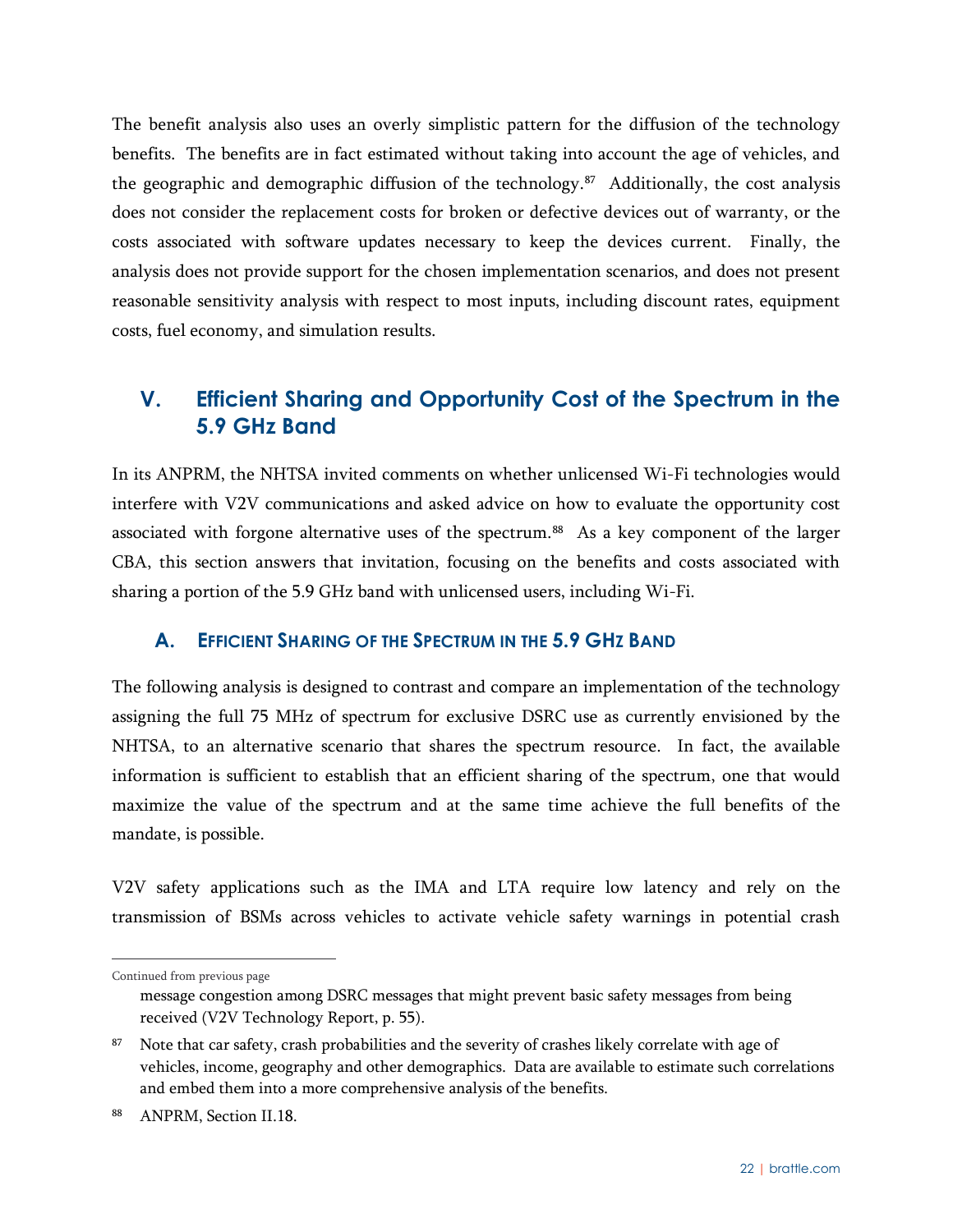situations. As currently envisioned, the 75 MHz of wireless spectrum are "divided into seven non-overlapping 10 MHz channels"[89](#page-28-0) plus 5 MHz at the lower end of the band "reserved to accommodate future, unforeseen developments"[90](#page-28-1) as shown in [Table 1](#page-29-0) below. The DSRC unit would operate with two radios, each one tuned to one channel at a time. For the currently planned implementation, V2V safety warning services would be provided in a single 10 MHz channel—channel 172—while a central channel—channel 178—would broadcast the availability of other services provided on the remaining channels.

In other words, the core functionality of DSRC—the one that generates all of the safety benefits estimated by the NHTSA and for which low latency is necessary—only requires 20 MHz of spectrum, a single 10 MHz communications channel plus a 10 MHz control channel.<sup>[91](#page-28-2)</sup> Conversely, the remaining channels would be used for ancillary services ( $e.g.$  revocation lists, map delivery, toll and fee collection, and advertisement or other content delivery) that are much less time-sensitive, and are not unique to DSRC.<sup>92</sup> The higher latency tolerance of these additional services "implies significant flexibility for coexistence purposes," and "[s]ince DSRC transmits in 100 millisecond intervals and operates on a fault-tolerant retransmission basis, over several seconds a message can be transmitted dozens of times, greatly enhancing the probability of successful communication."[93](#page-28-4)

 $\overline{a}$ 

<span id="page-28-3"></span>Note that most safety applications only require the BSM to activate warnings. In fact, "a catalogue of potential V2I safety-ancillary applications was presented recently by DSRC stakeholders in IEEE discussions, but close examination reveals many of these applications to be in fact core functions enabled by BSMs." Rob Alderfer, Dirk Grunwald, and Kenneth Baker, "Optimizing DSRC Safety Efficacy and Spectrum Utility in the 5.9 GHz Band," 2014, p. 11.

<span id="page-28-0"></span><sup>89</sup> V2V Technology Report, p. 92.

<span id="page-28-1"></span><sup>90</sup> FCC 03-324, Report and Order, In the Matter of WT Docket No. 01-90, ET Docket No. 98-95, and RM-9096, adopted December 17, 2003 and released February 10, 2004, p. 18 ¶ 27 (2003).

<span id="page-28-2"></span> $91$  Note that under the planned implementation DSRCS public safety communications have access priority over all other DSRC communications subject to a control channel priority system management strategy, 47 C.F.R. § 90.377(d).

<span id="page-28-4"></span><sup>93</sup> Rob Alderfer, Dirk Grunwald, Kenneth Baker, "Optimizing DSRC Safety Efficacy and Spectrum Utility in the 5.9 GHz Band," 2014, p.13.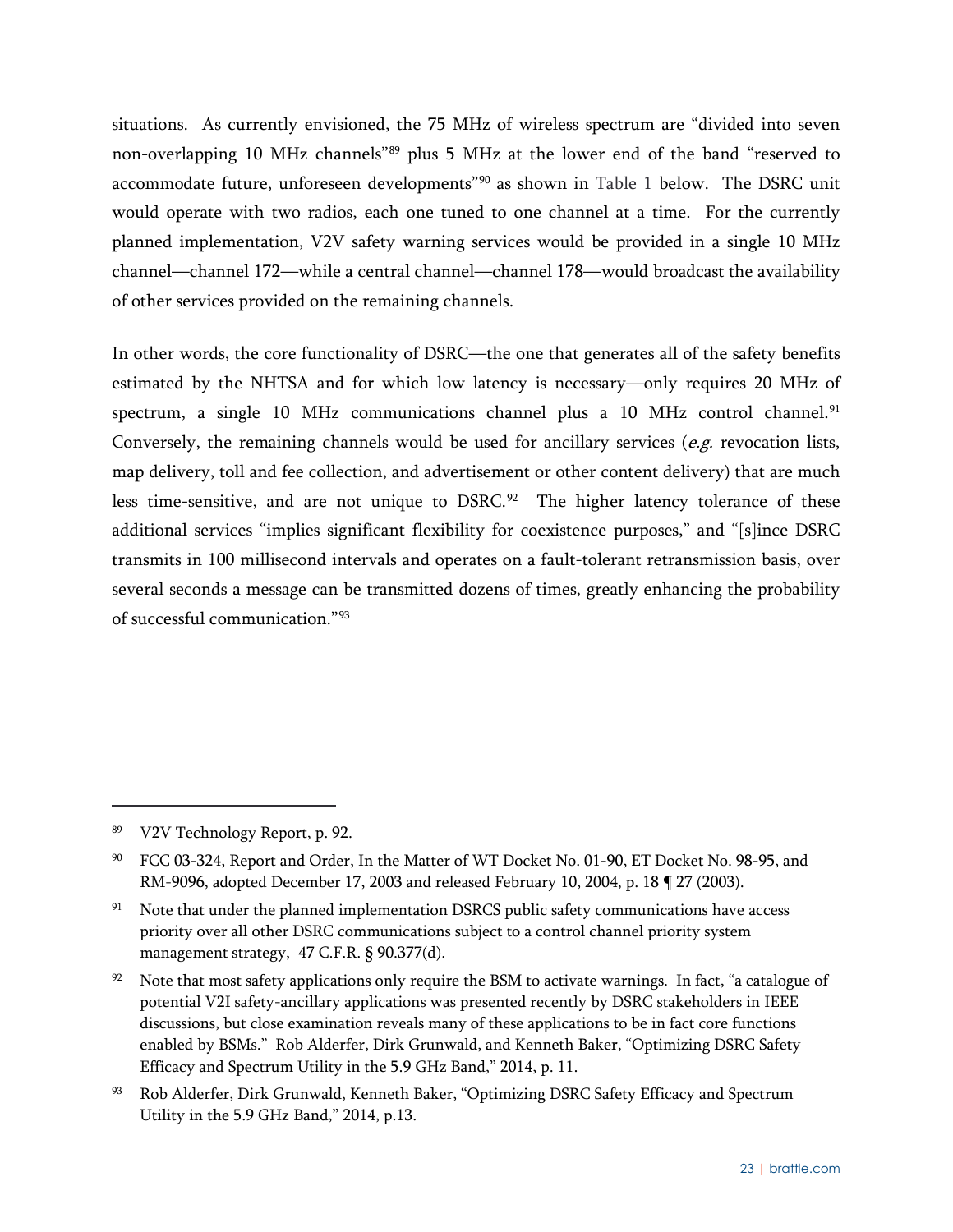<span id="page-29-0"></span>

| Channel No. | <b>Frequency Range (MHz)</b> | Channel use     |
|-------------|------------------------------|-----------------|
| 170         | 5850-5855                    | Reserved        |
| 172         | 5855-5865                    | Service Channel |
| 174         | 5865-5875                    | Service Channel |
| 175         | 5865-5885                    | Service Channel |
| 176         | 5875-5885                    | Service Channel |
| 178         | 5885-5895                    | Control Channel |
| 180         | 5895-5905                    | Service Channel |
| 181         | 5895-5915                    | Service Channel |
| 182         | 5905-5915                    | Service Channel |
| 184         | 5915-5925                    | Service Channel |

**Table 1: Current Band Plan for DSRC Channel Spectrum**

Source: 47 C.F.R. § 95.1511(a).

What the discussion above implies is that V2V safety services only require a 10 MHz channel to operate, and not the entire 75 MHz of the 5.9 GHz band. As a conservative estimate, even with two 10 MHz channels for safety-of-life traffic and one 10 MHz control channel, the spectrum required to execute the NHTSA's ANPRM, plus room to grow for new safety technologies, requires only 30 MHz of spectrum. Conversely, the other non-safety-related DSRC services do not require low latency for safety of life functionality, and could share the spectrum with unlicensed Wi-Fi without diminishing any of the measured safety benefits.

Two alternative plans have been advanced for shared use of the 5.9 GHz band. Under a plan originally proposed by Qualcomm,<sup>[94](#page-29-1)</sup> Wi-Fi would only share the lower 45 MHz portion of the band with DSRC devices, where it would be required to protect DSRC from harmful interference.[95](#page-29-2) The upper 30 MHz would be reserved exclusively for the use of safety-of-life DSRC operations, like the V2V basic safety messages contemplated in NHTSA's V2V report.<sup>[96](#page-29-3)</sup>

<span id="page-29-1"></span><sup>94</sup> Tevfik Yucek, Eldad Perahia, Vinko Erceg, and Xinzhou Wu, "Proposal for U-NII 4 band coexistence," Qualcomm, Doc. IEEE 802.11-13/1449r2, 2013, available a[t https://mentor.ieee.org/802.11/dcn/13/11-](https://mentor.ieee.org/802.11/dcn/13/11-13-1449-02-0reg-proposal-for-dsrc-band-coexistence.pptx) [13-1449-02-0reg-proposal-for-dsrc-band-coexistence.pptx](https://mentor.ieee.org/802.11/dcn/13/11-13-1449-02-0reg-proposal-for-dsrc-band-coexistence.pptx) (accessed November 30, 2015). Hereinafter, "Qualcomm Proposal."

<span id="page-29-2"></span><sup>95</sup> Specifically, according to the proposal, U-NII devices would be allowed to use the lower 45MHz of the 5.9 GHz band provided that they satisfy the "spectral leakage requirements" and "implement 'listen before talk' rules based on 802.11 20 MHz detection levels." Qualcomm Proposal, p. 4.

<span id="page-29-3"></span><sup>96</sup> Qualcomm Proposal, p. 4.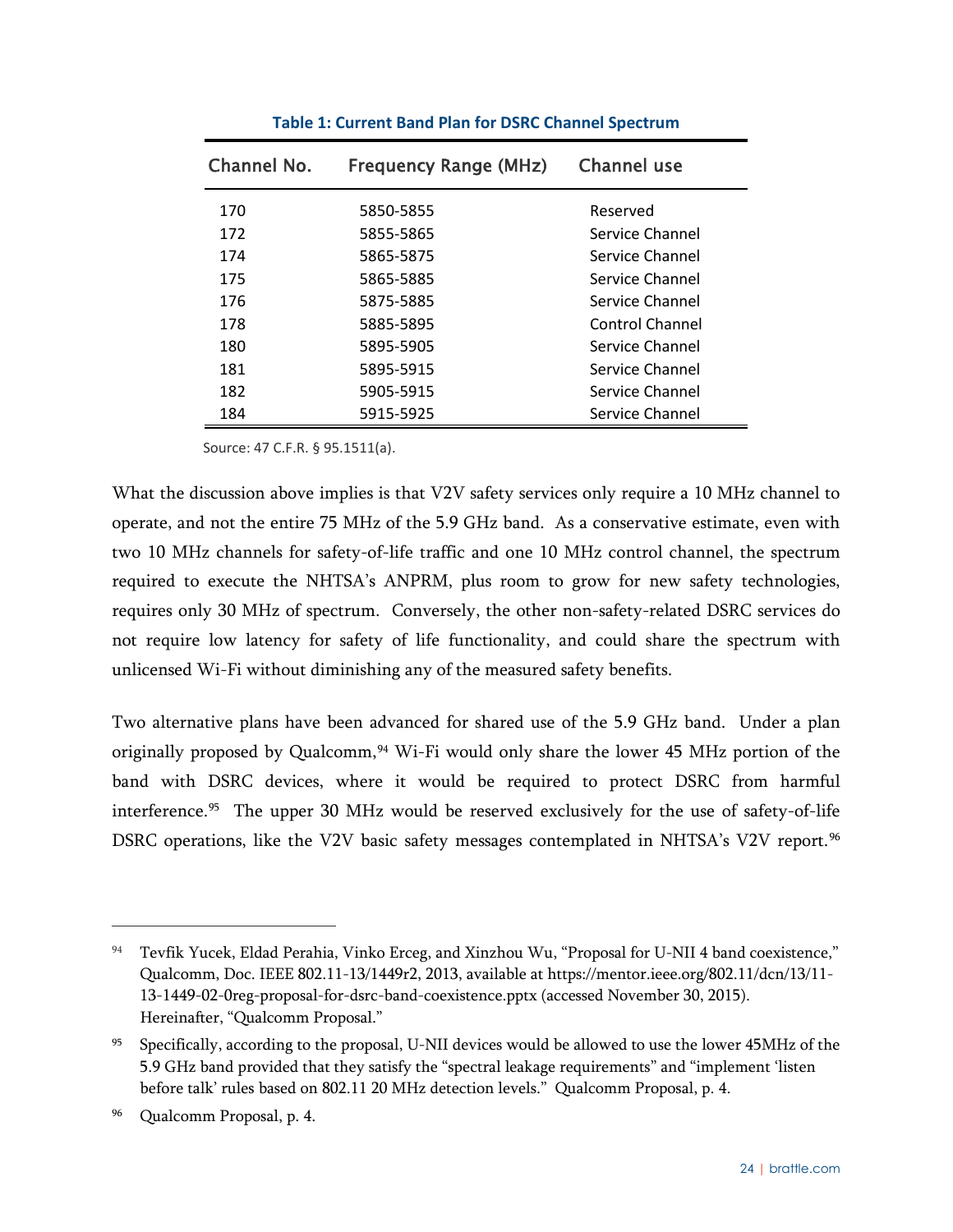Under the plan proposed by Cisco, Wi-Fi would be allowed to use the entire 5.9 GHz band, but only through a listen-detect-and-avoid protocol.<sup>[97](#page-30-1)</sup>

While identifying the optimal sharing scenario goes beyond the scope of this report and requires further research, in our CBA of a V2V DSRC mandate we have chosen to compare implementation of the mandate assigning the full 75 MHz of spectrum for exclusive DSRC use to an alternative scenario that conservatively provides for exclusive DSRC use of the upper 30 MHz of the 5.9 GHz band, while unlicensed Wi-Fi would be authorized to share the lower 45 MHz of the 5.9 GHz band, in line with the Qualcomm proposal. The proposal would capture the full safety benefits of V2V technology and at the same time promote efficient use of the scarce spectrum. In fact, for reasons we discuss below, most of the value of unlicensed use of the 5.9 GHz band would come from the first 45 MHz of band. Conversely, while the Cisco proposal would allow shared use of the entire 75 MHz of spectrum, depending upon implementation, the limitations imposed could greatly diminish the usability of the spectrum for widespread Wi-Fi operations.

#### <span id="page-30-0"></span>**B. VALUE AND OPPORTUNITY COST OF THE SPECTRUM IN THE 5.9 GHZ BAND**

A number of studies have recently focused on estimating the total value of unlicensed spectrum in the U.S., and unlicensed Wi-Fi in particular, by calculating the value of economic activity that would be lost absent unlicensed spectrum designations.<sup>98</sup> These approaches, however, only provide an estimate of associated value tied to existing designations overall. Instead, we are interested in an estimate of the value of a specific new, incremental unlicensed spectrum designation.

<span id="page-30-1"></span><sup>97</sup> Peter Ecclesine, Cisco Systems, "Proposal for 5850-5925 MHz unlicensed devices," Doc. IEEE 802.11-13/0994r0, Aug. 28, 2013, available at https://mentor.ieee.org/802.11/dcn/13/11-13-0994-00-0regproposal-for-U-NII 4-devices.docx (accessed November 30, 2015).

<span id="page-30-2"></span><sup>98</sup> See, for example, Paul Milgrom, Jonathan Levin and Assaf Eilat, "The Case for Unlicensed Spectrum," Stanford Institute for Economic Policy Research, 2011. Also, Mark Cooper, "Efficiency Gains and Consumer Benefits of Unlicensed Access to the Public Airwaves: The Dramatic Success of Combining Market Principles and Shared Access," University of Colorado, Boulder, 2012; Richard Thanki, "The Economic Value Generated by Current and Future Allocations of Unlicensed Spectrum," 2009; Richard Thanki, "The Economic Significance of Licence-Exempt Spectrum to the Future of the Internet," 2012; Raul Katz, "Assessment of the Economic Value of Unlicensed Spectrum in the United States," 2014.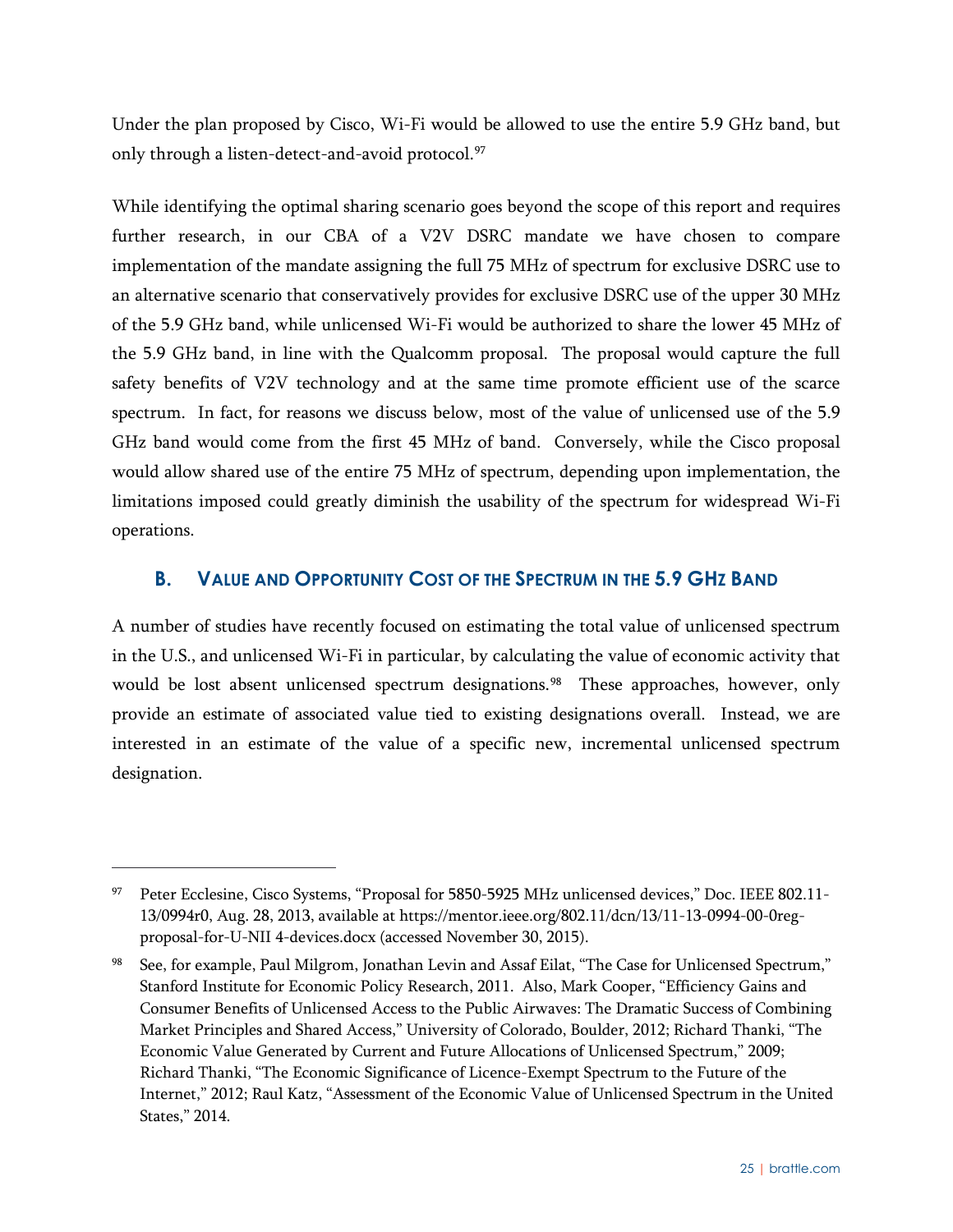Measuring the value of a new unlicensed spectrum designation is different from calculating the value of licensed spectrum. Since unlicensed spectrum is not traded in markets, its value must be indirectly estimated. Moreover, valuing a new unlicensed spectrum designation has several complicating factors. First, an additional designation both increases the value of existing uses and creates the potential for new valuable uses. While marginal uses due to additional spectrum are likely worth less than the average, non-marginal uses can be worth significantly more.<sup>[99](#page-31-0)</sup> Second, the value of an additional designation crucially depends on whether use of the available unlicensed spectrum is congested or not. Third, use and congestion in unlicensed Wi-Fi both depend on the throughput capacity of the network, which in turn depends on the transmission technologies employed by the end users as well as the bandwidth available for unlicensed use. In what follows we conservatively measure the value of sharing the lower 45 MHz of the 75 MHz of spectrum in the 5.9 GHz band as the opportunity cost of not allowing Wi-Fi devices to share the band. While other unlicensed applications would in principle benefit from a new unlicensed designation, unlicensed Wi-Fi would likely capture the lion's share of the additional value.<sup>[100](#page-31-1)</sup>

Several reasons make the 5.9 GHz band very valuable for unlicensed Wi-Fi. While Wi-Fi standards historically used the 2.4 GHz ISM band as the primary band for Wi-Fi service, the 5 GHz band has become increasingly important because of the limited bandwidth available at 2.4 GHz, interference and potential congestion caused by other devices sharing the spectrum at 2.4 GHz with Wi-Fi, and the continuous increase in demand for Wi-Fi data traffic.<sup>[101](#page-31-2)</sup> Most devices

<span id="page-31-0"></span>In a marginal analysis, additional generic spectrum would likely be worth less than the average value of existing unlicensed spectrum because the most valuable uses of unlicensed spectrum would be expected to be deployed first, leaving the value of adding more spectrum to bring down the average value of unlicensed spectrum. This is an example of the broader phenomenon of diminishing returns. When new (non-marginal) uses are added to the equation, however, the diminishing returns result need not hold.

<span id="page-31-1"></span><sup>100</sup> We do not directly address LTE-U. If LTE-U works as its proponents envision, it would have two offsetting impacts on the analysis here. First, to the extent it carries traffic that otherwise would have been carried by Wi-Fi, it simply substitutes for Wi-Fi capacity. Second, to the extent it carries additional traffic and/or traffic that would have been carried on licensed frequencies, it exacerbates likely congestion and increases the impacts measured herein. If it does not work as proposed, these two impacts would still exist, but there would be less residual capacity for Wi-Fi.

<span id="page-31-2"></span><sup>101</sup> As a practical matter, unlicensed Wi-Fi in the 2.4 GHz band can only use three non-overlapping 20 MHz channels in the U.S. (channels 1, 6, and 11) and on a shared-basis with a wide array of devices using that band such as microwaves, ISM devices, security cameras, cordless phones and Bluetooth devices. The large number of devices operating the band significantly increases the probability of interference and Wi-Fi service degradation. Although "co-channel" and "adjacent channel" interference among Wi-Fi networks may also occur, interference is most likely to come from devices Continued on next page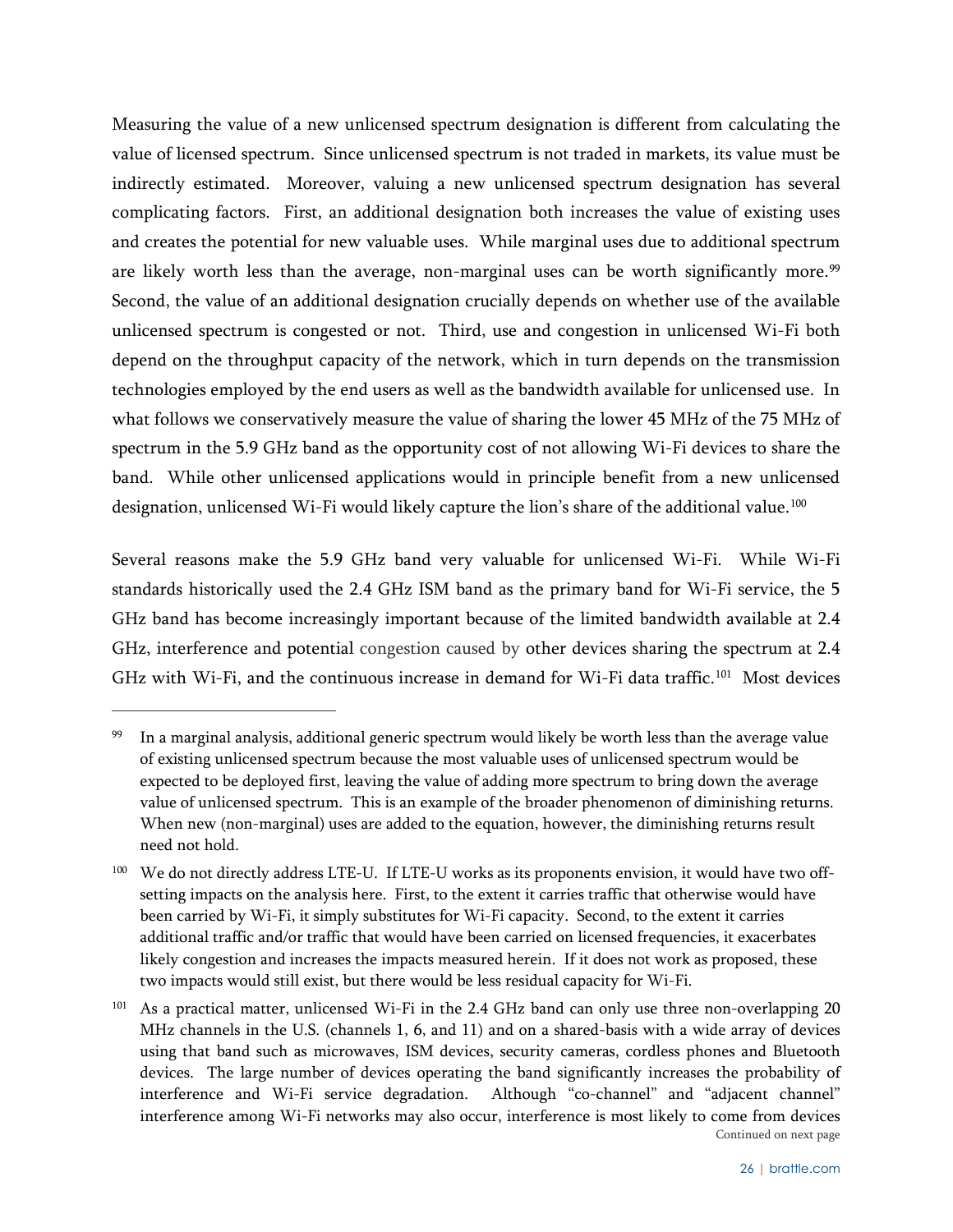on the market today already contain 5 GHz radios, and the latest Wi-Fi standard, IEEE 802.11ac, is designed to work only in the 5 GHz band.<sup>102</sup> As a result, the 5 GHz band is the prime band that can offer added Wi-Fi capacity in the near future. Additionally, adjacency of the 5.8 GHz or "U-NII 3" band to the 5.9 GHz band offers a unique avenue to fully exploit the latest 802.11ac Wi-Fi standard. The standard utilizes 80 or 160 MHz channels and allows speeds of over 1 Gigabit per second (Gbps).<sup>[103](#page-32-1)</sup> Unlicensed sharing of the 5.9 GHz band is in fact the only path to a contiguous 160 MHz channel and additional non-contiguous 160 MHz channels.[104](#page-32-2)

<span id="page-32-1"></span>103 According to the Institute of Electrical and Electronics Engineers ("IEEE"), the standard, designed to work only in the 5 GHz band, is theoretically capable of providing data rates up to 7 Gbps, and is expected to bring Wi-Fi speeds of at least 1 Gbps to consumers. The standard uses wider bandwidths of contiguous and non-contiguous 80 and 160 MHz channels, higher order modulation, and up to eight spatial streams, leading to faster and more efficient data transfer and in turn, increased battery life. The standard also supports multiple concurrent downlink transmissions—referred to as "multiuser multiple-input, multiple-output," or "MIMO"—enabling more efficient spectrum use, higher capacity and up to four simultaneous user transmissions. See Vivian Kelly, New IEEE 802.11ac Specification Driven by Evolving Market Need for Higher, Multi-User Throughput in Wireless LANs," January 7, 2014, available at [http://standards.ieee.org/news/2014/ieee\\_802\\_11ac\\_ballot.html](http://standards.ieee.org/news/2014/ieee_802_11ac_ballot.html) (accessed November 30, 2015).

<span id="page-32-2"></span><sup>104</sup> See "Operation in U-NII Bands - 802.11 Channel Plan  $\S$ 15.407 (Part 15E), 1<sup>st</sup> R&O (FCC 06-96), effective 6/2/2014," available at https://apps.fcc.gov/kdb/GetAttachment.html?id=lp4w3WTVG9PReWNFG0ckTg%3D%3D (accessed Continued on next page

Continued from previous page

that do not work cooperatively with Wi-Fi and result in significant loss of throughput. Closely related to interference, network congestion is likely to occur when the Wi-Fi channels become heavily utilized. Jardoash et al. (2005), for example, estimate that at high levels of channel utilization, the overall amount of data which can be transferred decreases with an increase in the amount of time the channel is busy. Amit P. Jardosh, Kevin C. Almeroth Elizabeth M. Belding-Royer, "Understanding Congestion in IEEE 802.11b Wireless Networks, 2005. Several authors have also suggested that widespread unlicensed network congestion is likely to occur at 2.4 GHz, especially in public places and dense urban environments. Alderfer (2013), for example, used reasonable forecasts of Wi-Fi traffic growth, network density, and technology efficiency to suggest that there is a clear need for more Wi-Fi spectrum. Rob Alderfer, "Wi-Fi Spectrum: Exhaust Looms," 2013, p. 21.

<span id="page-32-0"></span><sup>102</sup> See Vivian Kelly, New IEEE 802.11ac Specification Driven by Evolving Market Need for Higher, Multi-User Throughput in Wireless LANs," January 7, 2014, available at [http://standards.ieee.org/news/2014/ieee\\_802\\_11ac\\_ballot.html](http://standards.ieee.org/news/2014/ieee_802_11ac_ballot.html) (accessed November 30, 2015). The standard, explicitly intended to meet the increasing demand for higher transfer speed and to enable new data-intensive wireless applications, has seen wide adoption in the U.S. since 2013. For instance, all latest Mac desktops, notebooks and iPhones are equipped with 802.11ac. See, http://store.apple.com/us/mac/compare and http://www.apple.com/iphone/compare/ (accessed June 24, 2015). See also, Gordon Kelly, "802.11ac vs 802.11n: What's The Difference?" Forbes, December 30, 2014, available at http://www.forbes.com/sites/gordonkelly/2014/12/30/802-11ac-vs-802-11n-Wi-Fi-whats-the-difference/ (accessed June 24, 2015).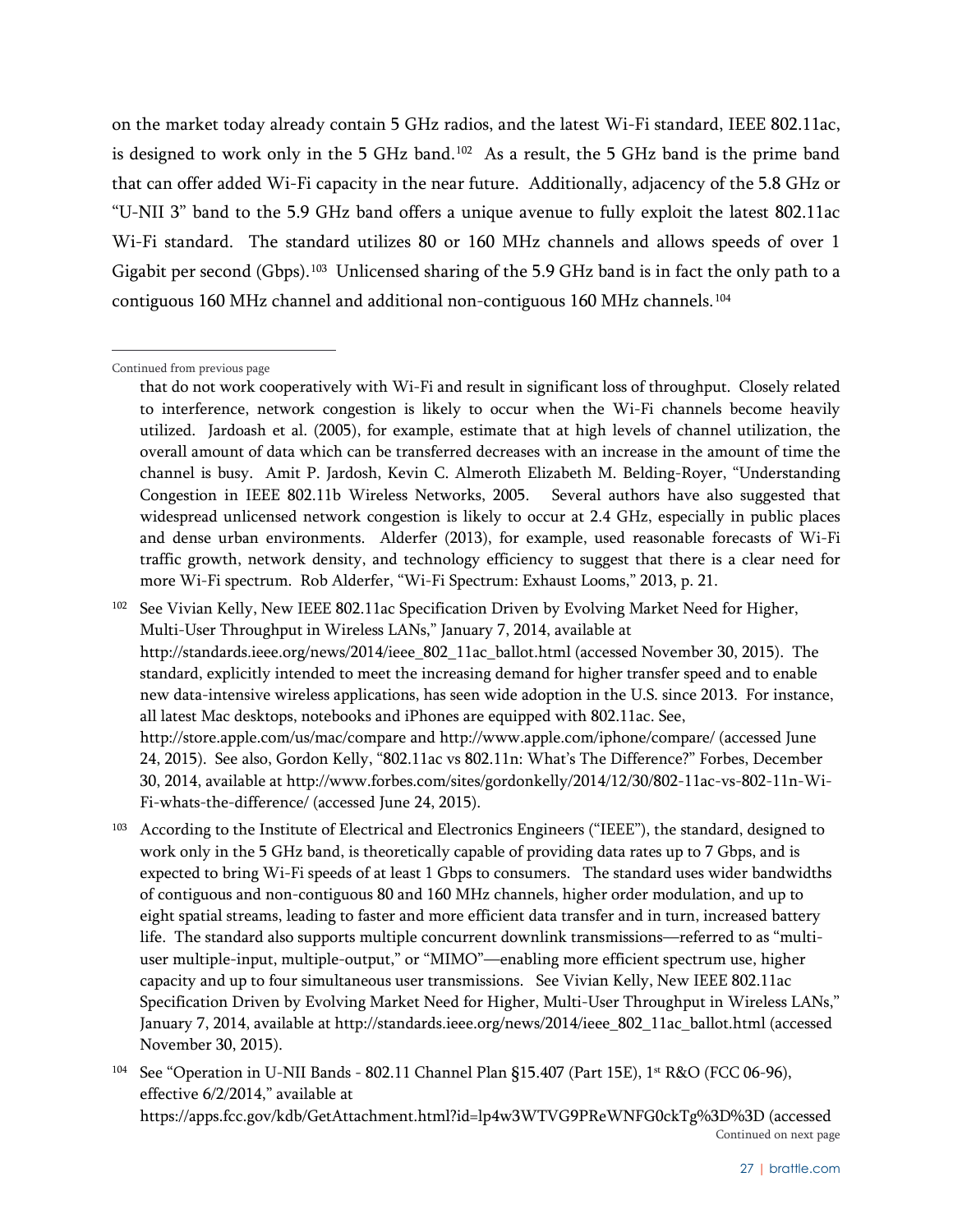The value generated by additional spectrum for Wi-Fi in the 5.9 GHz band can be broken down into three main, additively separable components:

- 1. The increased value of existing uses generated by reduced congestion, improved quality, speed and reliability.
- 2. The value generated by new uses that would emerge because of a higher throughput capacity.
- 3. The value generated by spillover effects on innovation and technology adoption coming from new and improved, potential and existing uses.

Existing Uses. The first component of value of additional spectrum for Wi-Fi at the 5.9 GHz band is the incremental value generated by reduced congestion, improved quality, speed and reliability of Wi-Fi existing uses. While more than 500 MHz of spectrum are designated as unlicensed in the 5 GHz band, use of a large portion of this spectrum is restricted by power limits and dynamic frequency selection ("DFS") requirements, rendering significantly less spectrum effectively usable for most Wi-Fi operations.<sup>[105](#page-33-0)</sup> The portions of the 5 GHz band currently usable for unlicensed Wi-Fi include the U-NII 1 (5150-5250 MHz) and U-NII 3 (5725-5850 MHz) bands. However, due to the Wi-Fi channelization scheme, not all of the spectrum available in these two bands is actually used for Wi-Fi. This is because in U-NII 1 the first Wi-Fi channel begins at 5170 MHz, meaning that only 80 out of 100 MHz are used for Wi-Fi, while in U-NII 3 the first Wi-Fi channel begins at 5735 MHz and the last 20 MHz Wi-Fi channel ends at 5835 MHz, meaning that only 100 out of 125 MHz are actually used for Wi-Fi.<sup>[106](#page-33-1)</sup> In other words, two

Continued from previous page

September 22, 2015). Hereinafter, "802.11 Channel Plan." Note that a contiguous 160 MHz channel is theoretically available under the current FCC rules at channel 50 (5170-5330 MHz) in the U-NII 1 and U-NII 2 bands. However, due to power limits and dynamic frequency selection requirements in the U-NII 2 band only one non-contiguous 160 MHz channel encompassing channels 42 (5170-5250 MHz) and 155 (5735-5815 MHz) in the U-NII 1 and U-NII 3 bands, respectively, can be effectively used for Wi-Fi operations.

<span id="page-33-0"></span><sup>&</sup>lt;sup>105</sup> Under the current FCC rules, the U-NII 2A (5250-5350 MHz) and U-NII 2C (5470-5725 MHz) bands have a low power limit of 250 mW (compared to 1 W in the widely used portions of the 5 GHz band) and the technical rules for operation in these bands require the use of dynamic frequency selection in order to protect incumbent operations. See 47 C.F.R. § 15.407(a)(2), (h).

<span id="page-33-1"></span><sup>106</sup> 802.11 Channel Plan.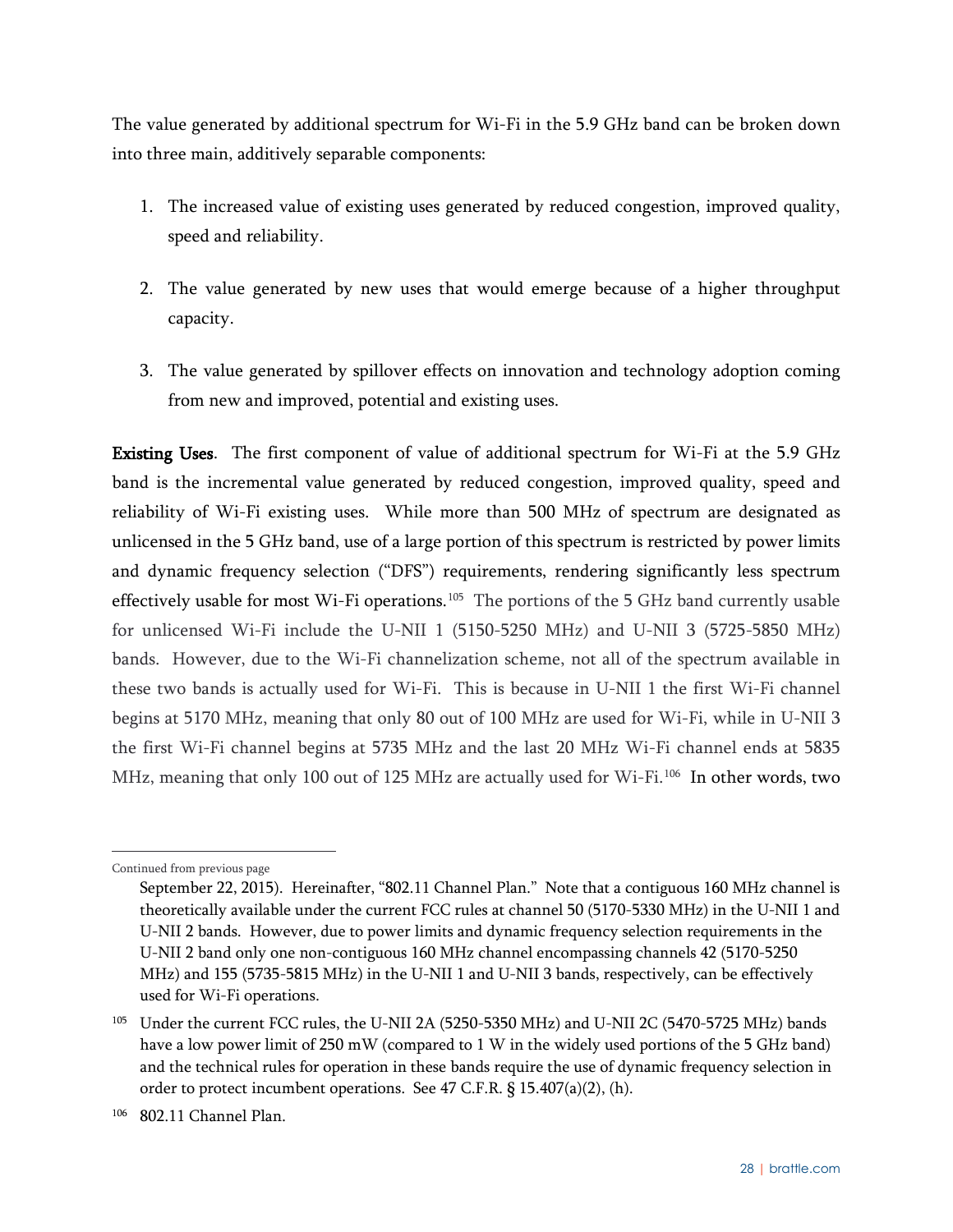80 MHz channels and one 20 MHz channel are currently available at 5 GHz.<sup>107</sup> The value of sharing the lower 45 MHz of the 5.9 GHz band with Wi-Fi can therefore be seen as the value of adding a third 80 MHz Wi-Fi channel (5815-5895 MHz) and the first contiguous 160 MHz Wi-Fi channel (5735-5895 MHz). The addition would increase the capacity of a 5 GHz unlicensed Wi-Fi network by at least 33.3 percent. [108](#page-34-1)

Existing studies estimate that the welfare contribution of residential Wi-Fi alone ranges between \$36 and \$38 billion yearly at current demand levels. [109](#page-34-2) These numbers may be plausible given that over 80 million households have broadband connection today in the U.S.[110](#page-34-3) and pay \$750 per year[111](#page-34-4) for internet connectivity, suggesting expenditures exceeding \$60 billion per year. The consumer welfare from residential Wi-Fi estimated in those studies is then slightly less than 2/3

<span id="page-34-0"></span><sup>&</sup>lt;sup>107</sup> Or, alternatively, four 40 MHz channels and one 20 MHz channel, nine 20 MHz channels, or a combination of the above.

<span id="page-34-1"></span><sup>108</sup> Assuming that users today have access to two 80 MHz channels and one 20 MHz channel in the 5 GHz band, and that with the additional 45 MHz of U-NII 4 spectrum they would have access to three 80 MHz channels, sharing the 5.9 GHz band would increase the available channel bandwidth by 33.3 percent (from 180 MHz =  $2*80$  MHz plus 20 MHz to 240 MHz =  $3*80$  MHz). The overall Wi-Fi network capacity would increase even further due to the higher throughput efficiency of 80 MHz channels under the 802.11ac standard. See "IEEE Standard for information technology- Specific requirements, Part 11: Wireless LAN Medium Access Control (MAC) and Physical Layer (PHY) Specifications, Amendment 4: Enhancements for Very High Throughput for Operation in Bands below 6 GHz," Tables 22-30 through 22-61, pp. 323-339.

<span id="page-34-2"></span><sup>109</sup> Mark Cooper, "Efficiency Gains and Consumer Benefits of Unlicensed Access to the Public Airwaves: The Dramatic Success of Combining Market Principles and Shared Access," University of Colorado, Boulder, 2012, p. 20; and Raul Katz, "Assessment of the Economic Value of Unlicensed Spectrum in the United States," 2014, p. 11.

<span id="page-34-3"></span><sup>110</sup> As of 2013, broadband penetration in the U.S. was estimated at 70 percent, implying that over 80 million households had broadband connectivity out of 115 million households reported from the census. See "Broadband by the Numbers: An Internet Built for All: Fast, Affordable and Competitive," NCTA, available at<https://www.ncta.com/broadband-by-the-numbers> (accessed September 23, 2015). The International Telecommunication Union of the United Nations reports that in 2014 there were 97,981,000 fixed broadband subscriptions in the U.S. Fixed-broadband subscriptions 2000-2014," International Telecommunication Union, available at https://www.itu.int/en/ITU-D/Statistics/Documents/statistics/2015/Fixed\_broadband\_2000-2014.xls (accessed September 23, 2015).

<span id="page-34-4"></span><sup>&</sup>lt;sup>111</sup> That is, based on an average price of \$62.50, the midpoint of an estimated range of \$60 to \$65. Andrew Burger, "Report: Average U.S. Broadband Prices Are Below World Average of \$76.61," April 30, 2014, available at [http://www.telecompetitor.com/report-average-u-s-broadband-prices-are-below-world](http://www.telecompetitor.com/report-average-u-s-broadband-prices-are-below-world-average-of-76-61/)[average-of-76-61/](http://www.telecompetitor.com/report-average-u-s-broadband-prices-are-below-world-average-of-76-61/) (accessed September 23, 2015).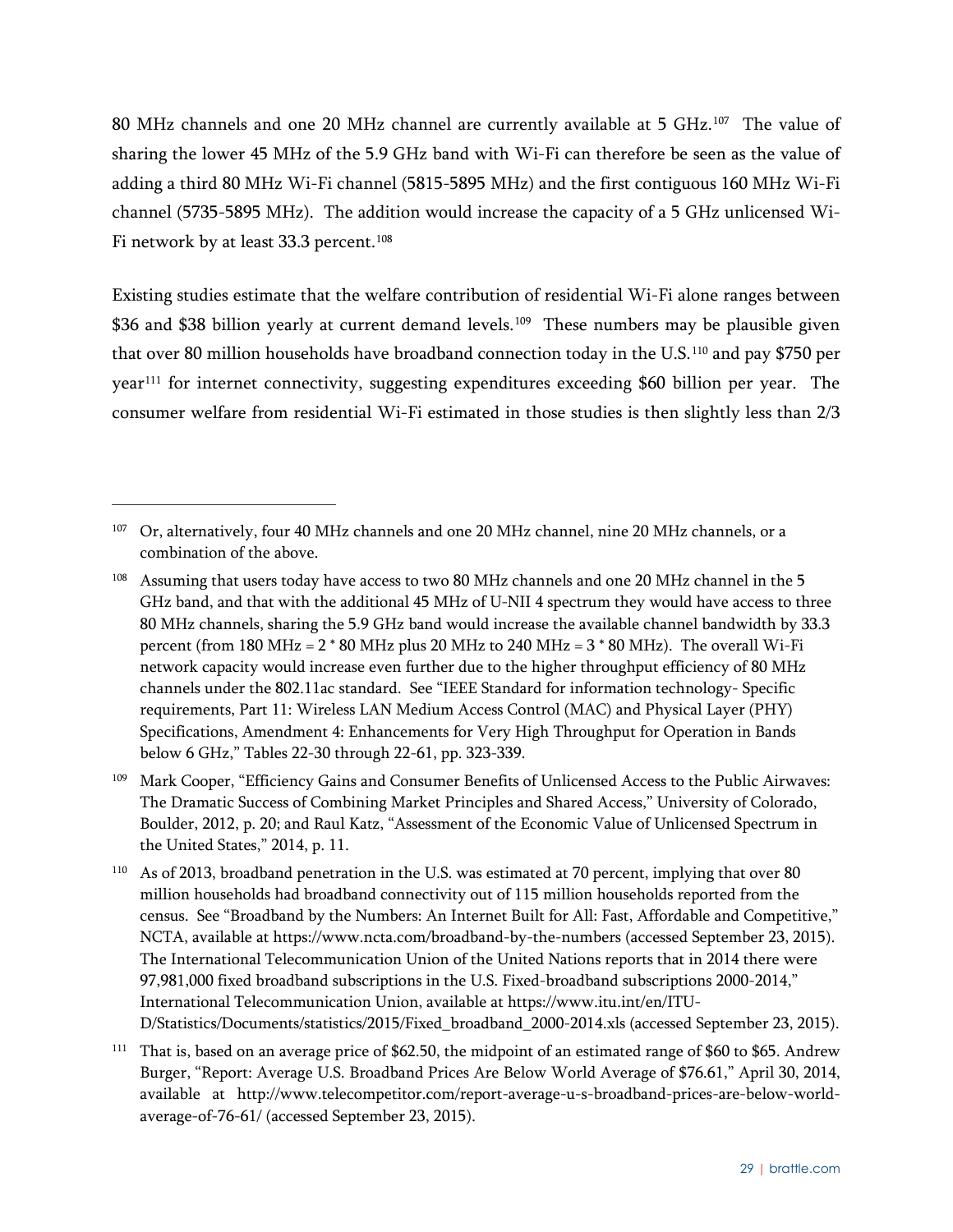of the expenditures on residential broadband, [112](#page-35-0) which suggests that the ability to connect wirelessly to broadband in the home is a significant component of the value of broadband.

While the reduced interference at 5 GHz relative to the 2.4 GHz band, and the improved quality, speed and reliability of services due to the added capacity already warrant significant value, a critical contributor of the value of additional unlicensed spectrum is congestion relief in densely populated environments. Adding capacity in a congested environment will in fact tremendously improve the quality and reliability of service, thus suggesting a marginal value that is higher than the average at least for the congested areas.

In Appendix B, we show that congestion in residential Wi-Fi is likely to occur in densely populated areas even if all devices were using the latest IEEE 802.11ac standard in the near future,<sup>[113](#page-35-1)</sup> and that sharing the lower portion of the 5.9 GHz band would relieve a non-trivial portion of the congested areas. Specifically, according to our analysis, congestion could plausibly occur in areas representing 14.5 percent of the U.S. population at current demand levels, and up to 32.6 percent of the U.S. population doubling the current demand level.<sup>[114](#page-35-2)</sup> In these scenarios, shared use of the 5.9 GHz band would alleviate congestion for between 4.8 and 10 percent of the U.S. population at current and future demand levels, respectively.<sup>115</sup> Although the proportion of

<span id="page-35-4"></span> $\overline{a}$ 

Continued on next page

<span id="page-35-0"></span><sup>&</sup>lt;sup>112</sup> From an estimated welfare contribution of \$38 billion and expenditures exceeding \$60 billion we get \$38 billion / \$60 billion =  $63.3\%$ , or slightly less than  $2/3$ .

<span id="page-35-1"></span><sup>&</sup>lt;sup>113</sup> Note that under the currently available technologies the actual throughput capacity of the system is significantly lower than if all devices were using the latest IEEE 802.11ac standard. Actual congestion is therefore likely to be more severe than modeled in Appendix B.

<span id="page-35-2"></span><sup>&</sup>lt;sup>114</sup> See Appendix B. Our analysis considers contention areas of 100 meters by 100 meters and looks at tract level population density from the census to establish whether household demand for throughput is likely to exceed the actual throughput capacity of the system. Along with the contention area, a key parameter in the analysis is the efficiency of the system—that is, the system's actual throughput divided by the maximum theoretical throughput. We also performed sensitivities using different values of the efficiency parameter and contention area assumptions, yielding qualitatively similar results. Restricting the contention area to 50 meters by 50 meters cells substantially reduces the percentage of U.S. population that would likely experience congestion. However, we believe that our population density thresholds for congestions are likely to be conservative. In fact, population density is unlikely to be uniform, and the actual density around large buildings and building blocks is likely to be much higher than the tract's average.

<span id="page-35-3"></span><sup>&</sup>lt;sup>115</sup> See Appendix B. Note that according to Cisco projections, total IP traffic in North America will grow three-fold from 2014 to 2019, while the average traffic per user will grow by 172 percent. "VNI Forecast Highlights," Cisco Systems, available at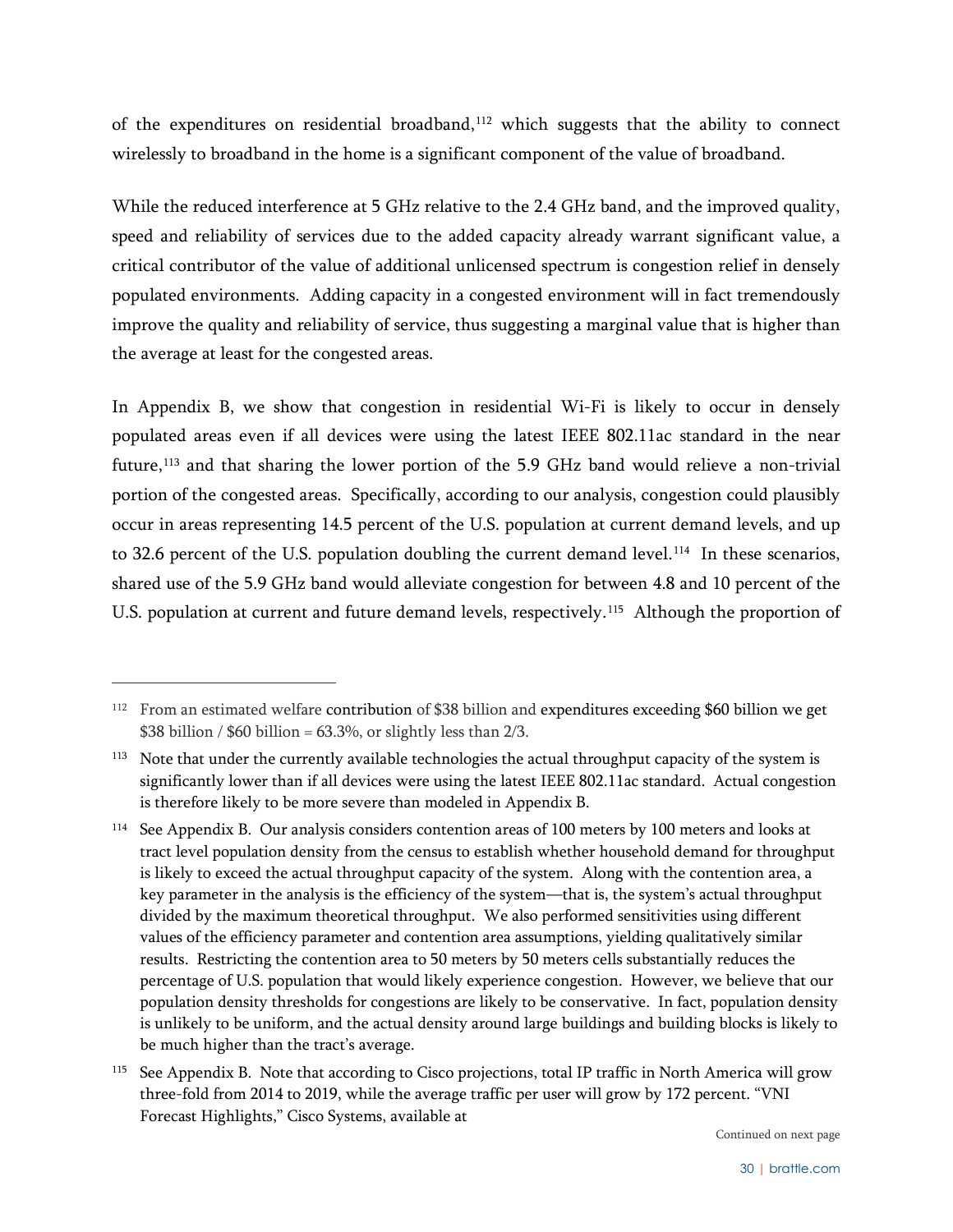the U.S. population that may experience congestion in the near future varies with alternative assumptions about the efficiency of Wi-Fi networks in congested environments and the size of the contention area for a hotspot, the benefits of sharing the 5.9 GHz band are fairly consistent at about a 30% improvement. Furthermore, even in areas that would continue to experience congestion with the additional frequencies, the quality and reliability of service will increase. This predicted congestion relief would come in densely populated urban areas with the heaviest Wi-Fi use, and there is no reason to believe these areas are below average in the value generated by Wi-Fi (and to the extent they represent higher income areas or areas of higher technology adoption, they would be above average). Consequently, we apportion value in line with the impacted population. Added value on residential Wi-Fi, however, is only part of the added value from added capacity, as congestion is very likely to occur today in stadiums and crowded public places that would also greatly benefit from additional Wi-Fi spectrum to relieve congestion.

For the purposes of the current analysis, we assume the added value from added capacity on existing uses at between \$5 and \$10 billion<sup>[116](#page-36-0)</sup> yearly—roughly between 13 to 28 percent of the values estimated for the welfare contribution of residential Wi-Fi alone. We believe these to be reasonable, conservative, values. Sharing the lower 45 MHz of the 5.9 GHz band would in fact increase the network capacity at 5 GHz by more than 33.3 percent, providing congestion relief or improving the quality and reliability of residential Wi-Fi in areas representing between 14.5 and 32.6 percent of the U.S. population as consumer demand for data continues to increase.

New Uses. Reduced congestion, added capacity, speed and reliability are generally expected to create new uses of unlicensed Wi-Fi. This is particularly true when the added capacity comes from sharing additional spectrum at 5.9 GHz. With the availability of contiguous and noncontiguous 160 MHz channels, the 802.11ac standard is expected to favor the emergence and diffusion of high-bandwidth applications like true HD video streaming and bandwidth-intensive video and voice applications, graphic-intensive online gaming, real-time synchronization and data backup, web and cloud based computing, and manufacturing floor automation. It will also be effective for outdoor Wi-Fi network deployments in user-dense environments like stadiums and arenas, as it will support larger numbers of users at higher speeds.

Continued from previous page

[http://www.cisco.com/web/solutions/sp/vni/vni\\_forecast\\_highlights/index.html](http://www.cisco.com/web/solutions/sp/vni/vni_forecast_highlights/index.html) (accessed September 23, 2015).

<span id="page-36-0"></span><sup>116</sup> The estimates provided in this subsection are intentionally presented in rounded numbers so as not to provide a false sense of precision.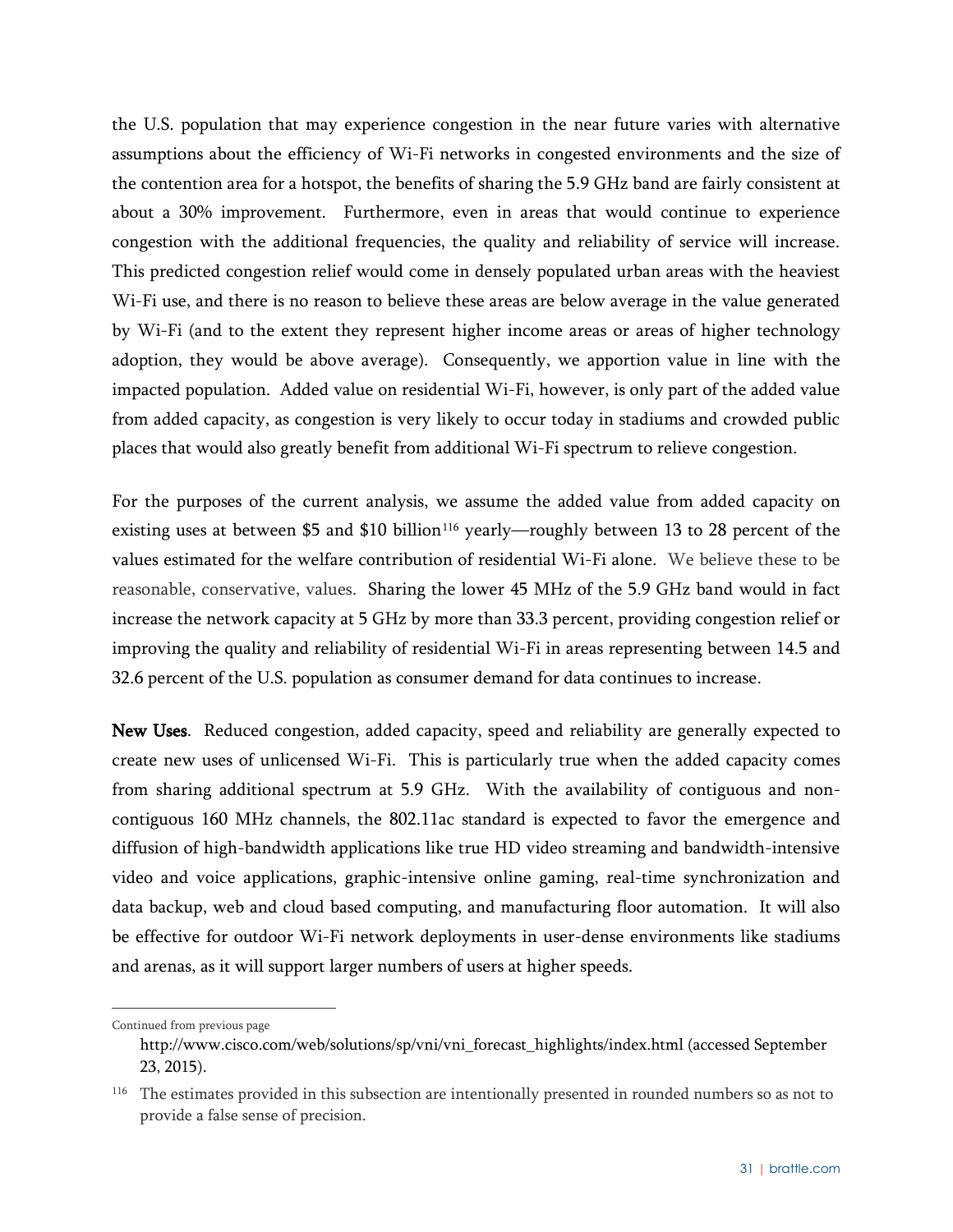The value of enabling a new class of Wi-Fi uses is the economic contribution expected from these uses. While it is difficult—and beyond the scope of the current report—to predict precisely how much additional benefit will be derived from enabling new, higher bandwidth applications, we expect the value of these applications to be significant. Although significant further analysis would be required to estimate the value from new uses, absent information on the relative size of the marginal and non-marginal benefits we bound this value by the added value on existing uses and assume that new uses could contribute between \$5 billion to \$10 billion per year in additional value.

Spillover Effects. The third component of value, and perhaps the hardest to measure, comes from spillover effects on innovation and technology adoption which may create substantial economic surplus in other domains. For example, unlicensed spectrum technologies such as Wi-Fi already "off-load" data traffic from cellular networks and translate into a higher surplus for both consumers and licensed wireless network providers.<sup>[117](#page-37-0)</sup> Added unlicensed spectrum capacity may further increase the welfare contribution of cellular data off-loading, particularly so as demand for data traffic continues to increase. Although spillover effects could potentially create substantial economic surplus, we conservatively do not place a monetary value for these in our analysis.

Combining the incremental value that the additional 45 MHz of spectrum at 5.9 GHz would generate from existing and future uses, we estimate the plausible annual opportunity cost of spectrum sharing in the range of \$10 billion to \$20 billion.<sup>[118](#page-37-1)</sup>

<span id="page-37-0"></span><sup>&</sup>lt;sup>117</sup> Cisco, for example, estimates that 1.2 exabytes of mobile data traffic, 45 percent of the total, were offloaded in 2014, and predicts that mobile offload will increase to 28.9 exabytes per month, or 54 percent, by 2019. "Cisco Visual Networking Index (VNI) Forecast: Mobile Data Traffic Update, 2014- 2019," Cisco, 2015, p. 22. For a summary of estimates found in the literature see, for example, Raul Katz, "Assessment of the Economic Value of Unlicensed Spectrum in the United States," 2014, p. 13, Figure E.

<span id="page-37-1"></span><sup>&</sup>lt;sup>118</sup> It is worth noting the implications of this valuation on a \$/MHz-pop basis. The calculation requires translating the annual revenue estimates into a single present value and a number of additional assumptions. First, this value is associated with at least 60 MHz of additional capacity (that is, the capacity of three additional 20 MHz channels), but possibly as much as 160 MHz (the capacity of an additional 160 MHz channels). Second, only the appropriate share of the value created that should be allocated to the spectrum resource. In estimating the value of licensed spectrum, for example, 15 to 20 percent of revenues are often allocated to residual profits. Finally, an appropriate discount rate must be calculated, but would likely fall within a range of 5 to 10 percent. Using these ranges of parameters—60 MHz to 160 MHz of added capacity, 15% to 20% of residual profits, 5% to 10% Continued on next page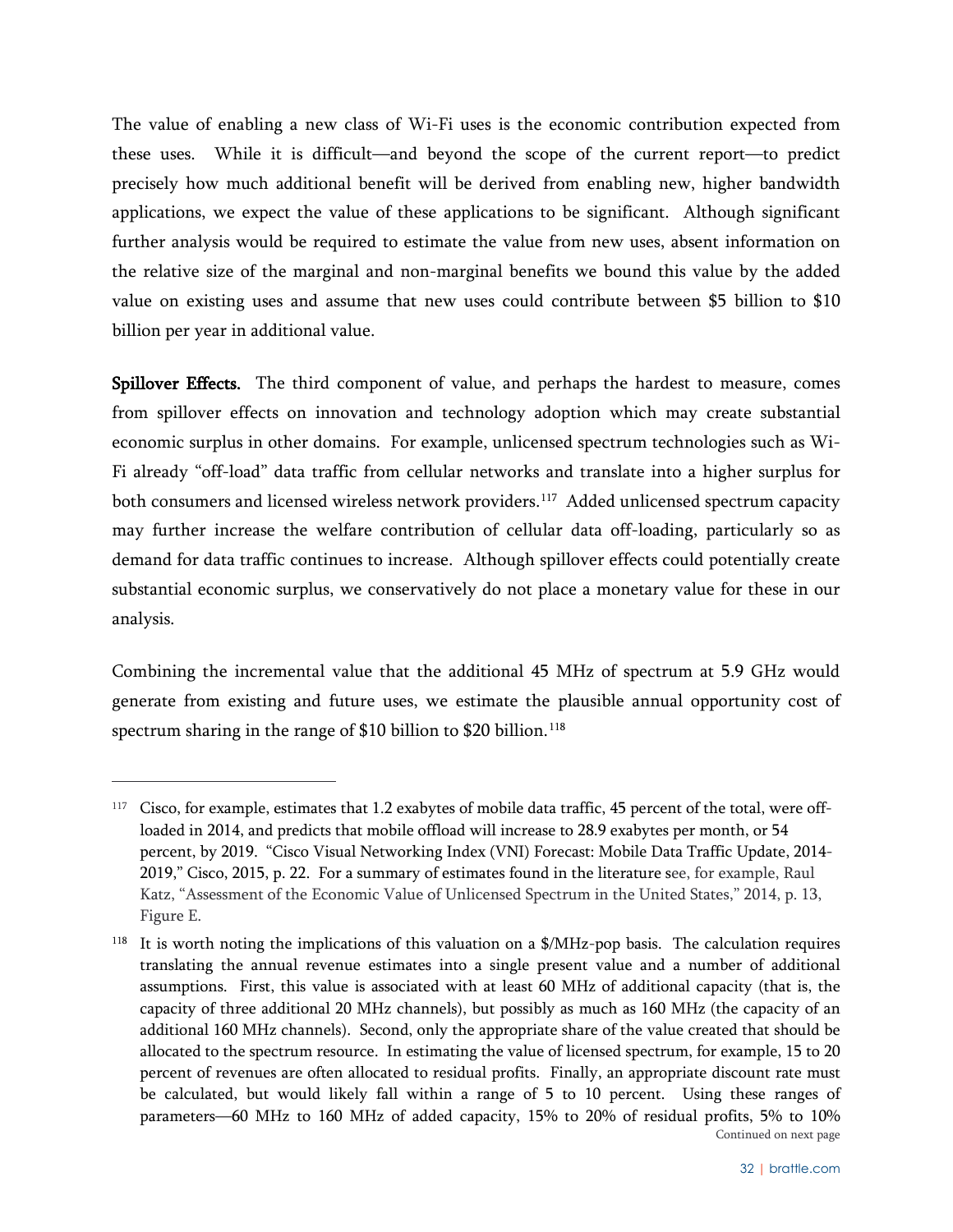## <span id="page-38-0"></span>**VI. CBA of a Mandate on V2V**

In this section we complement and adjust the NHTSA's analysis to construct an initial measure of the welfare effect of mandating DSRC. Before presenting our results, we discuss each of the proposed adjustments and the assumptions made.

#### <span id="page-38-1"></span>**A. TRENDS IN CRASHES, FATALITIES AND INJURIES**

The NHTSA's analysis improperly assumes that the target population of crashes throughout the implementation period would stay constant at the 2010-2011 level. However the 2010-2011 levels do not provide a reasonable baseline—crash rates have been declining for decades and no evidence was provided to suggest that trend would abruptly stop. We adjust the NHTSA's analysis by reducing the yearly number of lives saved and injuries or damages avoided using NHTSA's own data on past trends in fatalities, injuries and property damaged only vehicles ("PDOVs"). [119](#page-38-2) Specifically, we assume that fatalities, injuries, and PDOVs are expected to decrease at annual rates of, respectively, 2.48, 2.86 and 1.18 percent. These numbers reflect the annualized rates of decline in fatalities, injuries and PDOVs between 2001 and 2010.<sup>120</sup>

Once trends are taken into account, the benefits of a V2V mandate are dramatically reduced. This is clearly illustrated in [Figure 1](#page-39-0) below comparing the baseline number of fatalities and the number of fatalities eliminated over the implementation period under the NHTSA high scenario before and after we account for the trend. As can be seen from the figure, by ignoring the

Continued from previous page

discount rate—to our estimated range of value of \$10 billion to \$20 billion suggests a range of spectrum values from a low of \$0.30/MHz-pop to a high of \$4.27/MHz-pop.

<span id="page-38-2"></span><sup>&</sup>lt;sup>119</sup> We are here implicitly assuming that as the overall number of crashes, fatalities and injuries decreases, the safety benefit of the technology will decrease proportionally.

<span id="page-38-3"></span><sup>&</sup>lt;sup>120</sup> Between 2001 and 2010, fatalities have declined by 20.2 percent—equivalent to an annualized rate of 2.48 percent—while injuries have declined by 23.0 percent—equivalent to an annualized rate of 2.86 percent. Similarly, PDOV have declined by 10.2 percent—equivalent to an annualized rate of 1.18 percent. See "Fatality Analysis Reporting System General Estimates System: 2010 Data Summary," U.S. Department of Transportation, NHTSA, Exhibit 2, p. 4. Hereinafter "NHTSA 2010 Data Summary." Note that over the same time period, fatalities and injuries on passenger vehicles—that is, only including passenger cars and light trucks, excluding motorcycles and trucks—decreased even more, respectively by 30.8 and 28.8 percent, or 4.0 and 3.7 percent annually. NHTSA 2010 Data Summary, Exhibits 5-6, pp. 7-8.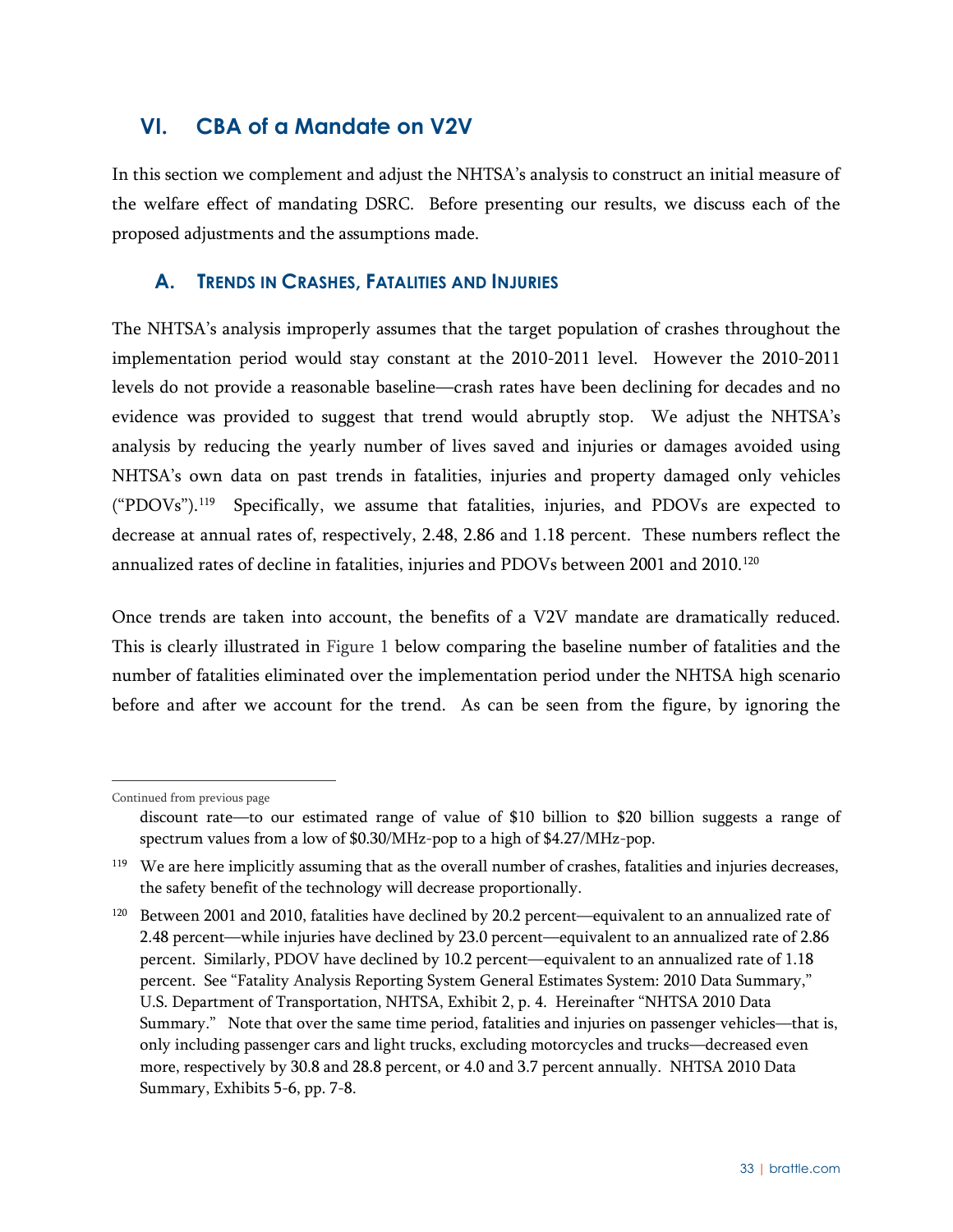expected trends in fatalities, the NHTSA overstates the number of fatalities eliminated by 226 percent.

<span id="page-39-0"></span>

**Figure 1: Benefits of V2V Accounting for Trends in Fatalities**

[Table 2](#page-40-1) below illustrates the overall impact that properly accounting for trends has on the expected number of fatalities, injuries, and PDOVs avoided as a result of V2V under the first implementation scenario. As reported in [Table 2,](#page-40-1) once we account for trends, the expected number of fatalities eliminated under the most optimistic scenario in 2058 would decrease from 1,083 to 332—a reduction of 69.3 percent—while the expected number of injuries avoided in 2058 would decrease from 270,011 to 68,890—a reduction of 74.5 percent.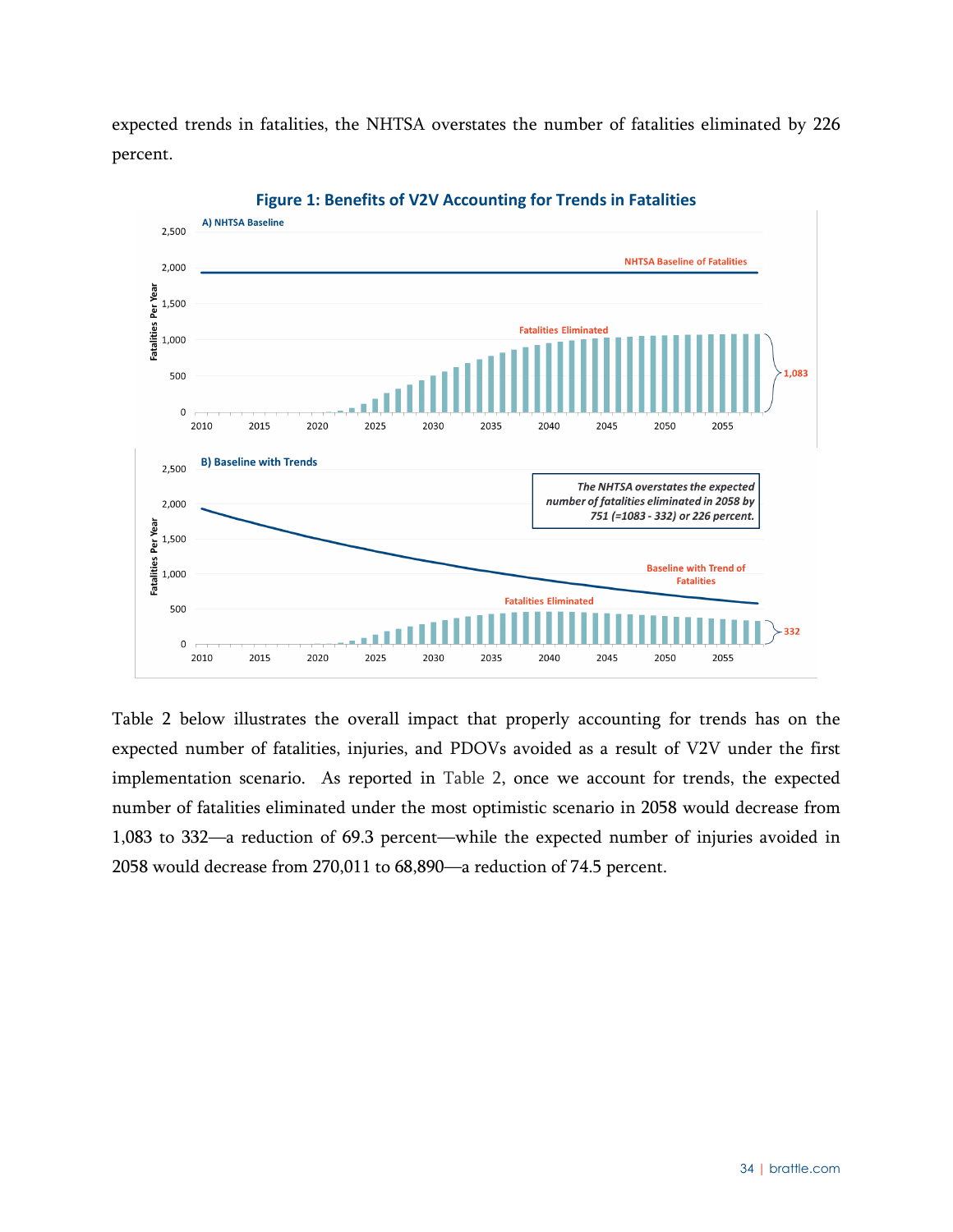<span id="page-40-1"></span>

| Calendar Year                                      | Scenario            |                  | 2020         | 2030               | 2040               | 2050               | 2058               |
|----------------------------------------------------|---------------------|------------------|--------------|--------------------|--------------------|--------------------|--------------------|
| NHTSA Baseline - 2010 - 2011 Population of Crashes |                     |                  |              |                    |                    |                    |                    |
| <b>Fatalities Eliminated</b>                       | Low<br>High         | $[1]$<br>$[2]$   | 0.47<br>0.65 | 363<br>507         | 687<br>958         | 765<br>1,067       | 777<br>1,083       |
| MAIS 1-5 Injuries                                  | Low<br>High         | $[3]$<br>$[4]$   | 115<br>162   | 89,425<br>126,284  | 169,156<br>238,879 | 188,353<br>265,988 | 191,202<br>270,011 |
| <b>PDOV</b>                                        | Low<br>High         | $[5]$<br>[6]     | 307<br>437   | 239,050<br>340,567 | 452,186<br>644,215 | 503,502<br>717,323 | 511,118<br>728,173 |
| <b>Baseline Including Trends in Crashes</b>        |                     |                  |              |                    |                    |                    |                    |
| <b>Fatalities Eliminated</b>                       | Low<br>High         | $[7]$<br>[8]     | 0.37<br>0.52 | 225<br>314         | 332<br>462         | 287<br>400         | 238<br>332         |
| MAIS 1-5 Injuries                                  | Low<br>High         | $[9]$<br>$[10]$  | 89<br>125    | 51,481<br>72,700   | 72,821<br>102,836  | 60,635<br>85,627   | 48,783<br>68,890   |
| <b>PDOV</b>                                        | Low<br>High         | $[11]$<br>$[12]$ | 276<br>393   | 190,665<br>271,634 | 320,188<br>456,162 | 316,516<br>450,930 | 292,119<br>416,173 |
| Percentage Decline Relative to NHTSA Baseline      |                     |                  |              |                    |                    |                    |                    |
| <b>Fatalities Eliminated</b>                       | Low and High $[13]$ |                  | $-20.2%$     | $-38.0%$           | $-51.8%$           | $-62.5%$           | $-69.3%$           |
| MAIS 1-5 Injuries                                  | Low and High [14]   |                  | $-23.0%$     | $-42.4%$           | $-57.0%$           | $-67.8%$           | $-74.5%$           |
| <b>PDOV</b>                                        | Low and High $[15]$ |                  | $-10.2%$     | $-20.2%$           | $-29.2%$           | $-37.1%$           | $-42.8%$           |

#### **Table 2: Benefits of V2V Accounting for Trends in Crashes, Fatalities and Injuries**

Notes and Sources:

[1] - [6]: See V2V Technology Report, Table XII-7, p. 297.

[7] - [8]: Applies annualized trend in fatalities of -2.48 percent. NHTSA 2010 Data Summary, Exhibit 2, p. 4.

[9] - [10]: Applies annualized trend in injuries of -2.86 percent. NHTSA 2010 Data Summary, Exhibit 2, p. 4.

[11] - [12]: Applies annualized trend in PDOVs of -1.18 percent. NHTSA 2010 Data Summary, Exhibit 2, p. 4.

 $[13] = \bigl([8] - [2]\bigr) \bigm/ [2].$ 

 $[14] = ([10] - [4]) / [4].$ 

<span id="page-40-0"></span> $[15] = ([12] - [6]) / [6].$ 

#### **B. MONETIZING BENEFITS: VSL AND THE VALUE OF MAIS INJURIES AND PDOV**

The benefits from a mandate must be monetized and discounted to present value in a meaningful CBA. The DOT periodically publishes precise guidelines on how to value a reduction of fatalities and injuries. In its most recent update, the DOT suggested "a VSL of \$9.1 million in current dollars for analyses using a base year of 2012" based on "[e]mpirical studies published in recent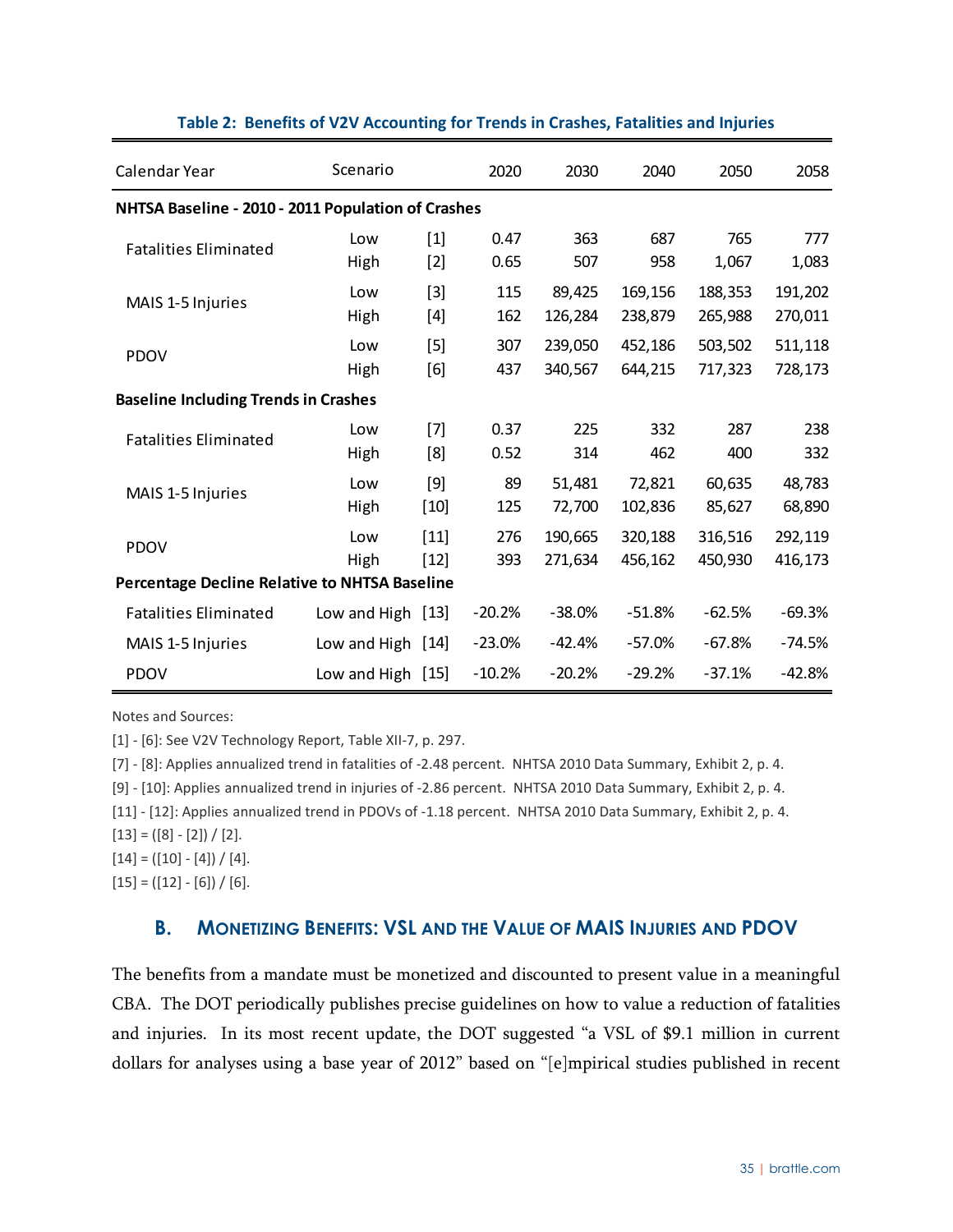years."[121](#page-41-0) The DOT further required "that an income elasticity of 1.0 should be used to project VSL to future years" along with "an expected 1.07 percent annual growth rate in median real wages over the next 30 years (2013-2043)."[122](#page-41-1) Accordingly, we construct the monetary value of the fatalities eliminated in a given year by multiplying this number by the VSL for the year, assuming a growth rate of 1.07 percent in the VSL. The DOT further requires that "[a]lternative high and low benefit estimates should be prepared"<sup>[123](#page-41-2)</sup> using "alternative VSLs of \$5.2 million and \$12.9 million."[124](#page-41-3) Results for low and high VSLs are presented in Appendix A.

The DOT uses a standardized method to construct the values of non-fatal injuries scaled in proportion to VSL. Specifically, the DOT provides coefficients for each AIS injury class to be applied to VSL to construct a value corresponding to a fraction of a fatality.<sup>[125](#page-41-4)</sup> In its most recent update, the DOT suggested coefficients of, respectively, 0.003, 0.047, 0.105, 0.266 and 0.593 for AIS injuries 1 through 5.[126](#page-41-5) The NHTSA benefit analysis, however, does not provide information about the breakdown of injuries avoided across the different AIS injury classes. To overcome this limitation and illustrate how to correct this deficiency, in our analysis we construct a preliminary measure of the value of injuries avoided in a given year by multiplying this number by the VSL times the coefficient for AIS 2 injuries, 0.047. While we recognize that an accurate analysis requires an accounting for the distribution of injuries by class, we believe that using the coefficient for AIS type 2 injuries is appropriate as a preliminary approach. In fact, the number of injuries is decreasing in the severity of the injury—implying the median injury is lower than an AIS type 3 injury—and the crash avoidance benefits of DSRC are lower as the speed of cars increases.<sup>[127](#page-41-6)</sup> Since the more severe injuries are more likely at higher speeds, the benefits of

<span id="page-41-0"></span><sup>&</sup>lt;sup>121</sup> DOT VSL Memo, Cover page. Note that according to the guidelines, "[p] revention of an expected fatality is assigned a single, nationwide value in each year, regardless of the age, income, or other distinct characteristics of the affected population, the mode of travel, or the nature of the risk." DOT VSL Memo, p. 3.

<span id="page-41-1"></span><sup>122</sup> DOT VSL Memo, Cover page.

<span id="page-41-2"></span><sup>123</sup> DOT VSL Memo, p. 3.

<span id="page-41-3"></span><sup>124</sup> DOT VSL Memo, p. 11.

<span id="page-41-4"></span><sup>&</sup>lt;sup>125</sup> The measures reflect "the quality-adjusted percentage of remaining life lost for median utility weights." See DOT VSL Memo, p. 9.

<span id="page-41-5"></span><sup>&</sup>lt;sup>126</sup> Note that these percentages vary depending on the rate at which disability is discounted over a victim's lifespan. The numbers above are those chosen by the DOT "corresponding to an intermediate rate of 4 percent for use in all analyses." DOT VSL Memo, p. 9.

<span id="page-41-6"></span> $127$  The statement can be inferred by considering the distribution of crashes by vehicle approaching speeds. See V2V Technology Report, Tables XII-8, 11, and 14, pp. 278, 281-282.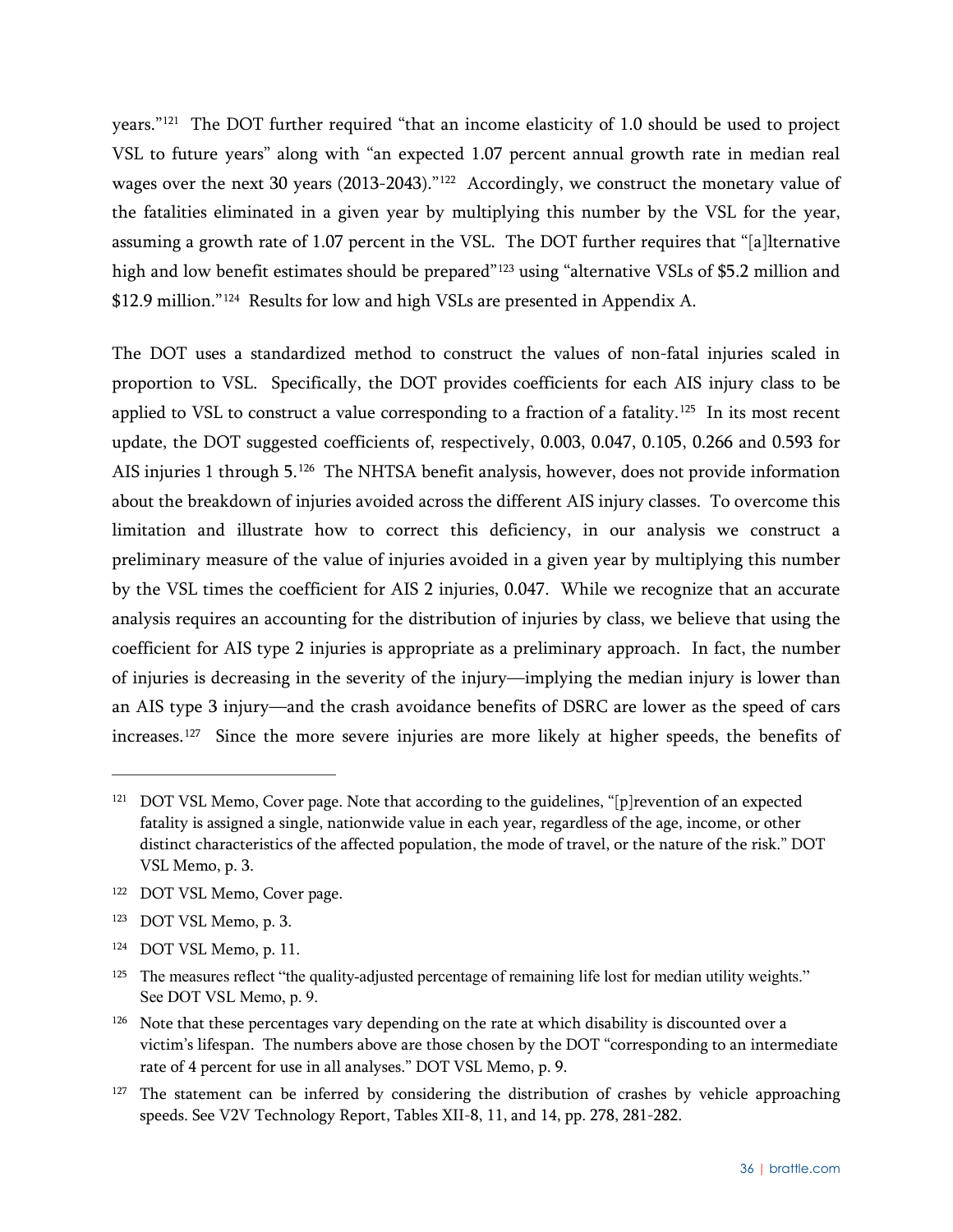DSRC are likely to be skewed to the less severe AIS injury types. Therefore, using the AIS type 2 injury as representative is likely a conservative assumption. We further construct the value of PDOV by multiplying the number of PDOV avoided by the average auto liability claim for property damage in 2013, \$3,231. [128](#page-42-2)

#### <span id="page-42-0"></span>**C. OPPORTUNITY COST OF SPECTRUM USE**

 $\overline{a}$ 

Based on the analysis in Section V, above, we use an opportunity cost of spectrum of \$15 billion per year, with sensitivities of \$10 billion and \$20 billion, to represent the social value lost from not sharing the 5.9 MHz allocation with Wi-Fi. Similarly to our assumption for the VSL, we grow the opportunity cost of spectrum assuming a growth rate of 1.07 percent—the expected growth rate in median real wages over the next 30 years. As noted above, however, the opportunity cost of spectrum may well grow at a rate faster than general economic activity as the use of mobile devices and total internet traffic is expected to substantially increase in the next few years suggesting this growth rate is likely conservative.<sup>[129](#page-42-3)</sup>

#### <span id="page-42-1"></span>**D. MISCOMMUNICATION PROBABILITY AND REPLACEMENT COSTS OF V2V DEVICES**

The NHTSA's benefit analysis improperly assumes that two vehicles equipped with a V2V DSRC device communicate with each other with 100 percent probability despite recognizing a need for a revocation list and acknowledging that urban canyons and heavy foliage can impact DSRC and GPS communications.<sup>[130](#page-42-4)</sup> Furthermore, the cost analysis does not consider the replacement costs for broken or defective devices (or the costs associated with software updates necessary to keep the devices current). Both assumptions can result in a substantial overstatement of the net benefit.

<span id="page-42-2"></span><sup>&</sup>lt;sup>128</sup> "Cost of Auto Crashes & Statistics," RMIIA, available at http://www.rmiia.org/auto/traffic\_safety/Cost\_of\_crashes.asp (accessed September 23, 2015).

<span id="page-42-3"></span><sup>&</sup>lt;sup>129</sup> See "VNI Forecast Highlights," Cisco Systems, available at http://www.cisco.com/web/solutions/sp/vni/vni\_forecast\_highlights/index.html (accessed September 23, 2015). See also footnote [114.](#page-35-4)

<span id="page-42-4"></span><sup>&</sup>lt;sup>130</sup> V2V Technology Report, p. 26. Note that DSRC relies on a GPS antenna for vehicle positioning. Extensive research has highlighted the presence of substantial challenges for the efficacy of DSRC for safety warnings. For example, according to a recent study the maximum effective range for V2V warnings is 50 meters—well below the goal of 300 meters. Paul Alexander, David Haley, and Alex Grant, "Cooperative Intelligent Transportation Systems: 5.9-GHz Field Trials", Proceedings of the IEEE (invited paper), 2010, p. 1227.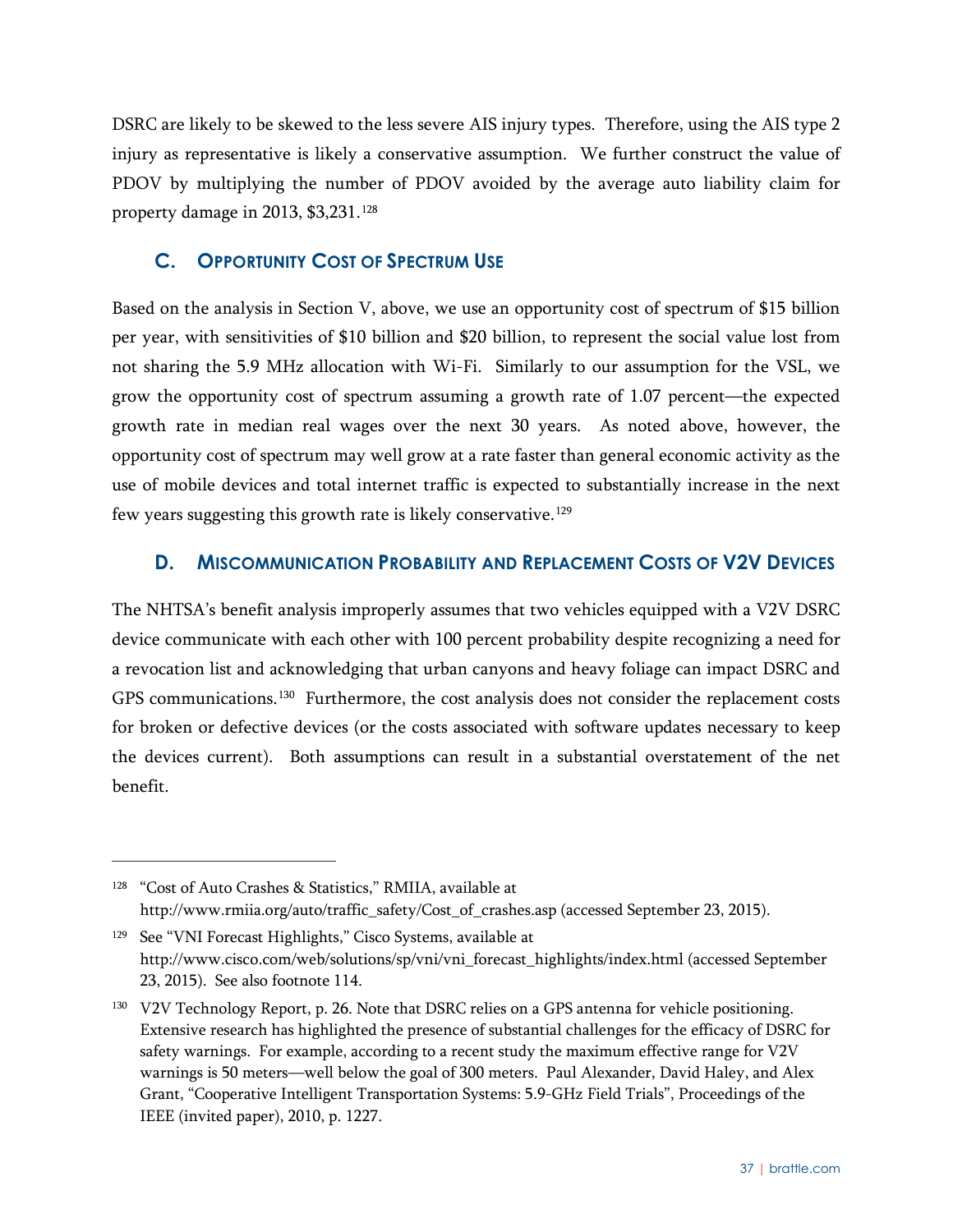In our analysis of benefits we incorporate the possibility of failure or miscommunication among vehicles by multiplying the expected number of avoided fatalities, injuries and PDOVs by a miscommunication probability. While we do not possess the necessary information to appropriately calibrate such probability, to illustrate we provide initial estimates using a small miscommunication probability of 1 percent. Should the actual miscommunication rate be higher or lower, the adjustment would similarly be higher or lower.

The cost of broken or defective devices is incorporated in our analysis by assuming that a given percentage of V2V devices in circulation are replaced every year at the cost of a retrofit device. The number of devices in circulation is derived considering both the cumulative number of vehicles with a device installed and the scrappage rate for vehicles. The yearly scrappage rate for vehicles was derived by first projecting the population of vehicles through 2058 assuming a growth rate of 1 percent,<sup>[131](#page-43-1)</sup> and then backing out the number of vehicles scrapped in any given year using the NHTSA projections on new vehicles. We believe a rate of 2 percent to be a reasonable approximation of replaced devices. [132](#page-43-2) Sensitivity analysis conducted using different percentages did not significantly alter the result.

## <span id="page-43-0"></span>**E. ADDITIONAL ASSUMPTIONS**

 $\overline{a}$ 

Our CBA analysis requires a few additional assumptions and adjustments to the NHTSA's analysis to construct initial measures of the net benefit of a mandate.

The V2V Technology Report provides the yearly breakdown of devices installed on new vehicles under the three implementation scenarios and the number of aftermarket devices installed under scenario 1 between 2022 and 2026.<sup>133</sup> The report, however, does not explain what learning curve is being utilized, nor does it illustrate the vehicle equipment costs on a yearly basis. In our analysis we adopt a 92% learning curve—i.e. every time the aggregate production of devices is

<span id="page-43-1"></span><sup>&</sup>lt;sup>131</sup> Note that between 2003 and 2012, passenger vehicles grew by 13.4%, or at an annualized rate of 1.41. In more recent years, however, the growth rate has been substantially lower also due to the economic crisis. See, "Traffic Safety Facts 2012," U.S. Department of Transportation, National Highway Traffic Safety Administration, September 2014, p. 3.

<span id="page-43-2"></span><sup>&</sup>lt;sup>132</sup> Assuming a geometric decay of devices, a 2 percent rate is consistent with an expected life of 50 years, significantly more than the expected life of passenger vehicles.

<span id="page-43-3"></span><sup>133</sup> V2V Technology Report, pp. 230-231 and Table XI-13, p. 232.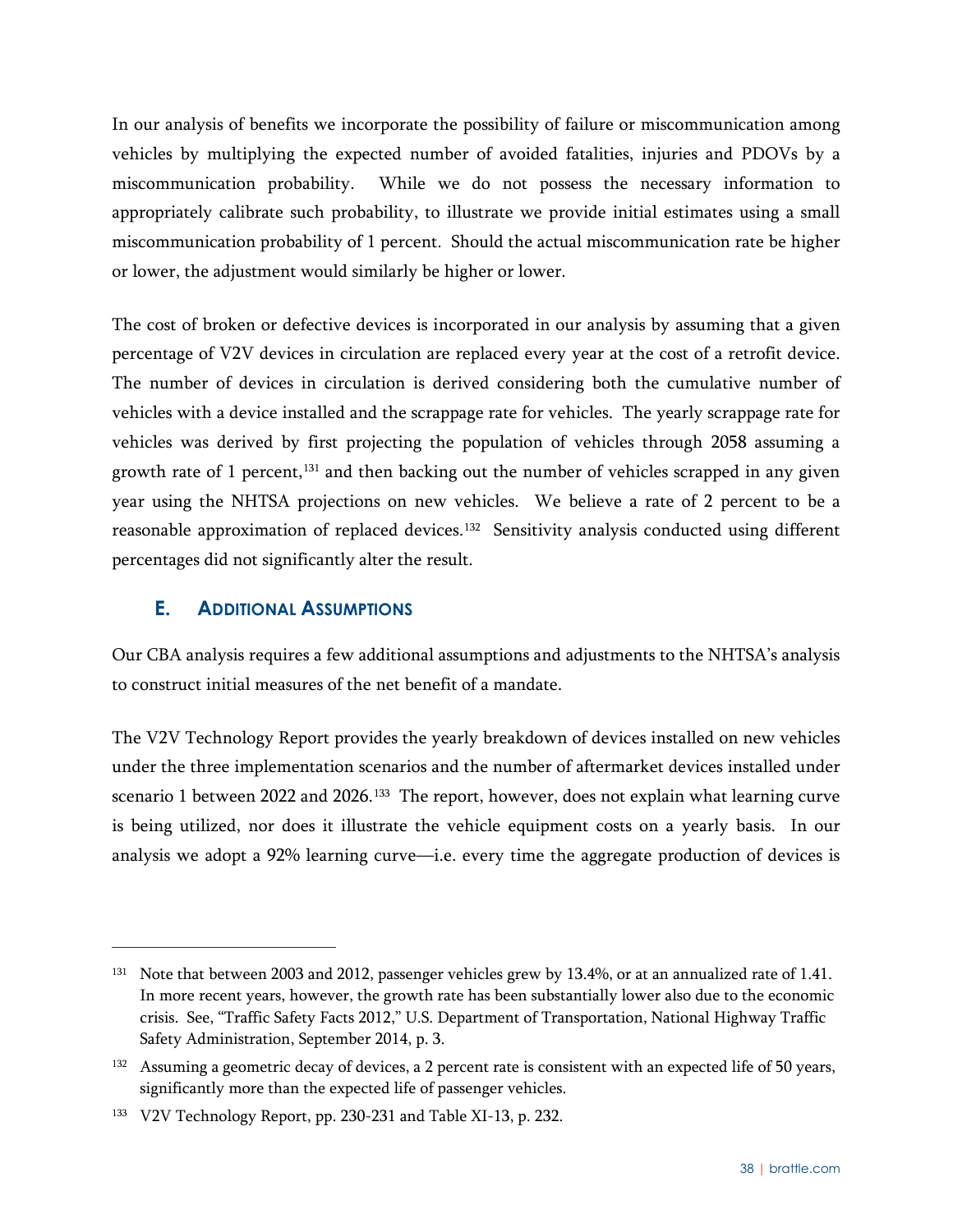doubled the average cost decreases by 8 percent—assuming that the estimated cost for 2020 holds for the first 5.96 million units. $134$ 

We measure the cost of aftermarket devices by assuming that the same learning curve applies to aftermarket devices. These aftermarket devices include vehicle awareness devices ("VADs") and after-market retrofit and self-contained devices ("ASDs"). Consistent with the NHTSA's analysis, "ASD and VAD are assumed to have an equal penetration rate each year" under scenario 1 although it is unclear whether the distinction between VADs and ASDs is considered by the NHTSA in its benefit calculations. The average cost of an aftermarket device for 2020 is set equal by the average between the cost of a VAD and the average between the cost of retrofit and self-contained devices.<sup>[135](#page-44-1)</sup> The costs of replacing a device are assumed equal to the installation of a retrofit device.

The NHTSA estimates the average expected increase in lifetime fuel costs for both light trucks and passenger cars, for model year 2020 and 2025. However, the agency does not report the fraction of passenger vehicles that are light trucks and only reports the incremental cost of fuel at the individual vehicle level. Furthermore, the agency does not indicate whether and how the fuel economy impact was applied to vehicles installing an aftermarket device. To construct the annual incremental costs of fuel we assume that the percentage of V2V devices installed on light trucks equals the percentage of light trucks in the existing population of vehicles. We also account for the fact that the incremental fuel costs due to aftermarket devices installed on used cars will be lower in proportion to the age of the vehicle on which they are installed.[136](#page-44-2)

 $\overline{a}$ 

<span id="page-44-1"></span><sup>135</sup> Note that the V2V technology report does not indicate the proportion of retrofit and self-contained devices under scenario 1.

<span id="page-44-0"></span><sup>&</sup>lt;sup>134</sup> Note that the V2V Technology Report states that "V2V equipment production begins in 2020 with a price of \$329, the costs can range from \$249 to \$273 in 2022, and \$185 to \$199 in 2058" (p. 233) – the lower costs being associated to scenario 1. Given the aggregate production of devices over the years, a decrease from \$329 to \$185 is explained by a 92% learning curve if the estimated cost for 2020 holds for the first 5.96 million units. This is the number of devices installed in 2020 on new cars under scenarios 1 and 2. The report also states that, for aftermarket devices, "installation costs (which are just labor) will not be affected by the learning curve" (p. 229). In our analysis we apply the learning curve to the entire cost of aftermarket devices. This assumption lowers costs more quickly, conservatively pushing up net benefits.

<span id="page-44-2"></span><sup>&</sup>lt;sup>136</sup> Under Scenario 1, aftermarket devices are installed in 2022 through 2026 on model-year 2015-2021 vehicles (V2V Technology Report, p. 261). To construct the fuel economy impact on these vehicles we assume that vehicles are 3 years old on average when the devices are installed and reduce the lifetime fuel economy impact by a fraction of equal to the percent of total vehicle miles traveled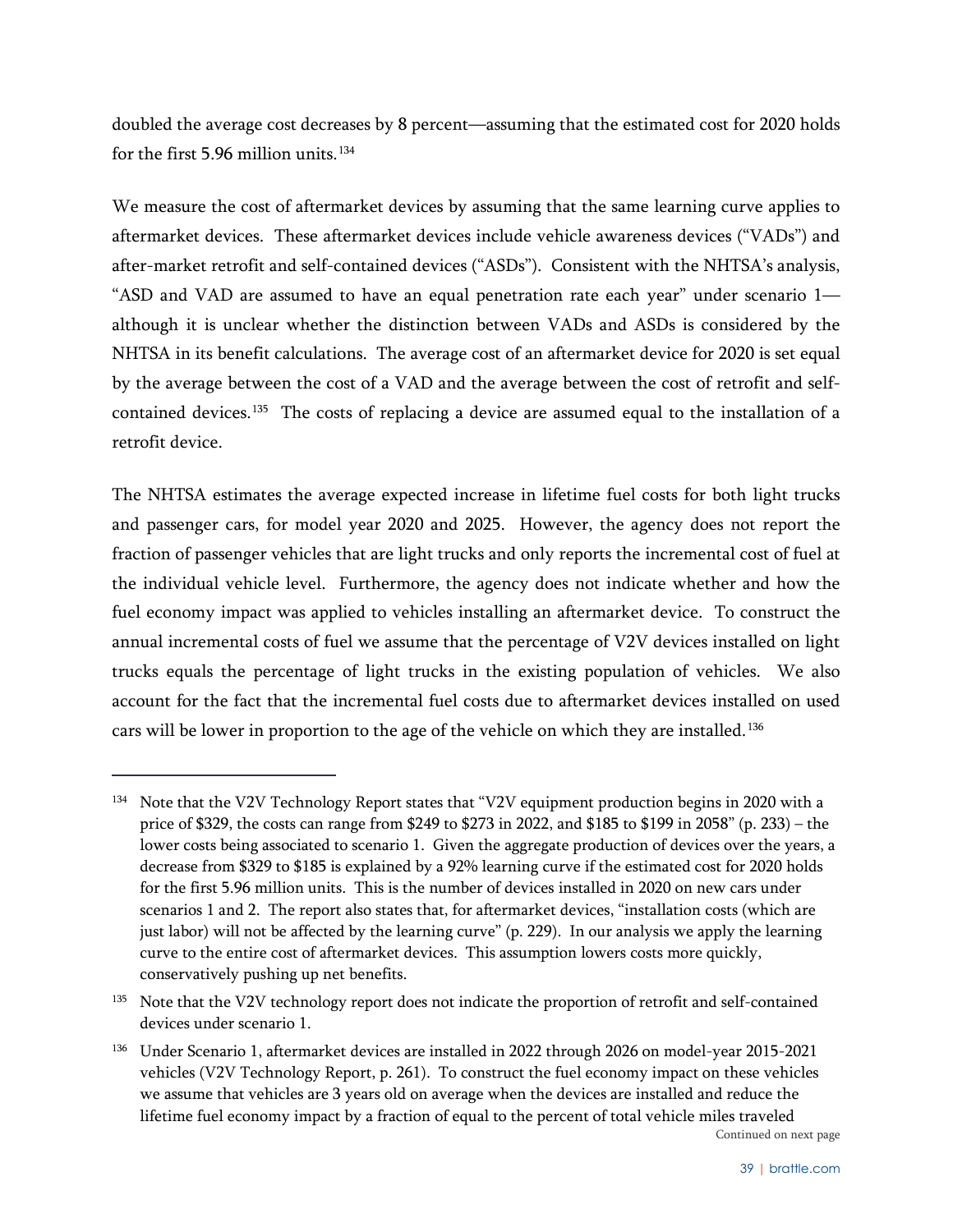For system communication costs we use the yearly cost measures reported by the agency for the DSRC implementation scenario.<sup>137</sup> The NHTSA does not provide a yearly breakdown of the SCMS cost, but states that a one-time fee of approximately \$3.14 incorporated into the purchase price of a new vehicle could support the SCMS for all three scenarios. [138](#page-45-2) Accordingly we construct yearly SMCS costs by multiplying this one-time fee by the number of devices installed on new vehicles.

#### <span id="page-45-0"></span>**F. RESULTS**

We measure the yearly benefits and costs under Scenario 1 in 2012 dollars and discount them to present value as of 2015 using discount rates of 3 and 7 percent in line with the OMB guidelines.<sup>[139](#page-45-3)</sup> We first measure the yearly benefits and costs under the NHTSA's original assumptions, and then adjust the estimates to account for trends in fatalities and injuries, miscommunication probability, replacement cost of devices and opportunity cost of not sharing 5.9 GHz spectrum. As we discuss below, once we correct the NHTSA's assumptions, the net benefits of a V2V mandate are dramatically reduced and, under some parameter assumptions, become negative. Regardless of the set of assumptions used for the CBA, sharing the spectrum always creates significantly better outcomes.

As an illustration, [Figure 2](#page-46-0) below reports the net benefit of a mandate without spectrum sharing under NHTSA's high benefit estimates using different values for the opportunity cost of the spectrum. The net benefits are calculated both under the NHTSA's original assumptions and correcting these assumptions to account for trends in fatalities and crashes, replacement costs of devices, and miscommunication probability among vehicles. As illustrated in [Figure 2,](#page-46-0) the benefit of a mandate under the NHTSA's assumptions overestimates the actual benefit of a mandate by between \$591 and \$757 billion depending on the value of the spectrum. At a spectrum valuation of \$20 billion per year, the NHTSA's proposed mandate actually results in net

 $\overline{a}$ Continued from previous page

during the first three years. Specifically, during their first three years from purchase cars and light trucks travel on average 27 and 25 percent, respectively, of their total lifetime vehicle miles (see "Vehicle Survivability and Travel Mileage Schedules," NHTSA, January 2006, Tables 9c, p. 30, and Table 10c, p. 33).

<span id="page-45-1"></span><sup>&</sup>lt;sup>137</sup> V2V Technology Report, Table XI-24, p. 250.

<span id="page-45-2"></span><sup>&</sup>lt;sup>138</sup> See discussion in footnote [38,](#page-14-7) above, regarding this cost.

<span id="page-45-3"></span><sup>139</sup> As discussed in Sectio[n III](#page-16-0) above, OMB Circular A-4 provides for use of 3 and 7 percent discount rates. See OMB Circular A-4, p. 33.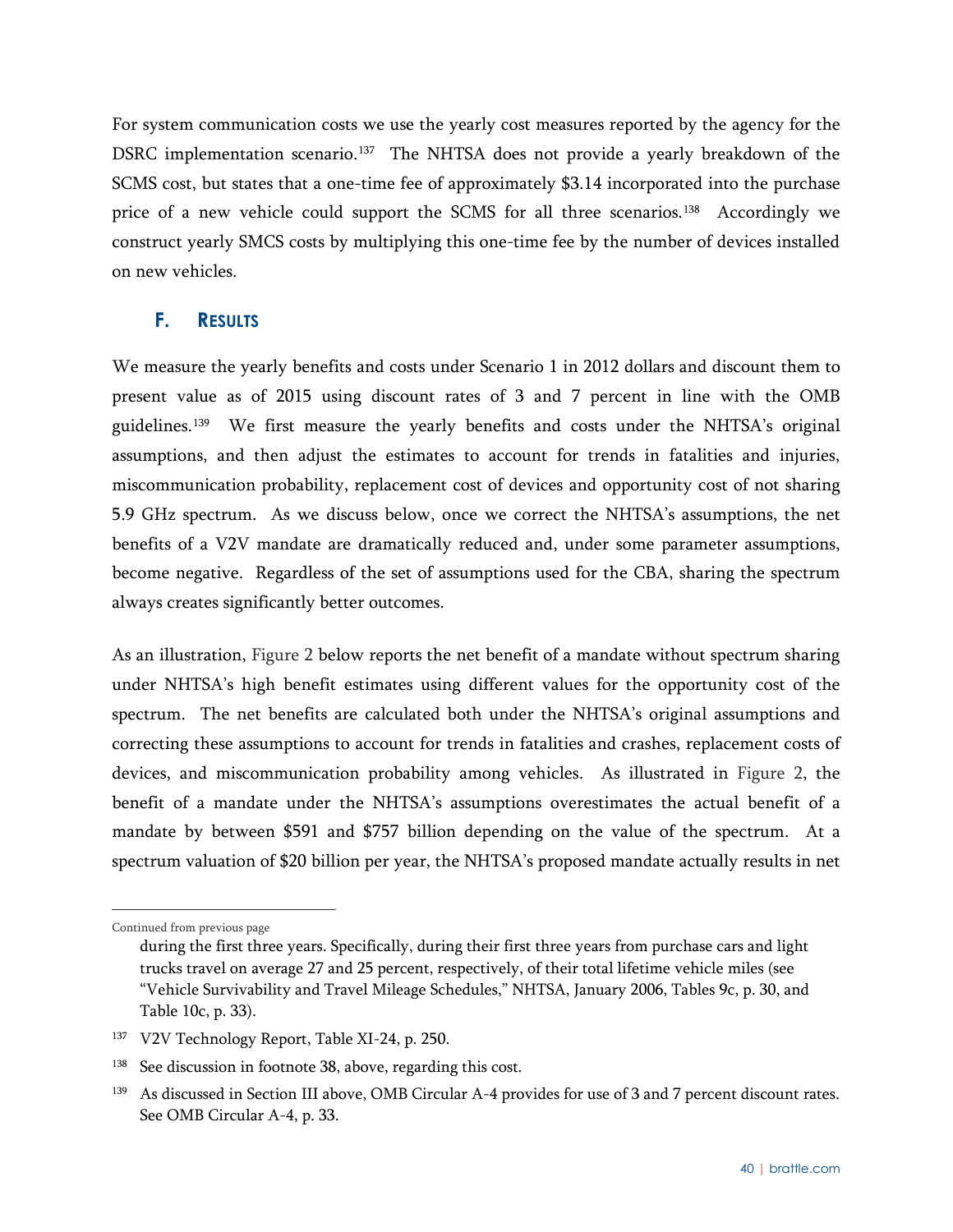negative welfare impact of \$39 billion, illustrating that the opportunity cost of going forward with a V2V mandate in a manner that prevents spectrum sharing would not maximize social welfare.

<span id="page-46-0"></span>

Notes:

Net Benefits are calculated using the NHTSA high benefit estimates, including trends for fatalities, injuries, and PDOV, using a 2 percent replacement rate for V2V devices, a 7% discount rate, and 1 percent miscommunication probability.

For illustrative purposes, in [Figure 3](#page-47-0) we compare the net benefit of a mandate with and without spectrum sharing using the NHTSA high benefit estimates and a 7% discount rate. As [Figure 3](#page-47-0) clearly indicates, spectrum sharing in the U-NII 4 band promotes overall social welfare. Sharing a portion of the spectrum in fact clearly dominates the policy alternative of not sharing, increasing the net benefit of a mandate by between \$166 and \$332 billion depending on the value of the spectrum.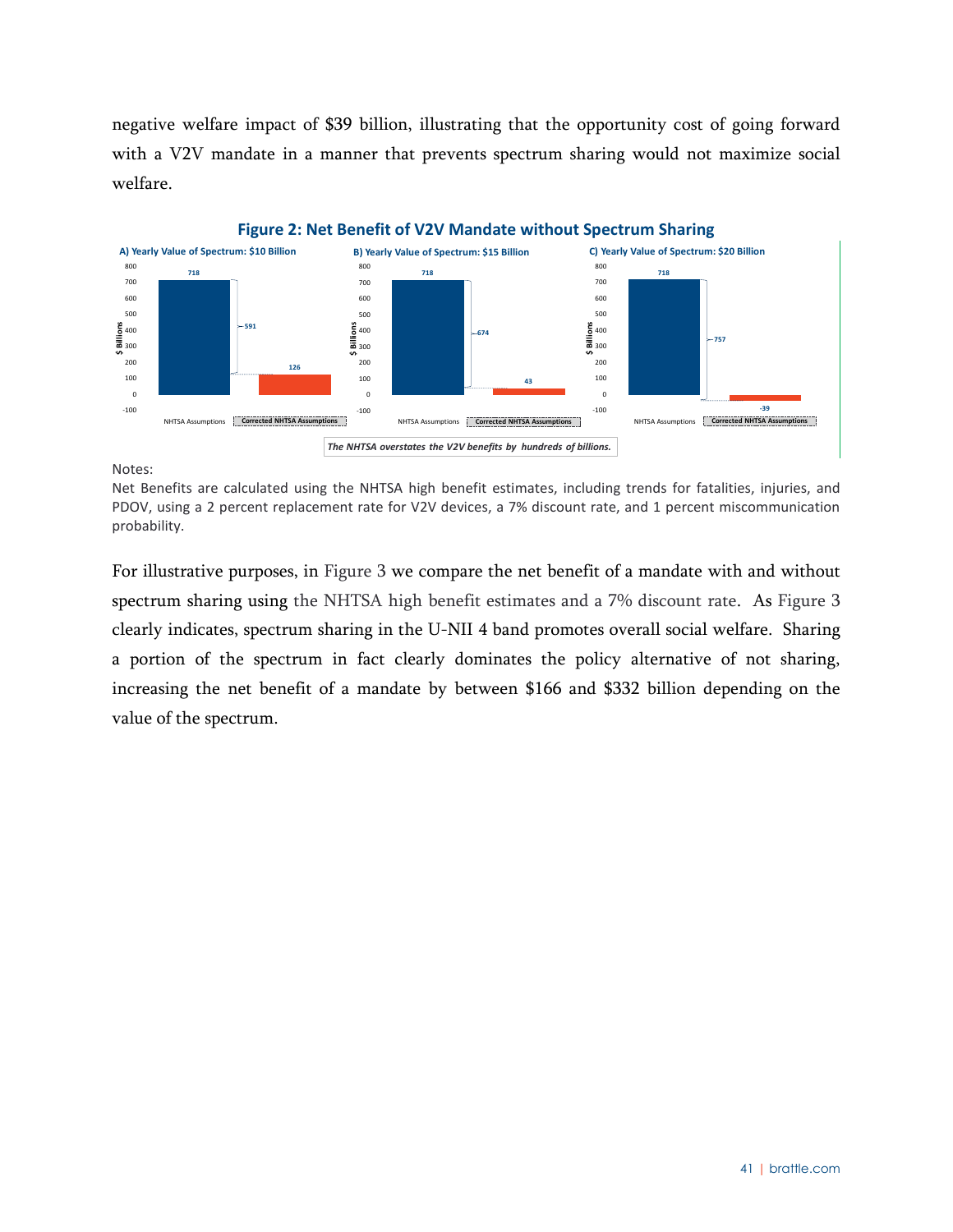<span id="page-47-0"></span>



Notes:

Net Benefits are calculated using the NHTSA high benefit estimates, including trends for fatalities, injuries, and PDOV, using a 2 percent replacement rate for V2V devices, a 7% discount rate, and 1 percent miscommunication probability.

[Table 3](#page-48-0) below summarizes our results and compares the net benefit of the technology mandate under alternative assumptions. Specifically, the welfare impact of a mandate is calculated using discount rates of 3 and 7 percent, and an opportunity cost of spectrum of \$10, \$15, and \$20 billion. Columns 1 and 2 of the table report the low and high welfare estimates for the two discount rates under the NHTSA's assumptions. Columns 3-8 report high and low welfare estimates from the corrected analysis both with and without spectrum sharing. As [Table 3](#page-48-0) indicates, under the NHTSA's assumptions, the net benefits of a mandate range between \$495 billion of the low estimate at a 7 percent discount rate and \$1,970 billion of the high estimate at a 3 percent discount rate. However, once we correct the NHTSA's assumptions, the net benefits of a mandate without spectrum sharing are dramatically reduced and, under some parameter assumptions, become negative.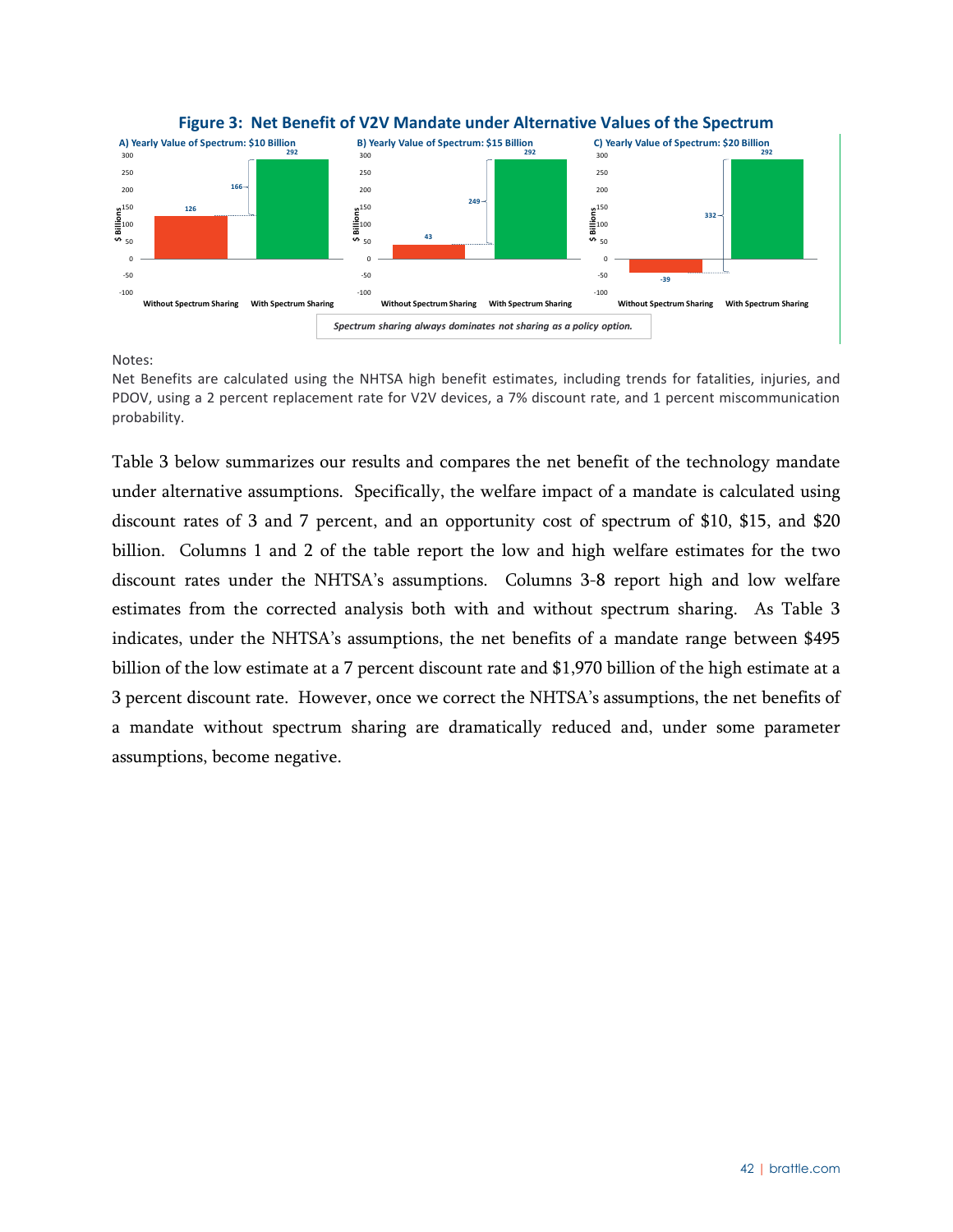<span id="page-48-0"></span>

|                                      |              | <b>NHSTA Assumptions</b> |         |         | <b>Alternative Assumptions</b> |         |         |         |
|--------------------------------------|--------------|--------------------------|---------|---------|--------------------------------|---------|---------|---------|
|                                      | $\mathbf{1}$ | 2                        | 3       | 4       | 5                              | 6       | 7       | 8       |
| <b>Assumptions</b>                   |              |                          |         |         |                                |         |         |         |
| <b>Trend in Fatalities</b>           | 0.0%         | 0.0%                     | $-2.5%$ | $-2.5%$ | $-2.5%$                        | $-2.5%$ | $-2.5%$ | $-2.5%$ |
| Trend in Injuries                    | 0.0%         | 0.0%                     | $-2.9%$ | $-2.9%$ | $-2.9%$                        | $-2.9%$ | $-2.9%$ | $-2.9%$ |
| Trend in PDOV                        | 0.0%         | 0.0%                     | $-1.2%$ | $-1.2%$ | $-1.2%$                        | $-1.2%$ | $-1.2%$ | $-1.2%$ |
| Replacement rate for V2V devices     | 0.0%         | 0.0%                     | 2%      | 2%      | 2%                             | 2%      | 2%      | 2%      |
| Misscommunication probability        | 0.0%         | 0.0%                     | 1%      | 1%      | 1%                             | 1%      | 1%      | 1%      |
| Discount Rate                        | 3%           | 7%                       | 3%      | 3%      | 3%                             | 7%      | 7%      | 7%      |
| Yearly Cost of Spectrum (\$ billion) | $\mathbf{0}$ | $\mathbf{0}$             | 10      | 15      | 20                             | 10      | 15      | 20      |
| PV of Cost of Spectrum (\$ billion)  | 0.00         | 0.00                     | 302     | 452     | 603                            | 166     | 249     | 332     |
| PV of V2V Mandate (\$ billion)       |              |                          |         |         |                                |         |         |         |
| <b>Without Spectrum Sharing</b>      |              |                          |         |         |                                |         |         |         |
| Low Estimate                         | 1,369        | 495                      | 192     | 42      | $-109$                         | 25      | $-58$   | $-140$  |
| <b>High Estimate</b>                 | 1,970        | 718                      | 442     | 292     | 141                            | 126     | 43      | $-39$   |
| With Spectrum Sharing                |              |                          |         |         |                                |         |         |         |
| Low Estimate                         |              |                          | 494     | 494     | 494                            | 191     | 191     | 191     |
| <b>High Estimate</b>                 |              |                          | 744     | 744     | 744                            | 292     | 292     | 292     |
| Difference (=PV of Cost of Spectrum) |              |                          |         |         |                                |         |         |         |
| Low and High Estimates               |              |                          | 302     | 452     | 603                            | 166     | 249     | 332     |

#### **Table 3: Net Benefit of V2V Mandate**

Notes:

PV are calculated using a 2 percent replacement rate for V2V devices, a 1 percent miscommunication probability, and the cost of spectrum grown at 1.07% to reflect real income growth.

The net benefits of a V2V DSRC mandate without spectrum sharing range between a net loss of \$140 billion under the NHTSA low estimate and a 7 percent discount rate, and a benefit of \$442 billion under the NHTSA high estimate and a 3 percent discount rate. Conversely, sharing a portion of the spectrum substantially increases the net benefit of a mandate over not sharing. The net benefits of a V2V DSRC mandate allowing for shared use of the lower portion of the 5.9 GHz band always produce large, positive benefits ranging between \$191 and \$744 billion. Most importantly, regardless of the parameter assumptions used, shared use of the lower portion of the 5.9 GHz band would both achieve the full safety benefits of V2V communications and maximize the value of the spectrum, producing a surplus ranging between \$166 and \$603 billion. Results for low and high VSLs are presented in Appendix A.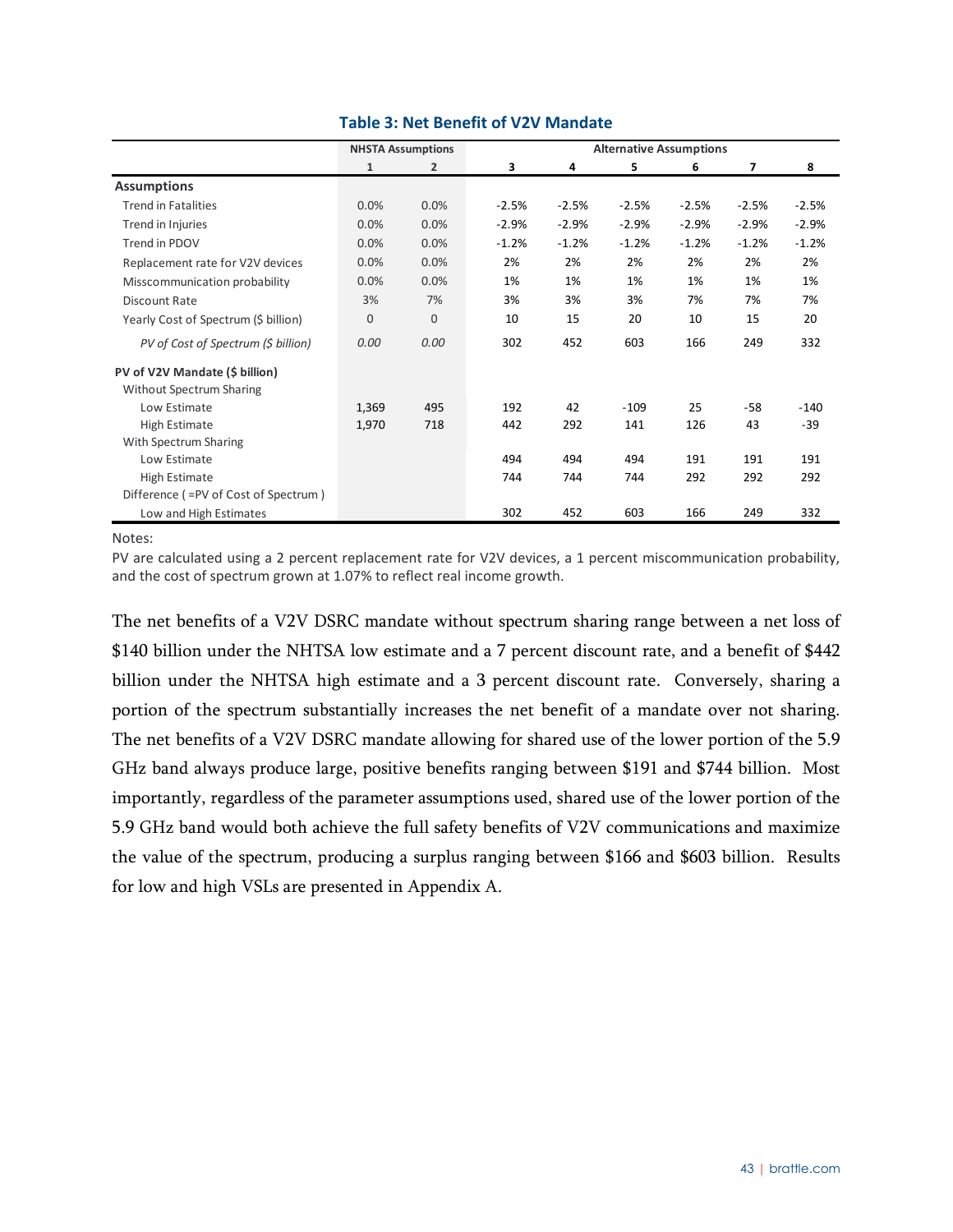## <span id="page-49-0"></span>**Appendix A: CBA Results Using Low and High VSLs**

#### **Table A1: Net Benefit of V2V Mandate for Low and High Values of VSL**

#### **a) Low Value of VSL**

|                                      |                | <b>NHTSA Assumptions</b> |         |         | <b>Alternative Assumptions</b> |         |         |         |
|--------------------------------------|----------------|--------------------------|---------|---------|--------------------------------|---------|---------|---------|
|                                      | 1              | 2                        | 3       | 4       | 5                              | 6       | 7       | 8       |
| <b>Assumptions</b>                   |                |                          |         |         |                                |         |         |         |
| <b>Trend in Fatalities</b>           | 0.0%           | 0.0%                     | $-2.5%$ | $-2.5%$ | $-2.5%$                        | $-2.5%$ | $-2.5%$ | $-2.5%$ |
| Trend in Injuries                    | 0.0%           | 0.0%                     | $-2.9%$ | $-2.9%$ | $-2.9%$                        | $-2.9%$ | $-2.9%$ | $-2.9%$ |
| Trend in PDOV                        | 0.0%           | 0.0%                     | $-1.2%$ | $-1.2%$ | $-1.2%$                        | $-1.2%$ | $-1.2%$ | $-1.2%$ |
| Replacement rate for V2V devices     | 0.0%           | 0.0%                     | 2%      | 2%      | 2%                             | 2%      | 2%      | 2%      |
| Misscommunication probability        | 0.0%           | 0.0%                     | 1%      | 1%      | 1%                             | 1%      | 1%      | 1%      |
| Discount Rate                        | 3%             | 7%                       | 3%      | 3%      | 3%                             | 7%      | 7%      | 7%      |
| Yearly Cost of Spectrum (\$ billion) | $\overline{0}$ | $\overline{0}$           | 10      | 15      | 20                             | 10      | 15      | 20      |
| PV of Cost of Spectrum (\$ billion)  | 0.00           | 0.00                     | 302     | 452     | 603                            | 166     | 249     | 332     |
| PV of V2V Mandate (\$ billion)       |                |                          |         |         |                                |         |         |         |
| <b>Without Spectrum Sharing</b>      |                |                          |         |         |                                |         |         |         |
| Low Estimate                         | 751            | 266                      | -63     | $-213$  | $-364$                         | $-78$   | $-161$  | $-244$  |
| High Estimate                        | 1,098          | 395                      | 83      | -68     | $-219$                         | $-19$   | $-102$  | $-185$  |
| With Spectrum Sharing                |                |                          |         |         |                                |         |         |         |
| Low Estimate                         |                |                          | 239     | 239     | 239                            | 88      | 88      | 88      |
| High Estimate                        |                |                          | 384     | 384     | 384                            | 147     | 147     | 147     |
| Difference (=PV of Cost of Spectrum) |                |                          |         |         |                                |         |         |         |
| Low and High Estimates               |                |                          | 302     | 452     | 603                            | 166     | 249     | 332     |

#### **b) High Value of VSL**

|                                      |                | <b>NHTSA Assumptions</b> |         |         | <b>Alternative Assumptions</b> |         |         |         |
|--------------------------------------|----------------|--------------------------|---------|---------|--------------------------------|---------|---------|---------|
|                                      | 1              | 2                        | 3       | 4       | 5                              | 6       | 7       | 8       |
| <b>Assumptions</b>                   |                |                          |         |         |                                |         |         |         |
| <b>Trend in Fatalities</b>           | 0.0%           | 0.0%                     | $-2.5%$ | $-2.5%$ | $-2.5%$                        | $-2.5%$ | $-2.5%$ | $-2.5%$ |
| Trend in Injuries                    | 0.0%           | 0.0%                     | $-2.9%$ | $-2.9%$ | $-2.9%$                        | $-2.9%$ | $-2.9%$ | $-2.9%$ |
| Trend in PDOV                        | 0.0%           | 0.0%                     | $-1.2%$ | $-1.2%$ | $-1.2%$                        | $-1.2%$ | $-1.2%$ | $-1.2%$ |
| Replacement rate for V2V devices     | 0.0%           | 0.0%                     | 2%      | 2%      | 2%                             | 2%      | 2%      | 2%      |
| Misscommunication probability        | 0.0%           | 0.0%                     | 1%      | 1%      | 1%                             | 1%      | 1%      | 1%      |
| Discount Rate                        | 3%             | 7%                       | 3%      | 3%      | 3%                             | 7%      | 7%      | 7%      |
| Yearly Cost of Spectrum (\$ billion) | $\overline{0}$ | 0                        | 10      | 15      | 20                             | 10      | 15      | 20      |
| PV of Cost of Spectrum (\$ million)  | 0.00           | 0.00                     | 302     | 452     | 603                            | 166     | 249     | 332     |
| PV of V2V Mandate (\$ billion)       |                |                          |         |         |                                |         |         |         |
| <b>Without Spectrum Sharing</b>      |                |                          |         |         |                                |         |         |         |
| Low Estimate                         | 1,972          | 718                      | 441     | 290     | 139                            | 126     | 43      | $-40$   |
| High Estimate                        | 2,820          | 1,033                    | 793     | 642     | 492                            | 268     | 185     | 102     |
| With Spectrum Sharing                |                |                          |         |         |                                |         |         |         |
| Low Estimate                         |                |                          | 742     | 742     | 742                            | 292     | 292     | 292     |
| High Estimate                        |                |                          | 1,095   | 1,095   | 1,095                          | 434     | 434     | 434     |
| Difference (=PV of Cost of Spectrum) |                |                          |         |         |                                |         |         |         |
| Low and High Estimates               |                |                          | 302     | 452     | 603                            | 166     | 249     | 332     |

Notes:

PV are calculated using a 2 percent replacement rate for V2V devices, a 1 percent miscommunication probability, and the cost of spectrum grown at 1.07% to reflect real income growth.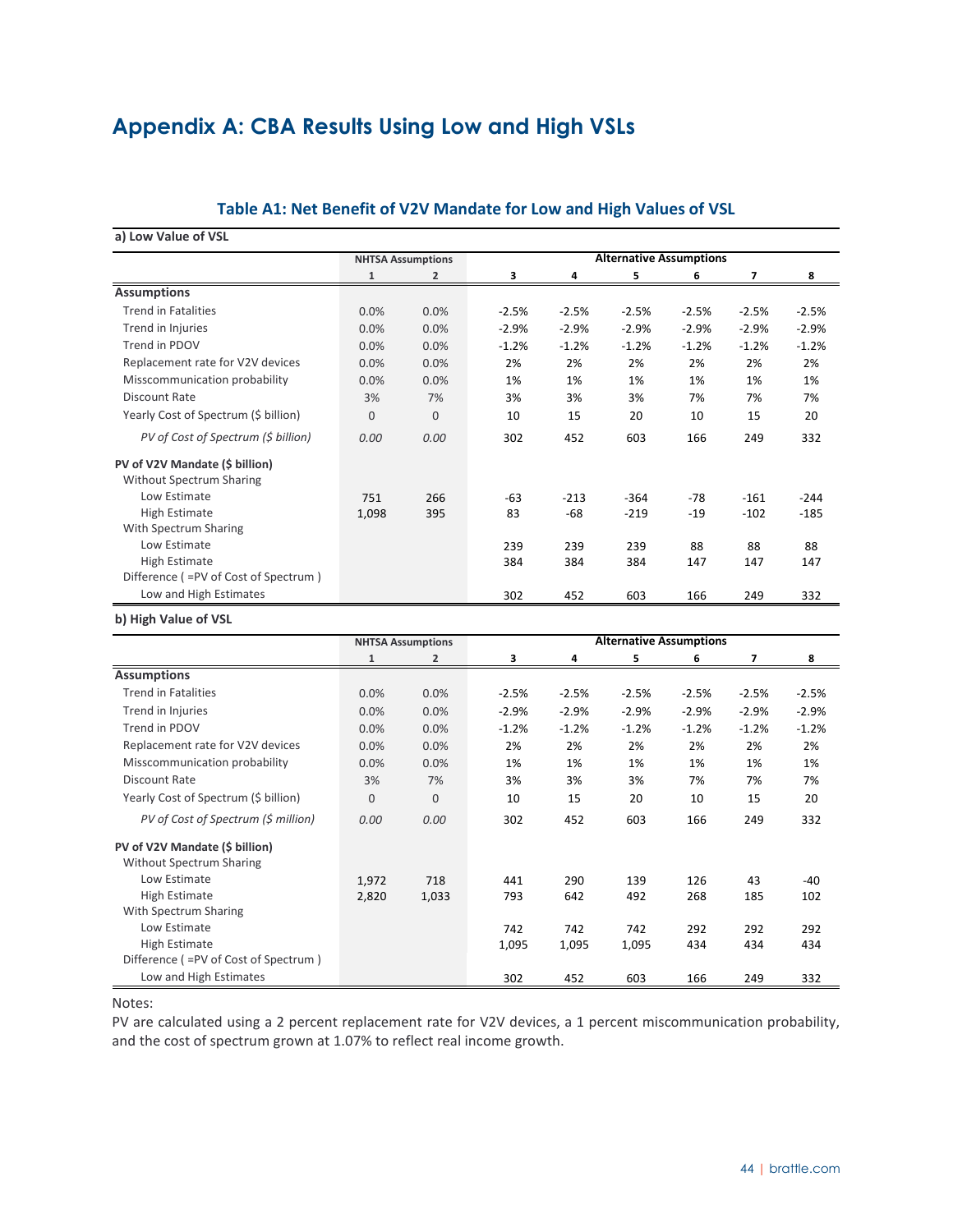## <span id="page-50-0"></span>**Appendix B: Congestion in the 5 GHz band**

 $\overline{a}$ 

As introduced in Section [V,](#page-27-0) a critical component of value that could be generated by allowing shared use of the lower portion of the 5.9 GHz or U-NII 4 band is the potential congestion relief for residential Wi-Fi that would result from added Wi-Fi network capacity.<sup>140</sup>

Although a large number of engineering studies have analyzed the performance of wireless local area networks, and despite the fact that many authors have suggested that widespread unlicensed network congestion is likely to occur, especially in public places and dense urban environments, no study has directly assessed whether congestion is actually a problem today and/or will be in the relatively near future, especially in the 5 GHz band.<sup>[141](#page-50-2)</sup> The main problem with modeling congestion is that, while assessing the capacity of a single transmission technology in a single Access Point ("AP"), single client world is straightforward, the actual capacity of a local area network crucially depends both on the different transmission technologies employed and how heavily they are used. Understanding the likely occurrence and impact of congestion thus requires modeling complex interactions or adopting simplifying assumptions.

In what follows, we address the problem by studying the capacity of a local area network in terms of the maximum number of simultaneous applications that a wireless network can support before congestion occurs. Instead of explicitly modeling potential interference and additional overhead caused from multiple clients sharing the same channel we incorporate these considerations through the network efficiency metric.<sup>142</sup> Using such approach, we compute the

<span id="page-50-1"></span><sup>140</sup> As noted in the text, we believe that the value generated by additional spectrum for Wi-Fi in the U-NII 4 band can be decomposed into three main components. First, there is the increased value of existing uses generated by reduced congestion and improved quality. Second, there is the value generated by the new uses that would emerge because of a higher capacity. Third, there is the value generated by spillover effects on innovation and technology adoption coming from new and improved, potential and existing uses. Congestion relief for residential Wi-Fi falls in the first of the three components of value, but only constitutes part of the total value generated.

<span id="page-50-2"></span><sup>&</sup>lt;sup>141</sup> Partial exceptions include a 2005 work by Jardoash et al., in which the authors studied performance degradation from congestion in 802.11b wireless networks, but did not investigate how wide-spread congestion was in practice, and a 2013 study by Rob Alderfer, in which the author investigates congestion in the 2.4 GHz band, but not the 5 GHz band. See Amit P. Jardosh, Kevin C. Almeroth Elizabeth M. Belding-Royer, "Understanding Congestion in IEEE 802.11b Wireless Networks, 2005; and Rob Alderfer, "Wi-Fi Spectrum: Exhaust Looms," 2013.

<span id="page-50-3"></span><sup>&</sup>lt;sup>142</sup> Network efficiency here denotes the actual throughput divided by the maximum theoretical throughput of the Wi-Fi network using a given data transmission technology.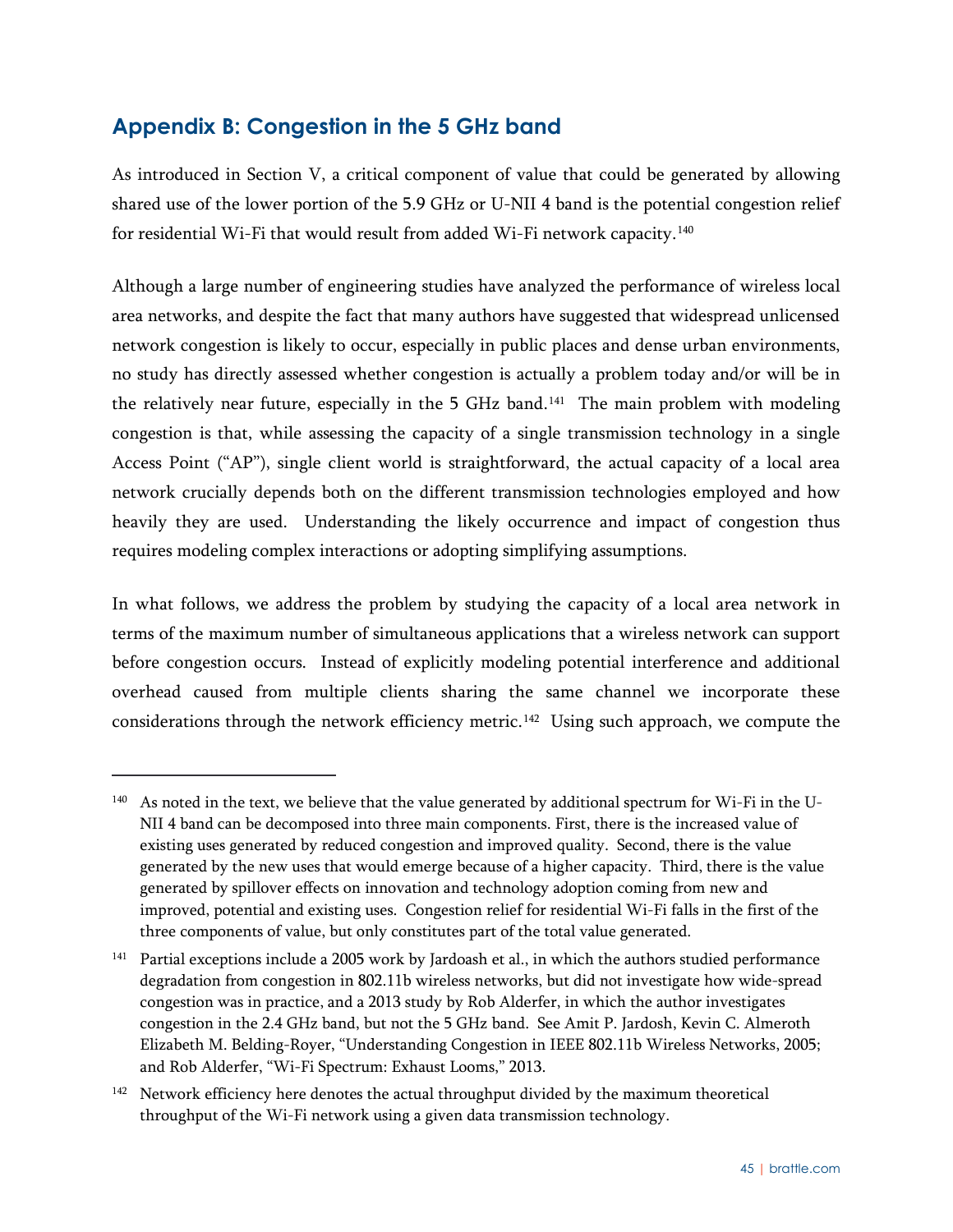potential congestion relief for residential Wi-Fi from shared use of the U-NII 4 band by first estimating the capacity of the network at 5 GHz—the only band where the 802.11ac Wi-Fi standard operates—with and without sharing of the U-NII 4 band, and then using tract-level census data to determine the areas that are likely to be congested without sharing, but not congested with sharing. These are the areas that will receive the greatest benefits from sharing the U-NII 4 band.

Our results suggest that congestion in residential Wi-Fi use is likely to occur during peak usage times in densely populated areas even if all devices were using the latest IEEE 802.11ac standard in the near future. Notably, as consumer demand continues to increase, congestion will remain high even if the U-NII 4 band becomes available, demonstrating the need for increased unlicensed spectrum resources beyond this one band. However, sharing the lower portion of the 5.9 GHz band would relieve a non-trivial portion of the areas from congestion.

## <span id="page-51-0"></span>**B1. 5 GHZ WI-FI: CAPACITY AND MAXIMUM NUMBER OF SIMULTANEOUS APPLICATIONS**

A real world Wi-Fi network will have many different types of applications with different levels of demand for network capacity. Modeling such an environment can quickly become immensely complicated. Such complication, however, is unlikely to enhance any analytic results. Consequently, we model a simpler world with the expectation that any errors relative to actual use patterns will be both positive and negative and largely offsetting. Therefore, we measure the capacity of the network as the maximum number of simultaneous HD Video, HD Radio and VoIP applications using the network before congestion occurs. The analysis is summarized in Table B1 below.

We assume that all devices use the 802.11ac standard.<sup>143</sup> We first retrieve the maximum theoretical capacity of a single channel using different transmission technologies from the

<span id="page-51-1"></span><sup>&</sup>lt;sup>143</sup> Note that this is a very conservative assumption in that both the capacity and efficiency of a network crucially depend on the transmission technology. Assuming that all devices use the 802.11ac standard at high coding rates and multiple spatial streams will substantially overestimate the actual capacity of a network that must share frequencies with other transmission technologies and the increasing number of non-Wi-Fi uses.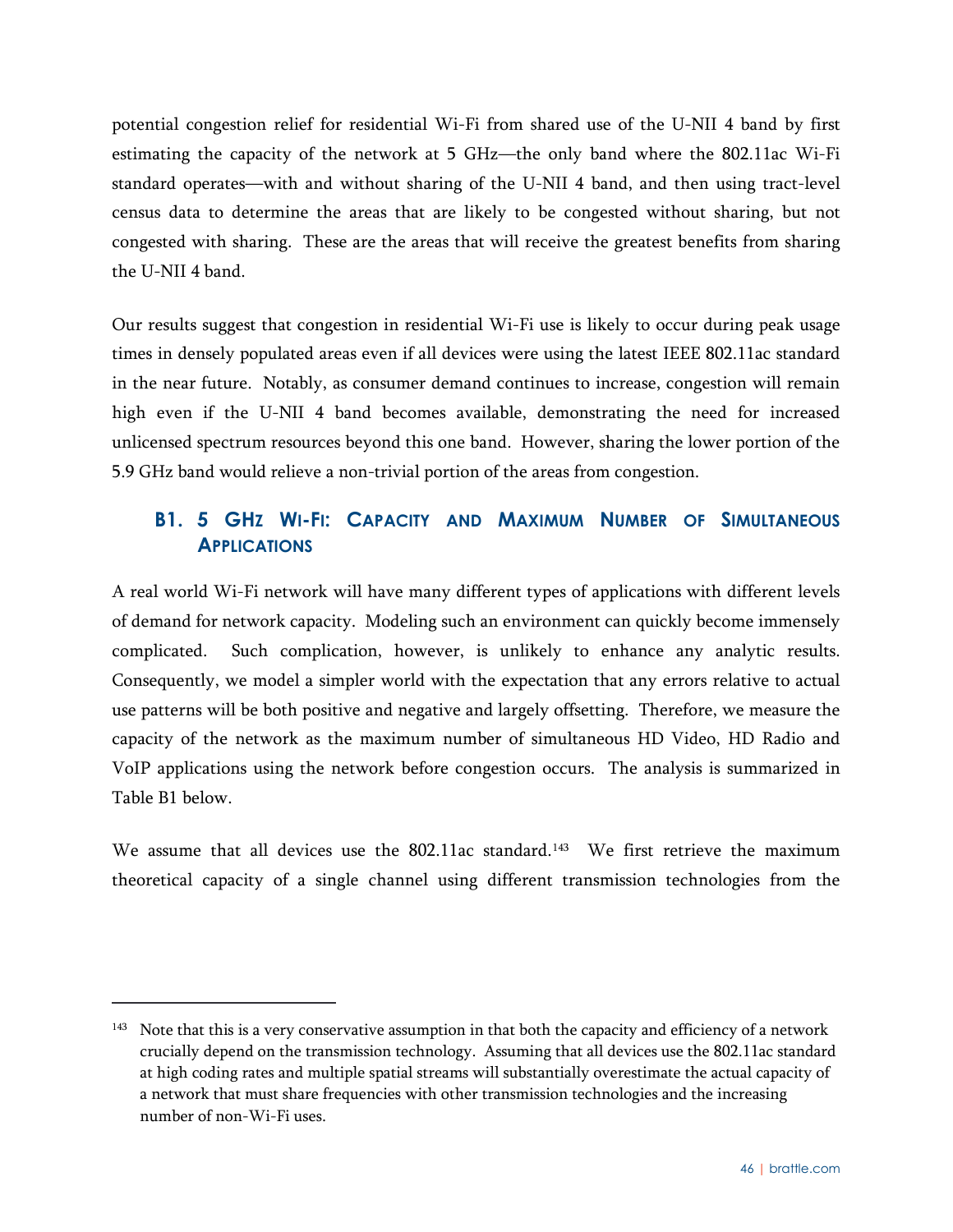802.11ac amendment to the Wi-Fi standard.<sup>144</sup> The throughput capacity of a channel for each transmission technology is computed assuming 15 percent network efficiency.<sup>145</sup> Without the U-NII 4 band, households would have access to two 80 MHz and one 20 MHz channel.<sup>146</sup> With the U-NII 4 band, households would have access to three 80 MHz channels.[147](#page-52-3) For each transmission technology we sum across the available channels to get the overall capacity of the network with and without the U-NII 4 band. In our framework, we do not directly or explicitly layer in potential interference and additional overhead caused from multiple clients sharing the same channel, although our efficiency measure assumes some amount of congestion. Overall, sharing the U-NII 4 band would increase the available channel bandwidth by 33.3 percent (from 180 MHz =  $2 * 80$  MHz plus 20 MHz to 240 MHz =  $3 * 80$  MHz) and increase the overall Wi-Fi network capacity by 35.5 percent.

To compute the maximum number of simultaneous applications that the network can support before congestion occurs we assume that HD Video would be streamed using devices allowing for two or three spatial streams at a 5/6 coding rate and 256-QAM modulation, while HD Radio and Voice would be using one stream and 64-QAM modulation.<sup>148</sup> Based on the actual network capacity of the transmission technology we estimate what percentage of the overall capacity is used by each of the three applications. We further assume that, on average, there would be two

 $\overline{a}$ 

<span id="page-52-2"></span><sup>146</sup> This includes one 80 MHz channel in U-NII 1 (from 5170-5250 MHz), one 80 MHz channel (from 5735-5815 MHz) and one 20 MHz channel (from 5815-5835 MHz) in U-NII 3.

<span id="page-52-3"></span><sup>147</sup> This includes one 80 MHz channel in U-NII 1 (from 5170-5250 MHz), two 80 MHz channel (from 5735-5815 MHz and from 5815-5895 MHz) in U-NII 3 and U-NII 4.

<span id="page-52-0"></span><sup>144</sup> IEEE, Part 11: Wireless LAN Medium Access Control (MAC) and Physical Layer (PHY) Specifications, Amendment 4: Enhancements for Very High Throughput for Operation in Bands below 6 GHz, Tables Tables 22-30 through 22-61, pp. 324-339.

<span id="page-52-1"></span><sup>&</sup>lt;sup>145</sup> Between packet overhead and the protocols that allow for shared use of the airwaves, the effective efficiency is quite low. Our choice of 15% is a conservative guess of the average efficiency in heavily utilized channels. Timo Vanhatupa, for example, calculates that a single HD Video stream 10 Mbps using a QAM-64 modulation, 5/6 coding rate and 2 spatial streams would use 27.5 percent of a 40 MHz channel, resulting in an efficiency of 12 percent. The 12 percent is calculated by first calculating the theoretical end-user throughput if 100 percent of the channel was utilized (10/0.275=36 Mbps), and then dividing it by the maximum theoretical throughput in the channel (300 Mbps). Although efficiency can be higher in uncongested networks, it is the congested network environments that are relevant for the current analysis. Sensitivity analysis is performed below. See, Timo Vanhatupa, "Wi-Fi Capacity Analysis for 802.11ac and 802.11n: Theory & Practice," Ekahau, 2013, pp. 10-11.

<span id="page-52-4"></span><sup>&</sup>lt;sup>148</sup> These assumptions take into account what technologies are likely to be in use in the future. While the 802.11ac standard is capable of supporting up to 8 spatial streams, it is generally agreed that most consumer devices will be able to support a maximum of 3.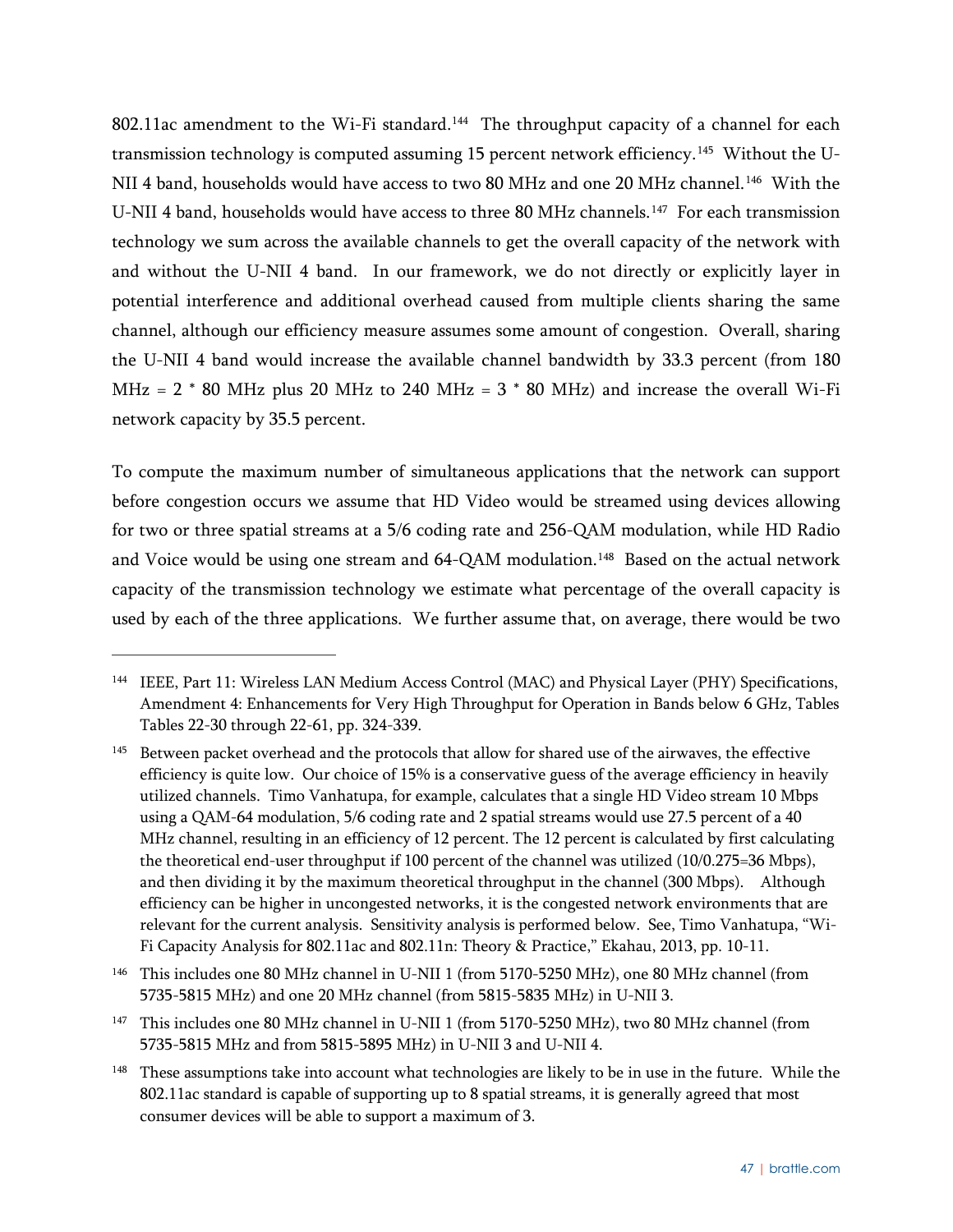HD video streaming applications for every HD Radio or VoIP applications to get the percentage of capacity utilized by an average application. We find that the average application would consume 3.24 percent of the capacity without the U-NII 4 band and 2.39 percent with the U-NII 4 band. Expressed as the number of simultaneous applications supported, the 802.11ac Wi-Fi at 5 GHz could support up to 31 applications without and 42 applications with the U-NII 4 band.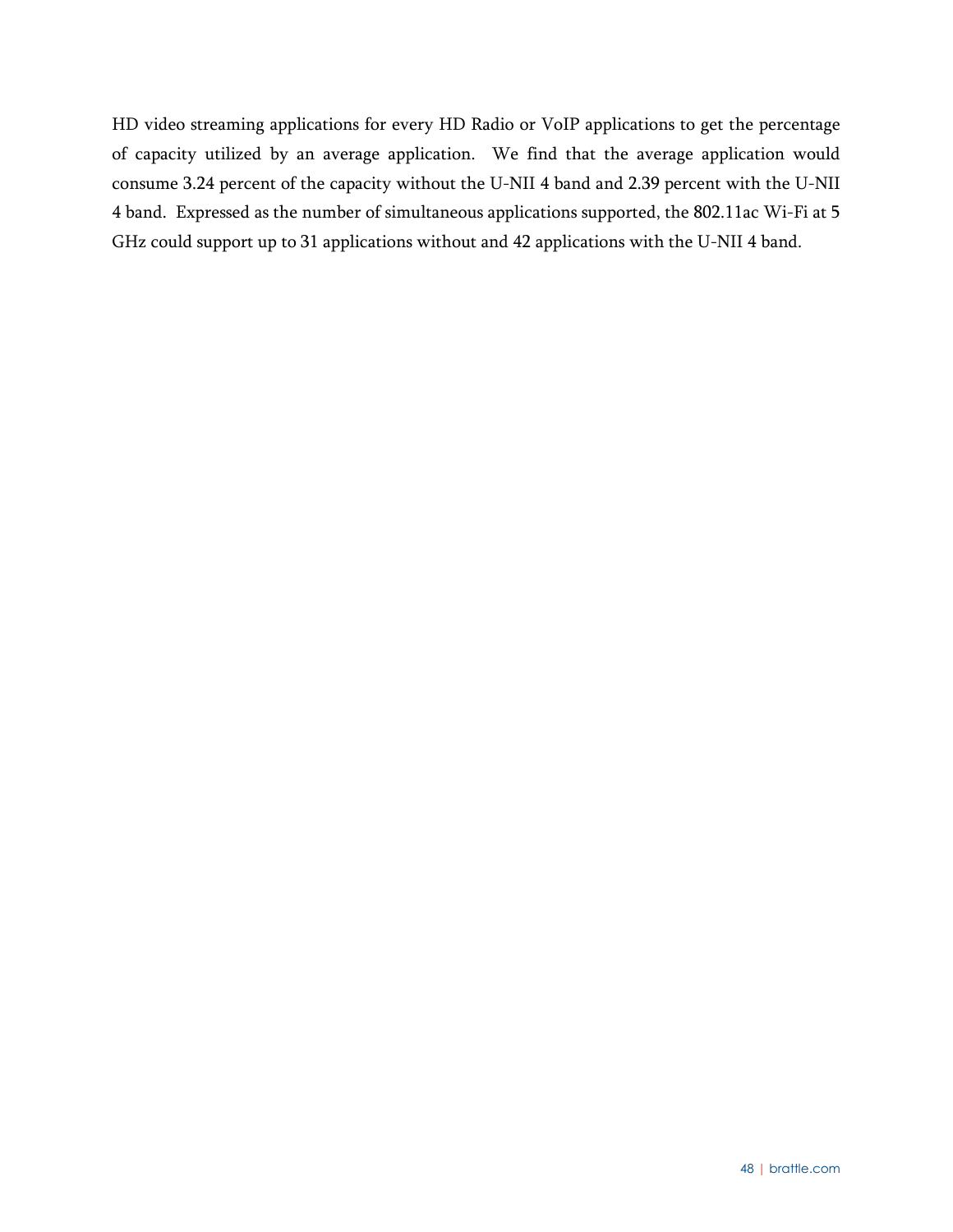|                                |                  |               | <b>Maximum Theoretical Channel Capacity</b> |                                     |                   | <b>Network Capacity</b>               |        |
|--------------------------------|------------------|---------------|---------------------------------------------|-------------------------------------|-------------------|---------------------------------------|--------|
|                                |                  |               |                                             | Without Sharing the U-NII-4 Band    |                   | Sharing the U-NII-4 Band              |        |
|                                | 20 MHz           | <b>80 MHz</b> | $80 + 80$                                   | <b>Theoretical Max</b>              | Actual            | <b>Theoretical Max</b>                | Actual |
|                                | $[1]$            | $[2]$         | $[3]$                                       | $[4]$                               | $[5]$             | $[6]$                                 | $[7]$  |
| <b>Transmission Technology</b> | (Mbps)           | (Mbps)        | (Mbps)                                      | (Mbps)                              | (Mbps)            | (Mbps)                                | (Mbps) |
| 1 Spatial Stream               |                  |               |                                             |                                     |                   |                                       |        |
| 64-QAM                         | 72               | 325           | 650                                         | 722                                 | 108               | 975                                   | 146    |
| 256-QAM                        | 87               | 433           | 867                                         | 953                                 | 143               | 1300                                  | 195    |
| <b>2 Spatial Streams</b>       |                  |               |                                             |                                     |                   |                                       |        |
| 64-QAM                         | 144              | 650           | 1300                                        | 1444                                | 217               | 1950                                  | 293    |
| 256-QAM                        | 173              | 867           | 1733                                        | 1907                                | 286               | 2600                                  | 390    |
| <b>3 Spatial Streams</b>       |                  |               |                                             |                                     |                   |                                       |        |
| 64-QAM                         | 217              | 975           | 1950                                        | 2167                                | 325               | 2925                                  | 439    |
| 256-QAM                        | 289              | 1300          | 2340                                        | 2889                                | 433               | 3900                                  | 585    |
|                                | <b>Data Rate</b> |               |                                             | <b>Percent of Capacity Required</b> |                   | <b>Maximum Number of Applications</b> |        |
|                                | (Mbps)           |               | <b>No Sharing</b>                           | <b>Sharing</b>                      | <b>No Sharing</b> | <b>Sharing</b>                        |        |
|                                | [8]              |               | $[9]$                                       | $[10]$                              | $[11]$            | $[12]$                                |        |
| Application                    |                  |               |                                             |                                     |                   |                                       |        |
| <b>HD Video</b>                | 20               |               | 5.56%                                       | 4.10%                               | 18                | 24                                    |        |
| <b>HD Audio</b>                | 2                |               | 1.23%                                       | 0.91%                               | 81                | 110                                   |        |
| Voice                          | $\mathbf{1}$     |               | 0.62%                                       | 0.46%                               | 162               | 219                                   |        |
| <b>Avarage Application</b>     |                  |               | 3.24%                                       | 2.39%                               | 31                | 42                                    |        |
| <b>Capacity increase</b>       |                  |               |                                             |                                     |                   | 35.47%                                |        |

#### **Table B1: 5 GHz Wi-Fi, Network Capacity With and Without the U-NII 4 Band**

Notes and Sources:

[1]-[3]: Maximum Theoretical Channel capacity, IEEE, Part 11: Wireless LAN Medium Access Control (MAC) and Physical Layer (PHY) Specifications, Amendment 4: Enhancements for Very High Throughput for Operation in Bands below 6 GHz, Tables 22-30 through 22-61.

 $[4]$ : = 2\* $[2]$  +  $[1]$ .

 $[5]$ : = 15%  $*$  [4]. Efficiency is assumed at 15%.

 $[6]$ : = 3\*[2].

 $[7]$ : = 15%  $*$  [6]. Efficiency is assumed at 15%.

[8]: Required Transmission Rates for HD Video, HD Radio and VoIP. Note that the bit rate for true HD Video can be as high as 40 Mbps for Blue Ray and 25 Mbps for HDV 1080i using MPEG2 compression. Similarly, the bit rate for true HD Audio can be as high as 9.6 Mbps for DVD Audio, and 1.4 Mbps for the standard audio CD. Today's overthe-top services, like Netflix (5 Mbps) and Spotify (0.3 Mbps), use lower bit rates due to lossy compression. Multimedia streaming also imposes additional client overhead.

[9]-[10]: = Required Transmission Rate / Network Capacity. As network capacity, we use the average between Actual Capacity at 2 and 3 spatial streams at 256-QAM for HD Video, between Actual capacity at 1 and 2 spatial streams at 64-QAM for HD Audio and Voice. The Percent of Capacity Required for the average application is a weighted average of the percentage required for HD Video (weighted 50%), HD Audio and Voice (weighted 25% each).

 $[11]$ : = 100% / [9].  $[12]$ : = 100% /  $[10]$ .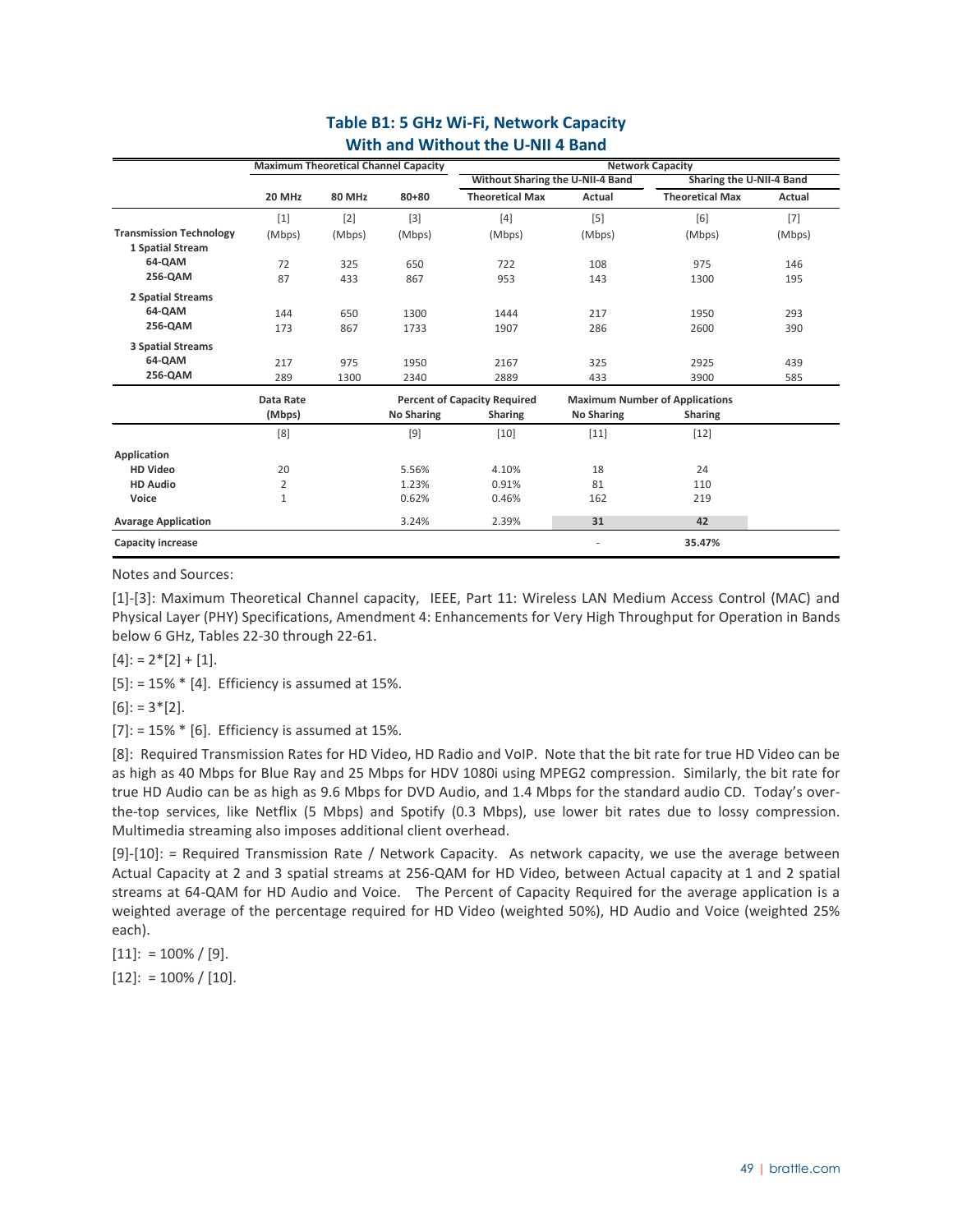#### <span id="page-55-0"></span>**B2. MEASURING ADDED CAPACITY AND CONGESTION RELIEF**

Using tract-level data from the 2010 U.S. Census, we look at population density to determine what areas are likely to be congested with and without sharing of the U-NII 4 band.<sup>[149](#page-55-1)</sup> In our baseline analysis, we consider cells of 100 meters by 100 meters as the area that will use the 802.11ac channels. We further associate an average device with a person and therefore assume that in each cell there must be a number of people at least equal to the maximum number of applications supported for congestion to be likely to occur in a given census tract.<sup>150</sup> However, as demand for new and data-intensive applications is expected to increase, both the number of applications per household and the average throughput requirements per application are also likely to increase. According to Cisco, total IP traffic in North America will grow three-fold from 2014 to 2019, while the average traffic per user will grow by 172 percent. At the same time, Cisco predicts that residential Wi-Fi will increase from 33 percent of total IP traffic in 2014 to 49 percent in 2019.<sup>[151](#page-55-3)</sup> Such expected demand increases will in turn decrease the density threshold for congestion. We also consider the density thresholds assuming a 50 and 100 percent increase in demand per user.

As mentioned above, assuming network efficiency at 15 percent, the 802.11ac Wi-Fi at 5 GHz could support up to 31 and 42 simultaneous devices per cell with and without sharing in the U-NII 4 band. Since there are 100 such cells for every square kilometer ("km<sup>2</sup>"), based on our assumptions, without sharing of the U-NII 4 band congestion is estimated to occur in tracts with a population density of at least 3,100 people/km2 . But as demand is expected to grow, the threshold density for congestion would decrease to 2,067 people/ $km^2$  with a 50 percent increase in demand and  $1,550$  people/km<sup>2</sup> with a 100 percent increase in demand. These density

<span id="page-55-1"></span><sup>&</sup>lt;sup>149</sup> The U.S. is divided into 74,002 Census Tracts, with a populations density ranging between zero and 196,409 people/km<sup>2</sup> (in Chicago, IL), and a nationwide average density of 34.1 people/km<sup>2</sup>. U.S. Census 2010 Population data.

<span id="page-55-2"></span><sup>&</sup>lt;sup>150</sup> The simplifying assumption is likely to be conservative. In fact, density throughout a census tract is highly unlikely to be uniform, and the actual density around large buildings and building blocks is likely to be much higher than the tract's average. As a result our analysis is conservative in that it will not capture congested areas within tracts in which population density is highly skewed around residential buildings. As a further sensitivity analysis we also consider smaller cells of 50 meters by 50 meters as the area for potential contention using the 802.11ac Wi-Fi standard.

<span id="page-55-3"></span><sup>&</sup>lt;sup>151</sup> "VNI Forecast Highlights," Cisco Systems, available at http://www.cisco.com/web/solutions/sp/vni/vni\_forecast\_highlights/index.html (accessed September 3, 2015).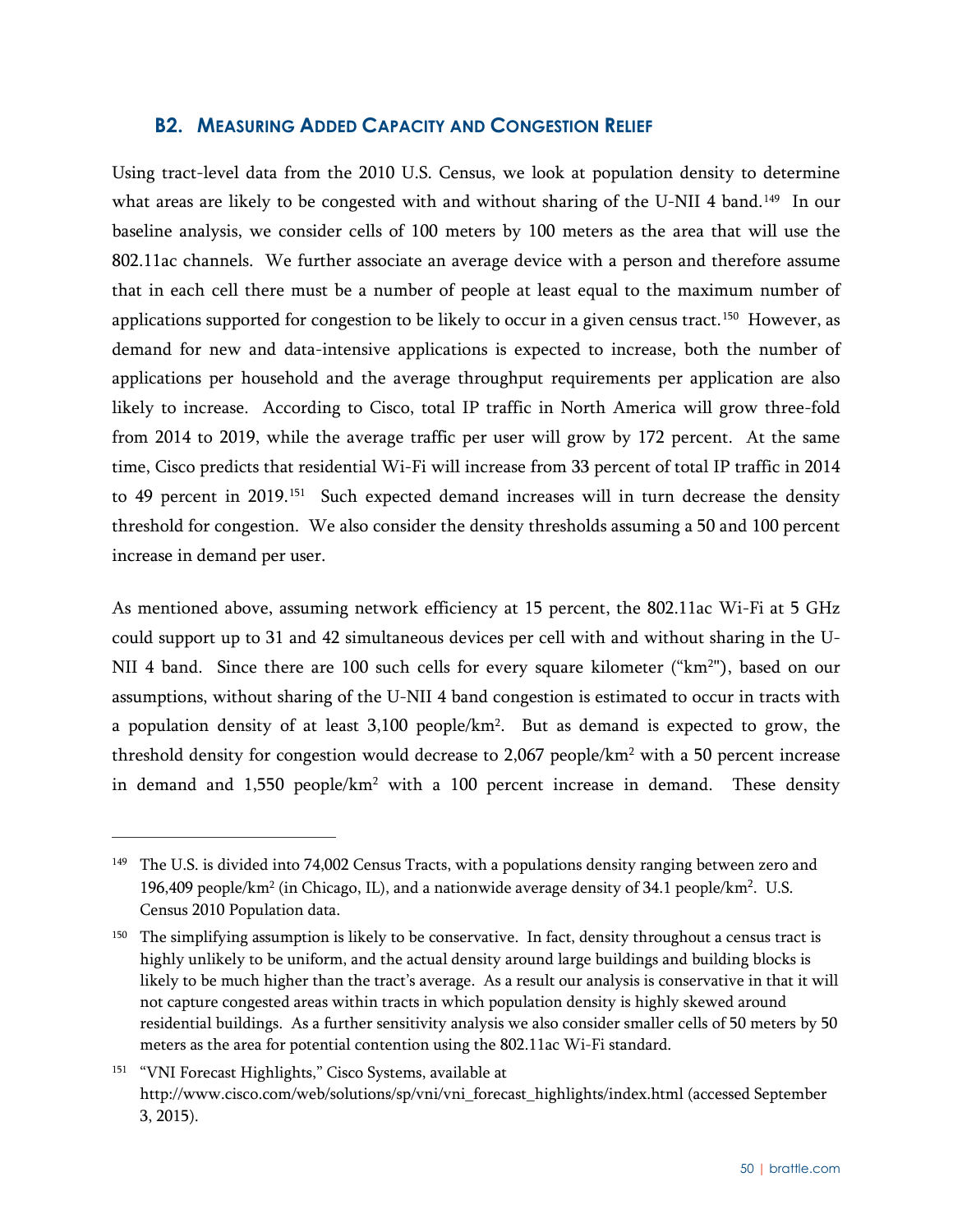thresholds for congestion would increase, respectively, to  $4,200, 2,800$  and  $2,100$  people/km<sup>2</sup> if sharing of the U-NII 4 band is allowed.

To put these density thresholds in context, the current estimated density threshold that causes congestion of 3,100 people/km<sup>2</sup> describes neighborhoods<sup>[152](#page-56-0)</sup> in Fort Collins, Colorado, in the vicinity of Colorado State University<sup>[153](#page-56-1)</sup> and in Salt Lake County, Utah.<sup>154</sup> Allowing sharing of the UNI-4 band would increase this threshold to  $4,200$  people/km<sup>2</sup>. This would include areas such as downtown Syracuse, in the vicinity of Syracuse University.<sup>[155](#page-56-3)</sup> Conversely, densely populated tracts in downtown Manhattan, San Francisco and other major cities often exceed population densities of 30,000 people/ km2. [156](#page-56-4)

Results from our congestion analysis are summarized in Table B2 below. Even today, 45.1 million people, or 14.5 percent of the U.S. population, live in areas with a population density of at least 3,100 people/km<sup>2</sup>. Wi-Fi congestion during peak usage times is likely to occur in these areas even with all devices using the most recent Wi-Fi standard in the near future. At the current level of demand, allowing shared use of the 5.9 GHz band would alleviate congestion for 14.8 million people living in areas with a population density between 3,100 and 4,200 people/km2, or 4.8 percent of the U.S. population. In other words, shared use of the 5.9 GHz band would provide congestion relief to 32.9 percent of the congestion expected areas. However, as user demand is expected to increase, larger portions of the U.S. population would likely experience congestion every year. A 50 percent increase in user demand would increase the population living in congestion expected areas to 75.5 million, or 24.2 percent of the U.S. population, while doubling user demand would increase the population living in congestion expected areas to 101.6 million, or 32.6 percent of the U.S. population. A 50 percent increase in user demand would also increase the potential congestion relief from shared use of the U-NII 4 band to 31.3 million people, or 10.0 percent of the U.S. population, but as user demand grows even higher the expected congestion relief would decrease slightly. Notably, as consumer demand continues to increase, even the availability of U-NII 4 spectrum will fail to keep up with

<span id="page-56-0"></span><sup>152</sup> Because we measure density at the Census tract level, illustrative densities of entire cities would be misleading because they would average in lower density areas with higher density areas.

<span id="page-56-1"></span><sup>&</sup>lt;sup>153</sup> Census Tract 6, Larimer County, with a population density of 3,100 people/km<sup>2</sup>.

<span id="page-56-2"></span><sup>&</sup>lt;sup>154</sup> Census Tract 1003.08, Salt Lake County, with a population density of 3,101 people/km<sup>2</sup>.

<span id="page-56-3"></span><sup>&</sup>lt;sup>155</sup> Census Tract 43.01, Onondaga County, with a population density of 4,205 people/km<sup>2</sup>.

<span id="page-56-4"></span><sup>&</sup>lt;sup>156</sup> See, e.g., Census Tract 125.02, San Francisco County, California (62,355 people/km<sup>2</sup>) and Census Tract 207.01, New York County, New York (70,421 people/km2).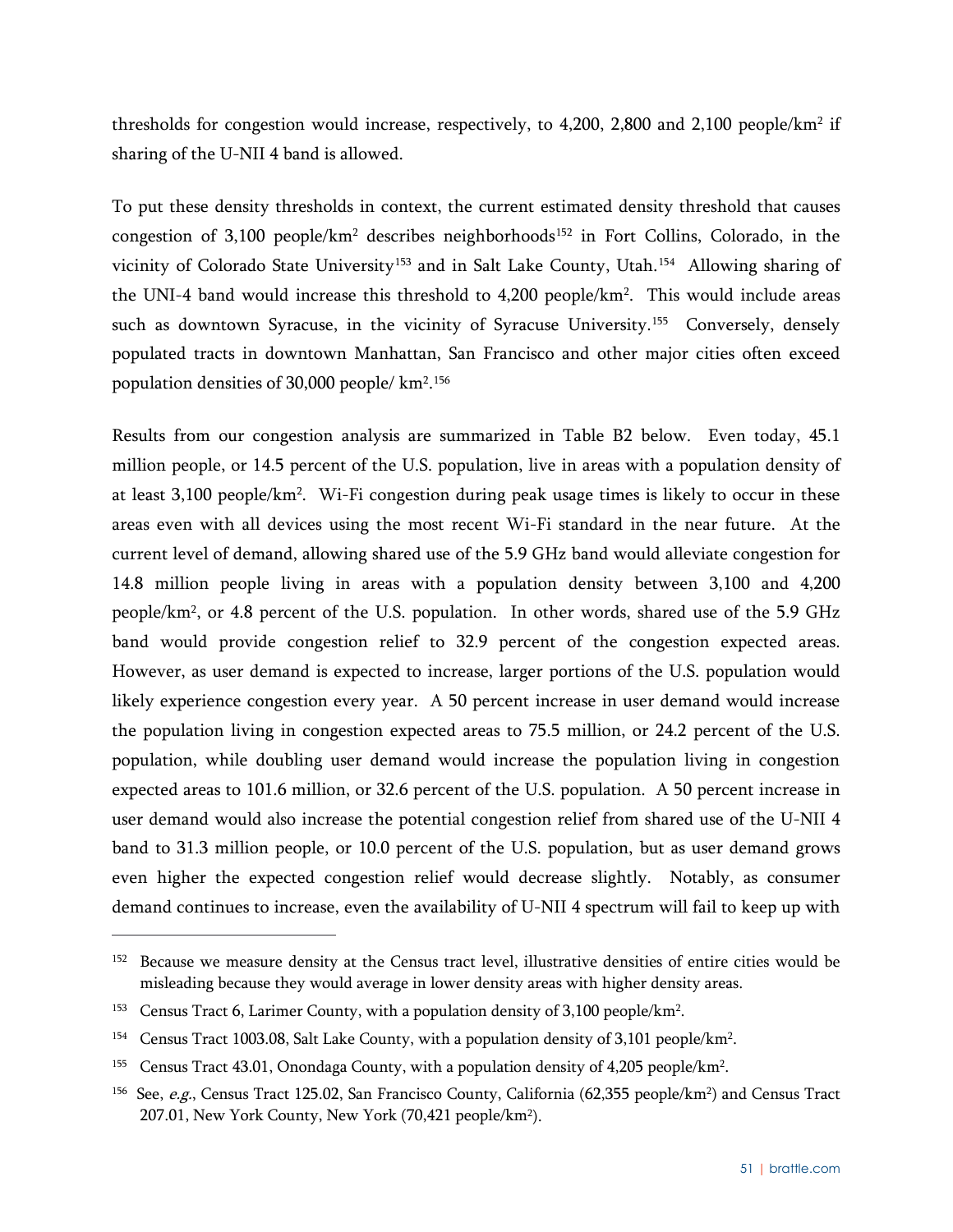demand and expected congestion will remain high even if this band becomes available, demonstrating the need for increased unlicensed spectrum resources beyond this one band.

|                               |                                    | Without Sharing the U-NII-4 Band |       |                                    | Sharing the U-NII-4 Band |        | <b>Congestion Relief</b>    |                          |             |  |
|-------------------------------|------------------------------------|----------------------------------|-------|------------------------------------|--------------------------|--------|-----------------------------|--------------------------|-------------|--|
|                               | <b>Density</b><br><b>Threshold</b> | Population<br>(%)<br>('000)      |       | <b>Density</b><br><b>Threshold</b> | Population<br>('000)     | $(\%)$ | Population<br>('000)<br>(%) |                          | % Reduction |  |
|                               | $[1]$                              | $[2]$                            | $[3]$ | $[4]$                              | $[5]$                    | [6]    | $[7]$                       | [8]                      | $[9]$       |  |
| <b>User Demand</b>            |                                    |                                  |       |                                    |                          |        |                             |                          |             |  |
| Current                       | >3.100                             | 45.136                           | 14.5% | >4,200                             | 30.304                   | 9.7%   | 14,831                      | 4.8%                     | $-32.9%$    |  |
| <b>50 Percent Increase</b>    | >2,067                             | 75.549                           | 24.2% | >3,150                             | 44.247                   | 14.2%  | 31.303                      | 10.0%                    | $-41.4%$    |  |
| <b>100 Percent Increase</b>   | >1.550                             | 101.619                          | 32.6% | >2.100                             | 73.994                   | 23.7%  | 27.625                      | 8.9%                     | $-27.2%$    |  |
|                               |                                    | $[10]$                           |       |                                    | $[11]$                   |        |                             |                          |             |  |
| <b>Supported Applications</b> |                                    | 31                               |       |                                    | 42                       |        |                             | $\overline{\phantom{a}}$ |             |  |

|  |  |  |  | Table B2: 5 GHz Wi-Fi, Congestion With and Without the U-NII 4 band |  |
|--|--|--|--|---------------------------------------------------------------------|--|
|--|--|--|--|---------------------------------------------------------------------|--|

Notes:

[1], [4]: Tract-level population density threshold in people/km<sup>2</sup>.

[2], [5]: Population, in thousands, living in tracts with a population density above the threshold.

[3], [6]: [2], [5] as a percentage of the U.S. population.

 $[7]$ : =  $[2] - [5]$ .

[8]: [7] as a percentage of the U.S. population.

 $[9]: = ([6] - [3]) / [3].$ 

[10], [11]: Maximum number of applications supported before congestion.

It is worth noting that although the most densely populated areas would continue to experience congestion even with the use of the additional frequencies, the level of congestion in these areas would be less, and the quality and reliability of service will increase. Even in the most congested areas there will be times when individual users do not experience congestion. Added Wi-Fi capacity would undoubtedly increase these times.

#### <span id="page-57-0"></span>**B3. SENSITIVITY**

Our efficiency measure assumes contention for access to airwaves. But since greater or lesser contention can impact efficiency, we present sensitivity analyses of both the assumed efficiency levels and the area in which contention can occur.

In Table B3 below we summarize how results for the current level of demand vary depending on the value of the efficiency parameter utilized. As can be seen from the table, sharing of the lower portion of the 5.9 GHz band generally provides relief to 30 percent or more of the congested areas. Depending on the efficiency parameter utilized sharing would positively affect between two and seven percent of the U.S. population, at current Wi-Fi usage rates.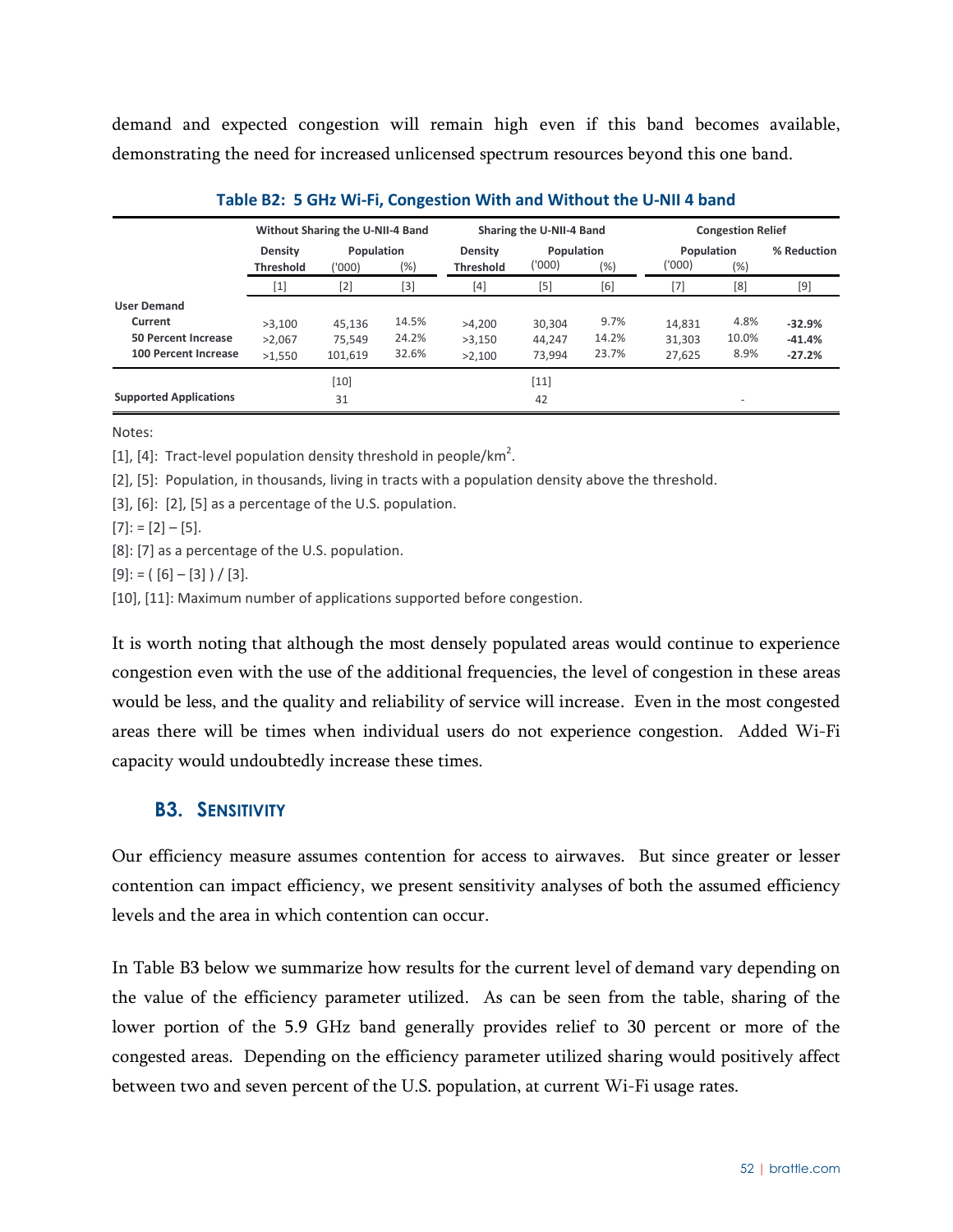|                   | Without Sharing the U-NII-4 Band |                                       |       |                                  | Sharing the U-NII-4 Band |                   | <b>Congestion Relief</b>       |      |             |  |
|-------------------|----------------------------------|---------------------------------------|-------|----------------------------------|--------------------------|-------------------|--------------------------------|------|-------------|--|
|                   | Supported<br><b>Applications</b> | <b>Population</b><br>$(\%)$<br>('000' |       | Supported<br><b>Applications</b> | ('000')                  | Population<br>(%) | Population<br>('000'<br>$(\%)$ |      | % Reduction |  |
|                   | [1]                              | [2]                                   | [3]   | [4]                              | [5]                      | [6]               | [7]                            | [8]  | $[9]$       |  |
| <b>Efficiency</b> |                                  |                                       |       |                                  |                          |                   |                                |      |             |  |
| 10%               | 21                               | 73.994                                | 23.7% | 28                               | 51,620                   | 16.5%             | 22,374                         | 7.2% | $-30.2%$    |  |
| 15%               | 31                               | 45,136                                | 14.5% | 42                               | 30,304                   | 9.7%              | 14,831                         | 4.8% | $-32.9%$    |  |
| 20%               | 41                               | 31,243                                | 10.0% | 56                               | 21,718                   | 7.0%              | 9,525                          | 3.1% | $-30.5%$    |  |
| 25%               | 51                               | 24,157                                | 7.7%  | 70                               | 16,811                   | 5.4%              | 7,346                          | 2.4% | $-30.4%$    |  |

#### **Table B3: Sensitivity Analysis on Congesting Relief, Efficiency Levels**

Notes:

[1], [4]: Maximum number of applications supported before congestion.

[2], [5]: Population, in thousands, living in tracts with a population density above the threshold.

[3], [6]: [2], [5] as a percentage of the U.S. population.

 $[7]: = [2] - [5].$ 

[8]: [7] as a percentage of the U.S. population.

 $[9]$ : = ( $[6] - [3]$ ) / [3].

[10], [11]: Maximum number of applications supported before congestion.

In Table B4 below we summarize how results vary if we consider cells of 50 meters by 50 meters as the area for potential contention using the 802.11ac Wi-Fi standard at current and future levels of demand. As can be seen from the table, if we restrict the contention area to a cell of 50 meters by 50 meters the percentage of U.S. population that would likely experience congestion is substantially reduced, but remains non trivial even under shared use of the U-NII 4 band. Shared use of the U-NII 4 band would still provide relief to 30 percent or more of the congested areas affecting between one and two percent of the U.S. population.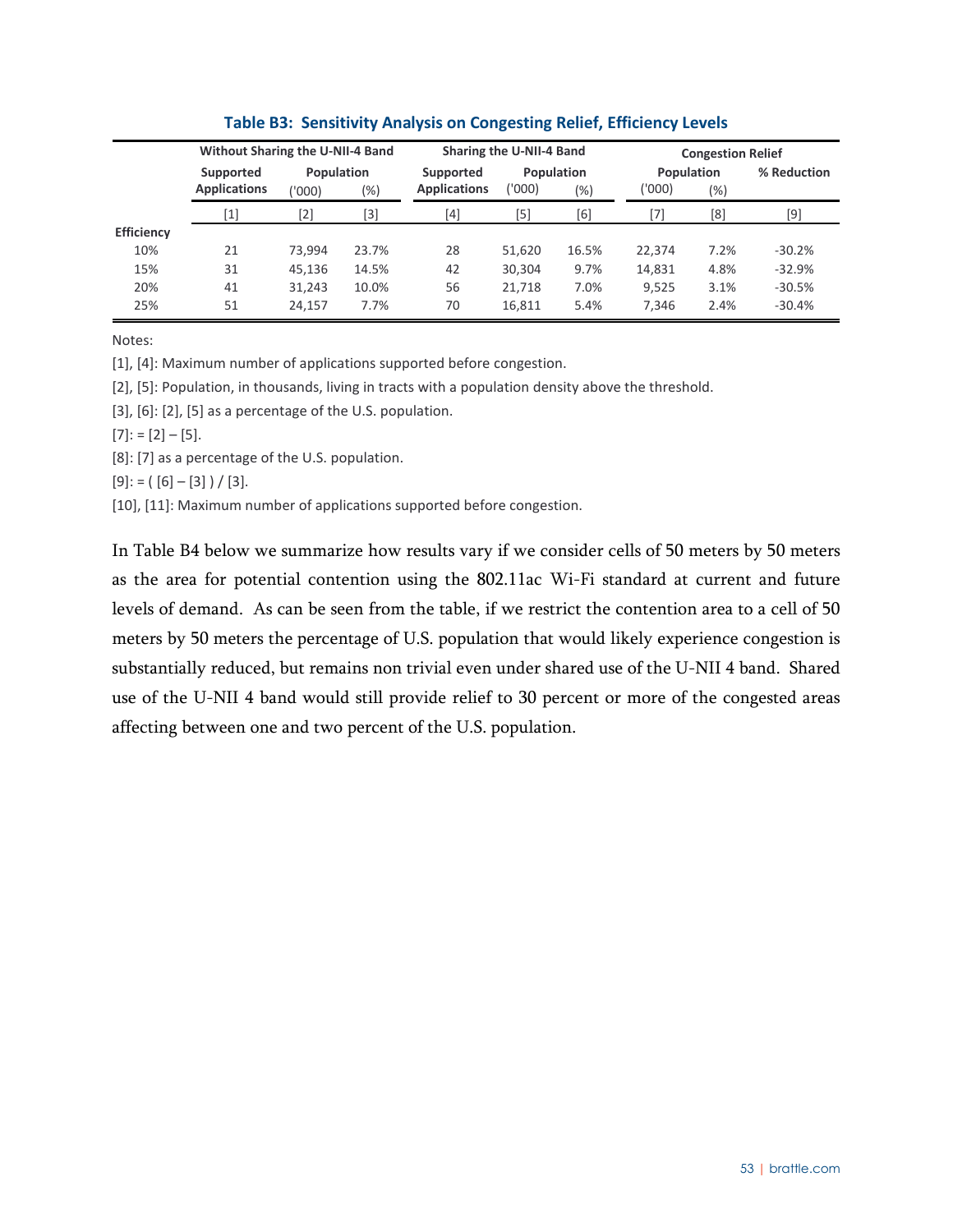|                                                         |                             | Without Sharing the U-NII-4 Band |       |                             | Sharing the U-NII-4 Band |       | <b>Congestion Relief</b> |       |             |  |
|---------------------------------------------------------|-----------------------------|----------------------------------|-------|-----------------------------|--------------------------|-------|--------------------------|-------|-------------|--|
|                                                         | Density<br><b>Threshold</b> | Population<br>('000)             | (%)   | Density<br><b>Threshold</b> | Population<br>('000)     | (%)   | Population<br>('000)     | (% )  | % Reduction |  |
|                                                         | [1]                         | [2]                              | $[3]$ | [4]                         | [5]                      | [6]   | [7]                      | [8]   | [9]         |  |
| A) Contention Area: 100 meters by 100 meters (Baseline) |                             |                                  |       |                             |                          |       |                          |       |             |  |
| <b>User Demand</b>                                      |                             |                                  |       |                             |                          |       |                          |       |             |  |
| Current                                                 | >3,100                      | 45,136                           | 14.5% | >4,200                      | 30,304                   | 9.7%  | 14,831                   | 4.8%  | $-32.9%$    |  |
| <b>50 Percent Increase</b>                              | >2.067                      | 75.549                           | 24.2% | >3,150                      | 44.247                   | 14.2% | 31,303                   | 10.0% | $-41.4%$    |  |
| 100 Percent Increase                                    | >1,550                      | 101,619                          | 32.6% | >2,100                      | 73,994                   | 23.7% | 27,625                   | 8.9%  | $-27.2%$    |  |
| B) Contention Area: 50 meters by 50 meters              |                             |                                  |       |                             |                          |       |                          |       |             |  |
| <b>User Demand</b>                                      |                             |                                  |       |                             |                          |       |                          |       |             |  |
| Current                                                 | >12,400                     | 8,300                            | 2.7%  | >16,800                     | 5,904                    | 1.9%  | 2,396                    | 0.8%  | $-28.9%$    |  |
| <b>50 Percent Increase</b>                              | >8,268                      | 13,725                           | 4.4%  | >12,600                     | 8,129                    | 2.6%  | 5,595                    | 1.8%  | $-40.8%$    |  |
| <b>100 Percent Increase</b>                             | >6,200                      | 19,292                           | 6.2%  | >8,400                      | 13,494                   | 4.3%  | 5,798                    | 1.9%  | $-30.1%$    |  |
|                                                         |                             | $[10]$                           |       |                             | $[11]$                   |       |                          |       |             |  |
| <b>Supported Applications</b>                           |                             | 31                               |       |                             | 42                       |       |                          |       |             |  |

#### **Table B4: Sensitivity Analysis on Contention Area**

Notes:

[1], [4]: Tract-level population density threshold in people/km<sup>2</sup>.

[2], [5]: Population, in thousands, living in tracts with a population density above the threshold.

[3], [6]: [2], [5] as a percentage of the U.S. population.

 $[7]$ : =  $[2] - [5]$ .

[8]: [7] as a percentage of the U.S. population.

 $[9]$ : = ( $[6] - [3]$ ) / [3].

[10], [11]: Maximum number of applications supported before congestion.